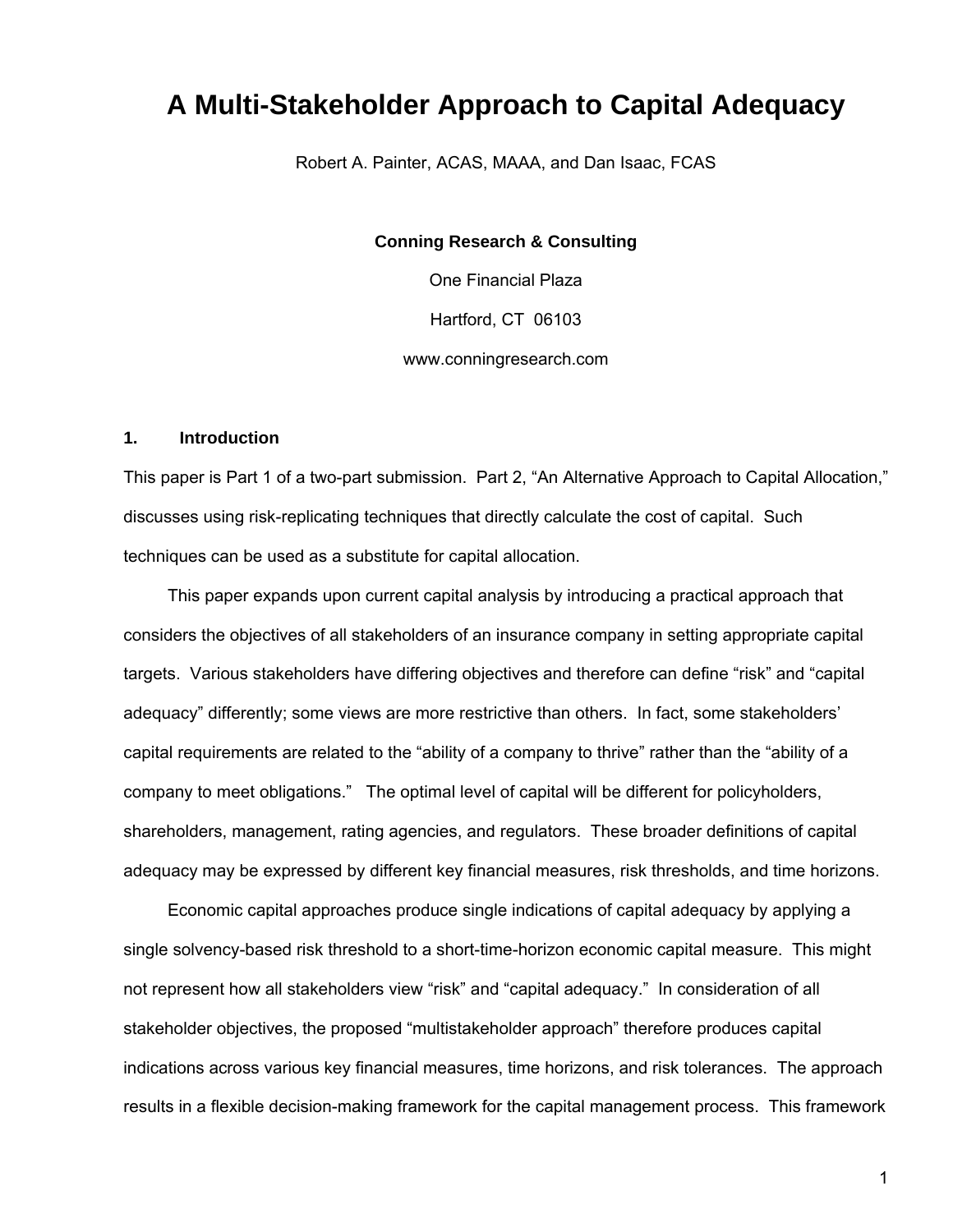can be applied beyond the insurance industry to any industry where there are multiple stakeholders with divergent views on capitalization targets.

 In addition, the paper introduces a technique for estimating capital adequacy that is based on mapping stochastic distributions of regulatory and rating agency capital measures to observable financial rating transition matrices. This "Financial Rating Risk Replication" technique estimates capital adequacy by relating the probability of a regulatory or rating agency capital measure falling below a target "risk" threshold to the historical probability of a financial rating migrating to an equivalent "risk" level. Unlike many risk tolerance thresholds applied to economic capital measures, the risk thresholds used in this technique are based on observable information.

This paper is structured around the following discussions:

- 1. Discuss the evolution of enterprise risk management and integrated risk management
- 2. Discuss the evolution of capital adequacy measures from traditional leverage measures, to regulatory and rating agency formulaic measures, to economic capital measures
- 3. Illustrate the calculation of an economic capital measure
- 4. Discuss some of the weaknesses of economic capital measures
- 5. Review how various stakeholders of an insurance company define "capital adequacy"
- 6. Propose a multistakeholder capital adequacy analysis approach that considers the objectives of all stakeholders based on their unique key financial measures, risk tolerances, and time horizons
- 7. Illustrate the proposed multistakeholder approach to capital adequacy. As part of the illustration, introduce a technique for estimating capital adequacy, the "Financial Rating Risk Replication" technique, based on mapping stochastic distributions of regulatory and rating agency capital measures to observable transition matrices
- 8. Compare the illustration results for the proposed multistakeholder approach to an economic capital approach
- 9. Identify the benefits of the proposed multistakeholder approach
- 10. Identify areas for further improvement and research.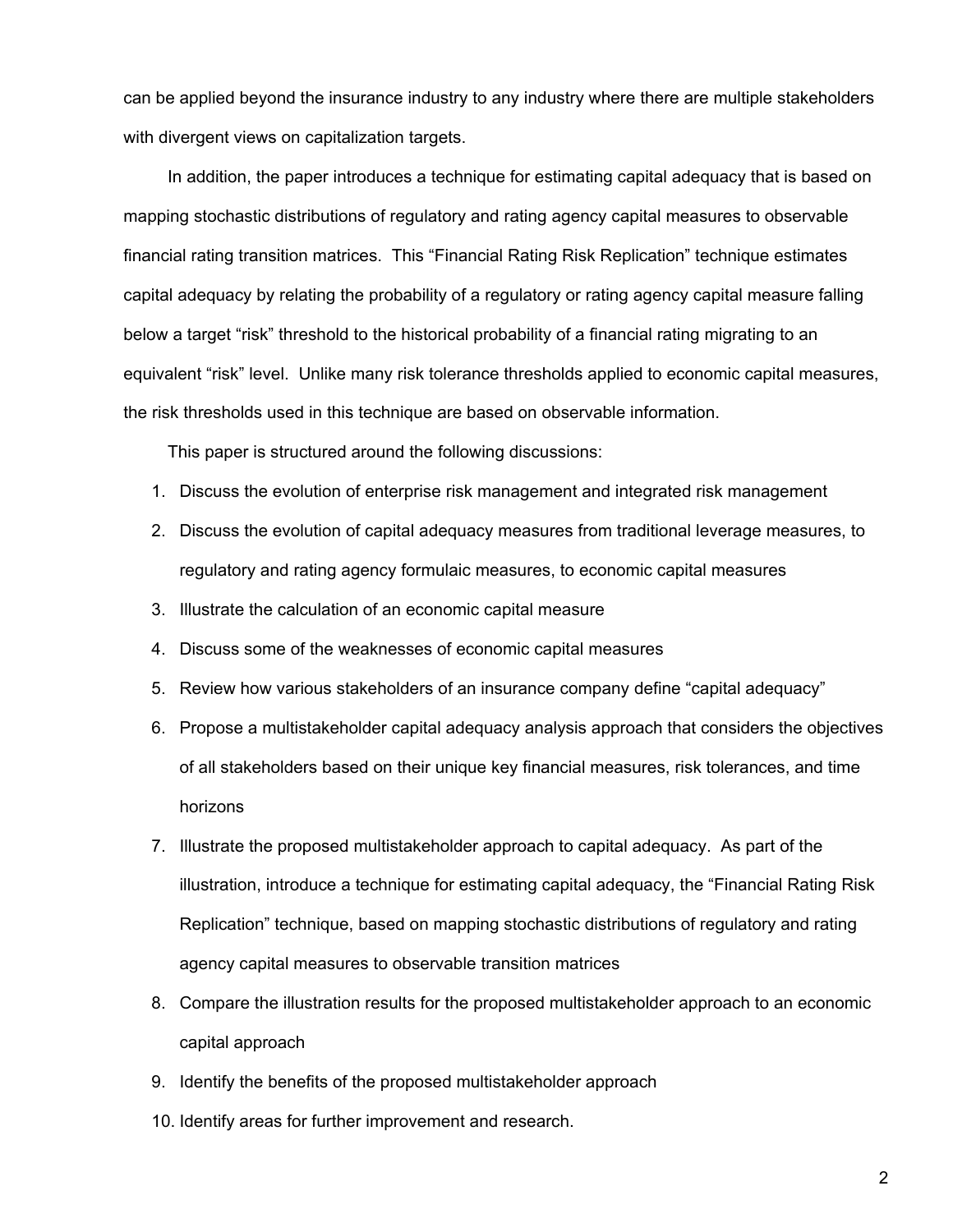#### **2. Evolution of Enterprise and Integrated Risk Management**

Enterprise risk management (ERM) has made significant advances in the past 20 years. Capital and risk management and enterprise risk management have bubbled up to the forefront in not only actuarial circles but also traditional financial circles. The use of ERM is becoming prevalent enough among insurers that financial rating agencies are now including stochastic analysis in their determination of capital adequacy.

 Integrated risk management has evolved from an ad hoc actuarial exercise to a process that drives senior management decision making. Implementation of some type of integrated risk management process is becoming the rule rather than the exception across the property/casualty insurance industry. This increasing acceptance of integrated risk, or holistic risk analysis, has lead to decisions, such as reinsurance purchases, being based on C-level plans for integrated risk and capital management. These decisions were previously made based on partial, nonholistic, views of the organization (Conning Research & Consulting 2005, p. 56). Similarly, the analysis of capital within the property/casualty insurance industry has made significant advances in the past 20 years. We have seen the sophistication of techniques used to evaluate capitalization levels blossom just as ERM and dynamic financial analysis (DFA) $^{\dagger}$  have blossomed.

#### **3. Evolution of Capital Adequacy Measures: Traditional Measures**

Prior to the 1990s capital adequacy measurement was relegated to the realm of comparing leverage ratios to arbitrary rules of thumb. For example, a premium-to-surplus ratio above 2.0 was considered high leverage. Similar types of rules were applied to reserve-to-surplus ratios and "risky-asset"-tosurplus ratios.

#### **3.1 Evolution of Capital Adequacy Measures: Regulatory and Rating Agency Measures**

In the 1990s capital adequacy analysis took a step toward standardization with the adoption of riskbased capital (RBC). Following soon thereafter, Standard and Poor's and A. M. Best developed their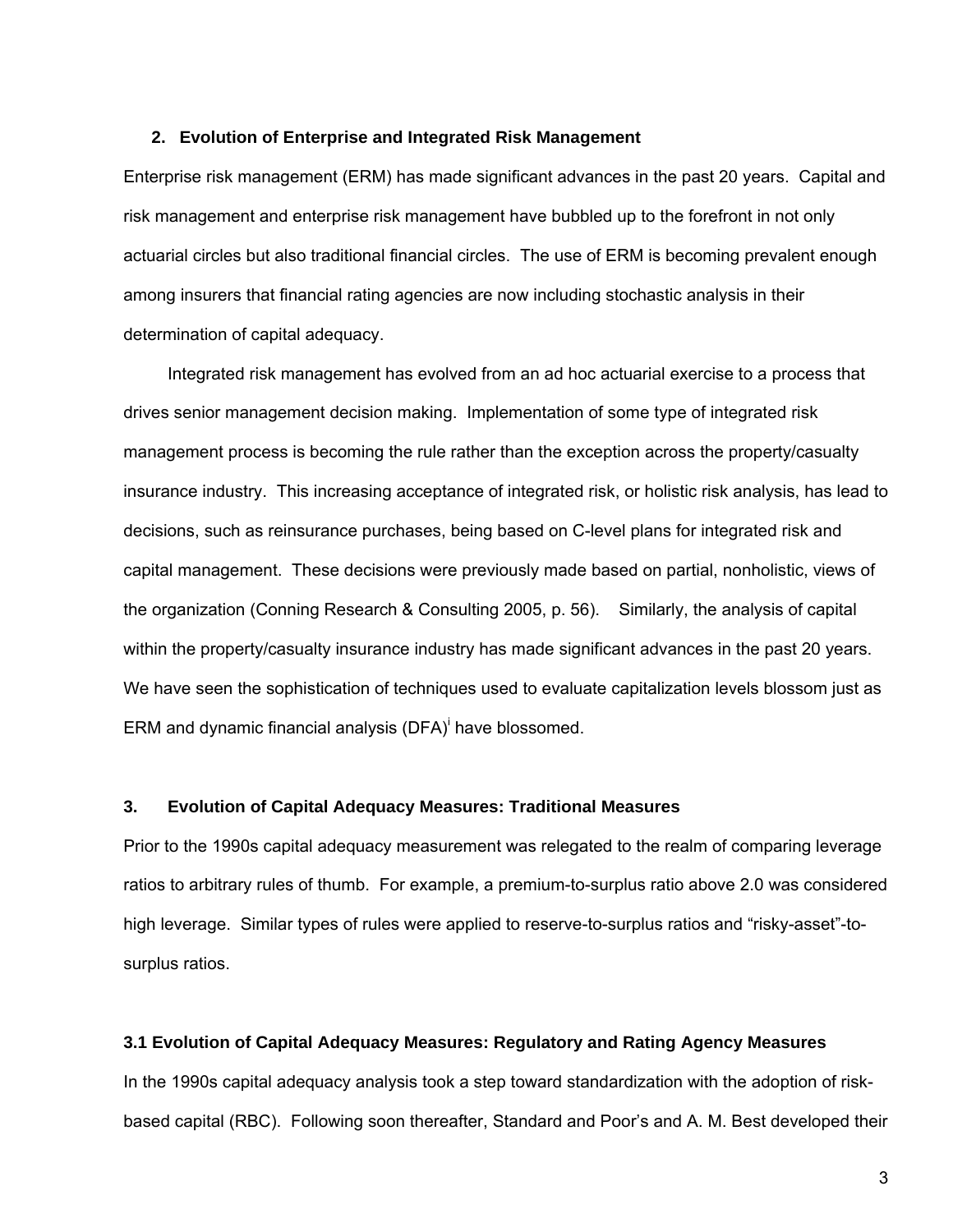own quantitative measures of capital adequacy, the Standard and Poor's Capital Adequacy Ratio (S&P CAR) and the Best's Capital Adequacy Ratio (BCAR).<sup>ii</sup> Generally speaking, these measures have become the common vernacular of capital adequacy measurement.

 Most companies closely monitor at least one of these measures on a regular basis. Publicly traded insurers, or companies that issue substantial amounts of surplus notes, will focus on S&P CAR and BCAR. Mutual companies are more likely to focus on BCAR. State-sponsored funds along with thinly capitalized companies are generally concerned with RBC.

 These measures have the attractive qualities of being formula-based and fairly objective. The objective nature of these formulas makes the resulting ratios straightforward to calculate, decompose, and compare. In general, all information that is needed to calculate these formulas is publicly available. Standard and Poor's and A. M. Best take these objective quantitative rating measures and overlay subjective qualitative analysis to determine their ratings.

 There are also weaknesses with these capital adequacy models. For example, one of the unintended consequences of the RBC model is that if a company charges higher, more profitable, premium rates, for the same loss exposure, the RBC formula will indicate an increase in required capital. In actuality, this premium rate change should probably result in the company's needing less capital to write the business. This is one of the drawbacks of standardized models: they cannot account for all of the nuances of a given company. In addition, the models generally do not account for all risks that a property/casualty insurance company faces.

 Senior management are aware of these deficiencies, and are concerned with the impact of these measures on their businesses. Nonetheless, these measures have been adopted as the current industry standards that drive external views of a company's capital position. These are the business constraints under which senior management operates.

 Regulatory and rating agency measures of capital adequacy have real and lasting consequences on businesses. Falling below RBC thresholds can attract regulatory scrutiny or require regulatory supervision. Reductions in S&P CAR ratings can have significant implications on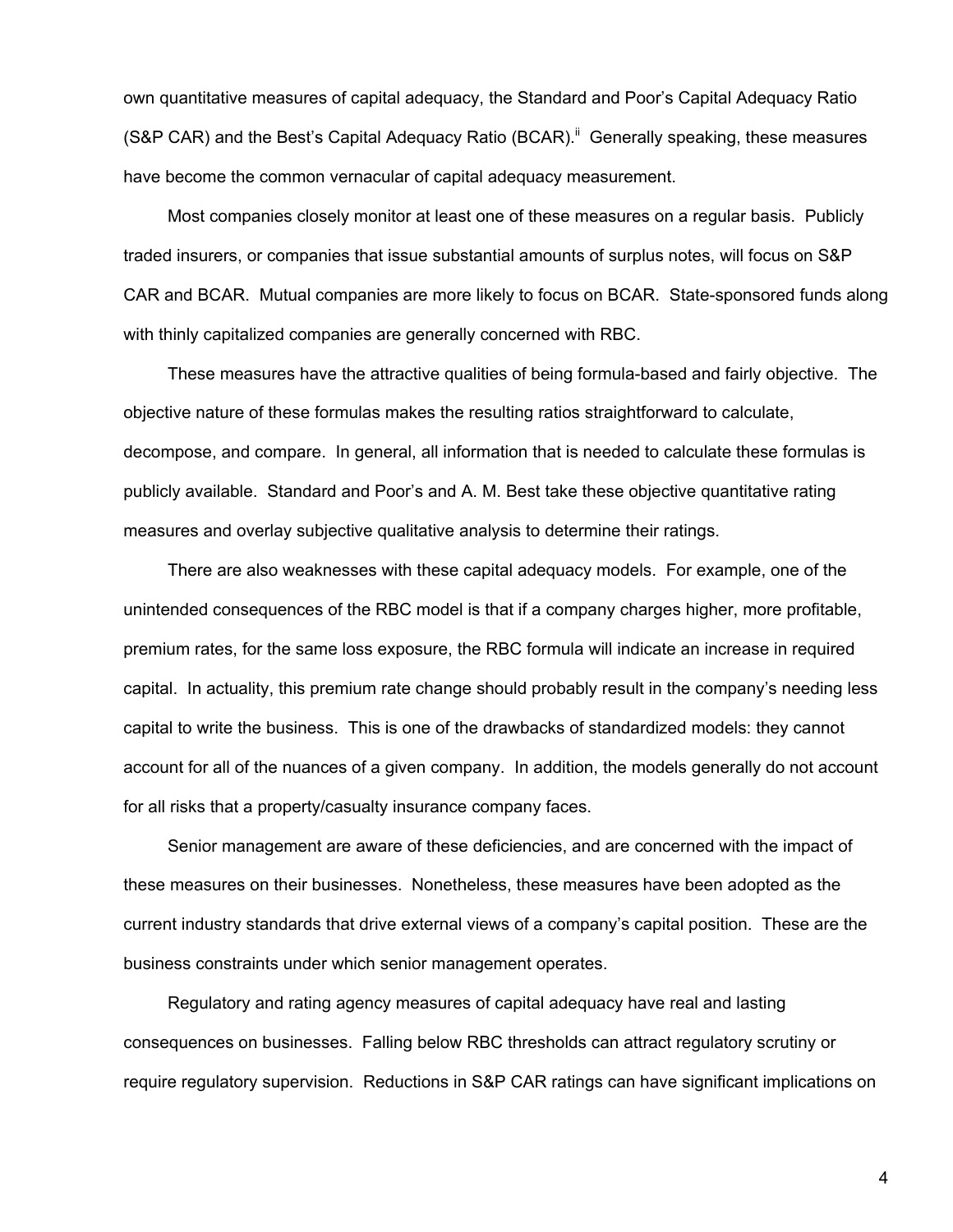the cost of attracting new capital. Reductions in a company's BCAR rating can significantly influence policyholders' and agents' perceptions of the company's ability to fulfill its obligations.

#### **3.2 Evolution of Capital Adequacy Measures: Economic Capital Measures**

For internal management purposes, the analysis of capital adequacy has moved beyond the standardized rating agency measures of capital adequacy to present-day economic capital measures. Economic capital measures characteristically are customized, have a robust view of risk, and have an economic basis.

#### **3.2.1 Customized**

The traditional, regulatory, and rating agency formulaic measures of capital adequacy are standard for all companies. The "one-size-fits-all" standardization of these formulas makes them universal, but also limits their ability to predict accurately the necessary amount of capital an insurer should hold. There are two aspects that limit their predictive ability:

- o They do not explicitly model all risks that a property/casualty insurer faces
- $\circ$  The risks that are modeled are calibrated based on industry data and not specific to the company being modeled.

 Capital adequacy analysis has evolved, under the economic capital framework, to deal with specific risks faced by insurance companies. This customized analysis expands beyond standardized rating agency measures of capital adequacy by identifying all risks that an insurance company faces. In addition, these unique risks are calibrated and estimated based on the specific circumstances of the target company. Companies are looking beyond a standard set of risks and are independently evaluating the unique risks that their organization faces. An example of the unique calibration is the direct feed of a company's CAT model output into the economic capital model.

 One of the strengths of the economic capital process is also its weakness. The fact that economic capital models are customized makes them nontransferable between companies. They are all uniquely calibrated and therefore are not transparent to the external world. The complex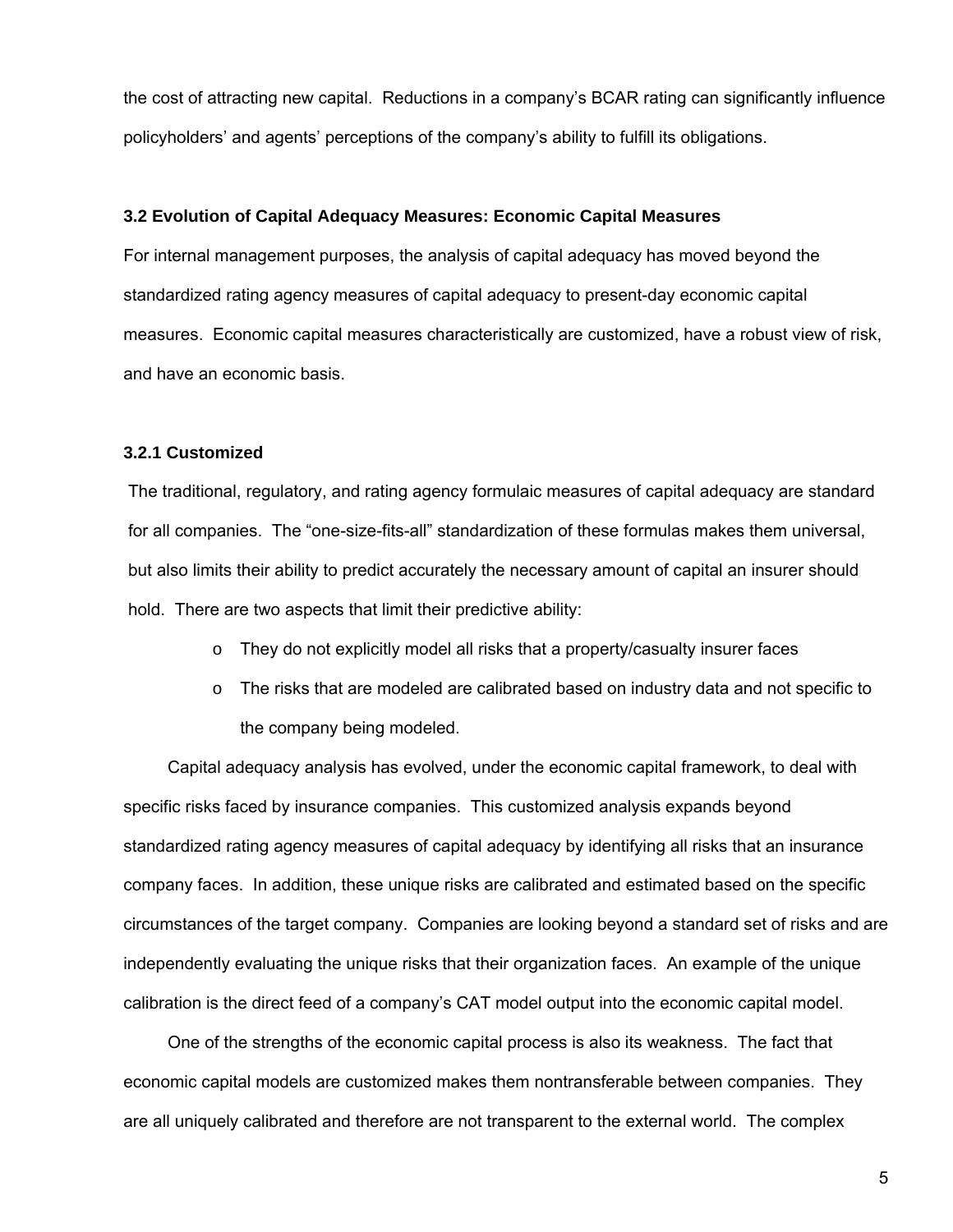nature of economic capital models also makes them difficult to understand within an organization. Often economic capital models are developed within the actuarial enclave. These models can be highly technical and difficult to convey. They are not transparent to others within the organization. A tremendous amount of internal education, or senior management imposition, is necessary within an organization to have a customized economic capital model accepted as part of the standard decision-making and risk management culture.

# **3.2.2 More Robust View of Risk**

Economic capital models embrace the concepts of enterprise risk management. They attempt to quantify all of the risks, and the interactions between those risks, that a financial organization could potentially encounter. This includes operational risks, which many of the standardized regulatory and rating agency methodologies do not consider. Table 1 compares the risks that the major capital adequacy models consider.

# **Table 1**

|                                       | <b>Premium</b><br>to<br><b>Surplus</b><br><b>Ratio</b> | <b>Reserve</b><br>to<br><b>Surplus</b><br>Ratio | <b>RBC</b> | <b>BCAR</b> | <b>S&amp;P CAR</b> | <b>Economic</b><br><b>Capital</b> |
|---------------------------------------|--------------------------------------------------------|-------------------------------------------------|------------|-------------|--------------------|-----------------------------------|
| <b>Equity Risk</b>                    |                                                        |                                                 | X          | X           | X                  | X                                 |
| <b>Fixed Income Default Risk</b>      |                                                        |                                                 | X          | X           | X                  | X                                 |
| Interest Rate Risk                    |                                                        |                                                 |            | X           |                    | X                                 |
| Reserve Risk                          |                                                        | X                                               | X          | x           | X                  | X                                 |
| <b>Premium Risk</b>                   | X                                                      |                                                 | X          | X           | X                  | X                                 |
| <b>Credit Risk</b>                    |                                                        |                                                 | X          | X           | X                  | X                                 |
| <b>Subsidary Risk</b>                 |                                                        |                                                 | X          | X           | X                  | X                                 |
| <b>Business Risk</b>                  |                                                        |                                                 | X          | X           | X                  | X                                 |
| <b>Operational &amp; Unique Risks</b> |                                                        |                                                 |            |             |                    | X                                 |

### **Comparison of Risks Considered by Capital Adequacy Measures**

 Operational risk is a broadly defined set of risks that are difficult to identify and even more difficult to quantify. Operational risk would include the following items: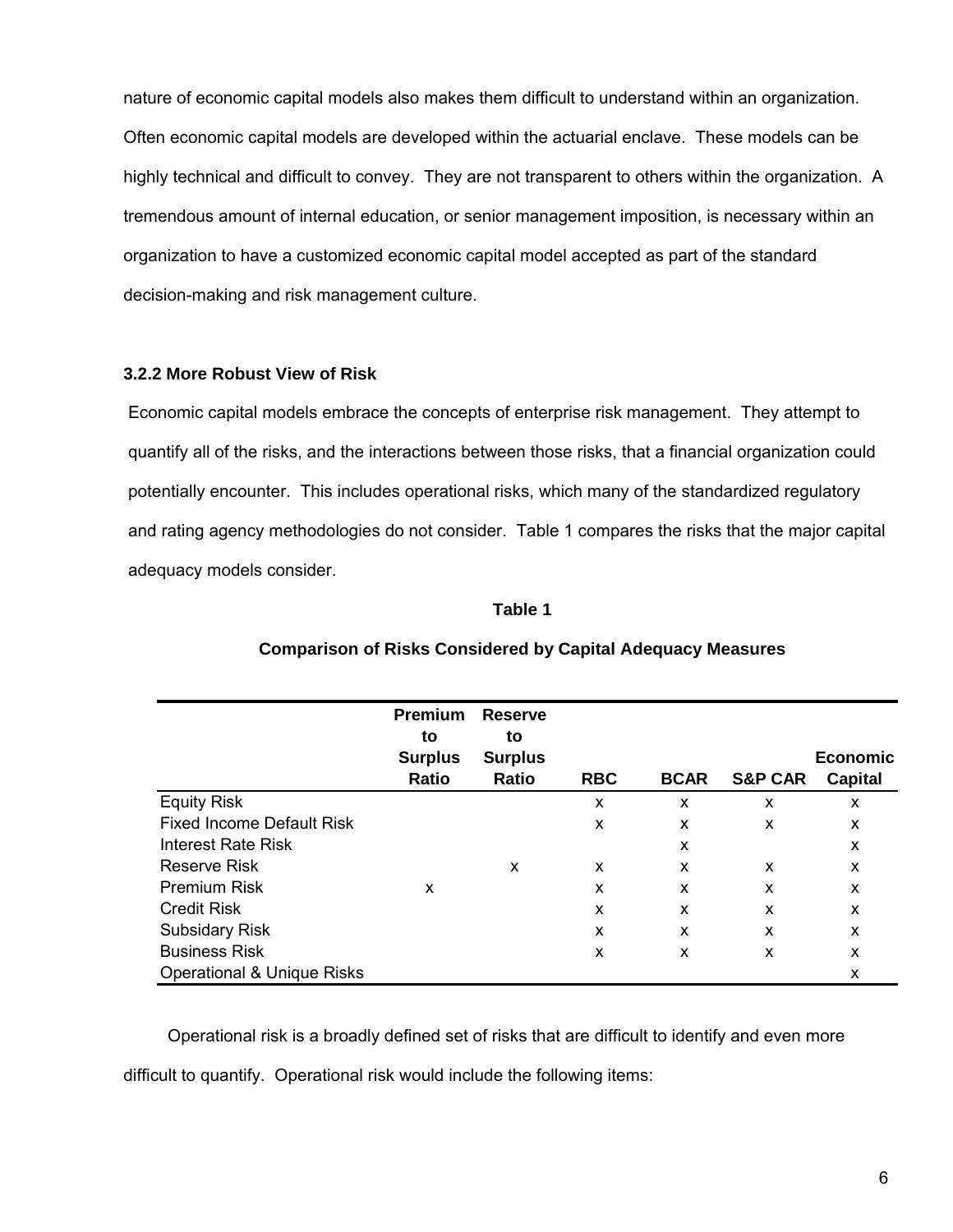- o Fraud
- o Compliance failure
- o Systems failure
- o Changes in the competitive environment
- o Business reputation decline
- o Management error and
- o Loss of key personnel.

 With the advent of the Sarbanes-Oxley Act, many of these risks are receiving much more attention. These risks, while difficult to account for, are real and have recently driven corporate giants out of business. The difficulties in quantification have caused them to be ignored in the past; it is now commonly recognized that this is unacceptable.

#### **3.2.3. Economic Basis**

The economic basis for economic capital models is unique in terms of accounting basis, timing, calibration, and risk measure. A balance sheet can also be produced on an economic value basis.

o **Accounting Basis:** The traditional rating agency measures are based largely on information derived from publicly available statutory annual statement information. Capital, as calculated in the annual statement, is based on statutory accounting principles.

 Economic views strip out the "arbitrary" accounting rules imposed by statutory and GAAP accounting. In simple terms, economic value is based on discounted cash flows. An economic balance sheet is constructed by

- o Projecting forward cash flows for each asset or liability item, and then
- $\circ$  Discounting the projected asset and liability cash flow using an appropriate riskadjusted discount rate.<sup>iii</sup>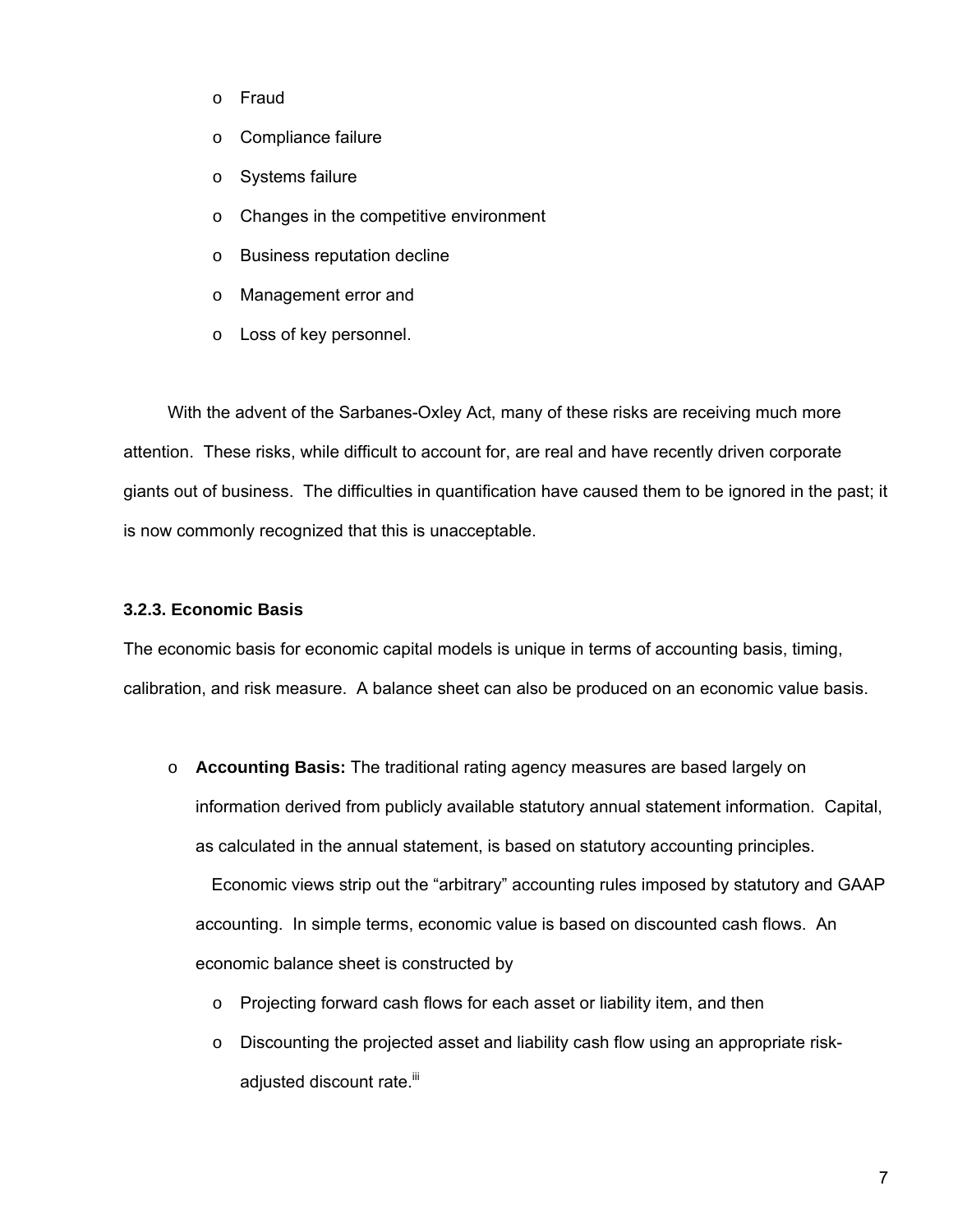From a high-level perspective, the major differences between statutory, GAAP, and economic accounting for property/casualty insurance companies relate to the valuation of investment-grade bonds, loss reserves, and the accrual for deferred acquisition costs. Table 2 provides a comparison of treatments for these three key variables.

#### **Table 2**

## **Comparison of Accounting Bases**

|                       | <b>Accounting Method</b>     |              |                   |  |  |
|-----------------------|------------------------------|--------------|-------------------|--|--|
| <b>Financial Item</b> | <b>Statutory</b>             | <b>GAAP</b>  | <b>Economic</b>   |  |  |
| <b>Bonds</b>          | <b>Amortized Cost Market</b> |              | Market            |  |  |
| Loss Reserves         | Undiscounted                 | Undiscounted | <b>Discounted</b> |  |  |
| DAC.                  | Excluded                     | Included     | Excluded          |  |  |

 Unlike the well-defined statutory-accounting-based capital adequacy measures (RBC, BCAR, and S&P CAR), economic capital and economic value are not well defined. It is likely that most "economic" capital adequacy models do not have identical definitions of "economic capital."

 Additionally, even though economic capital measures are a purer measure of capital adequacy there are no practical external consequences of failing an economic capital test. RBC, BCAR, and S&P CAR have real consequences if certain capital thresholds are not maintained. Economic capital calculations currently provide good information but have no teeth.

o **Timing:** Statutory and GAAP accounting rules look at capital from different perspectives. One of the primary tenets of statutory accounting is that it views the insurance operation on a liquidation basis. In contrast, GAAP accounting views an insurance operation as a going concern and strives to match revenue and expense. This leads to the question of what is the appropriate financial outlook for judging capital adequacy: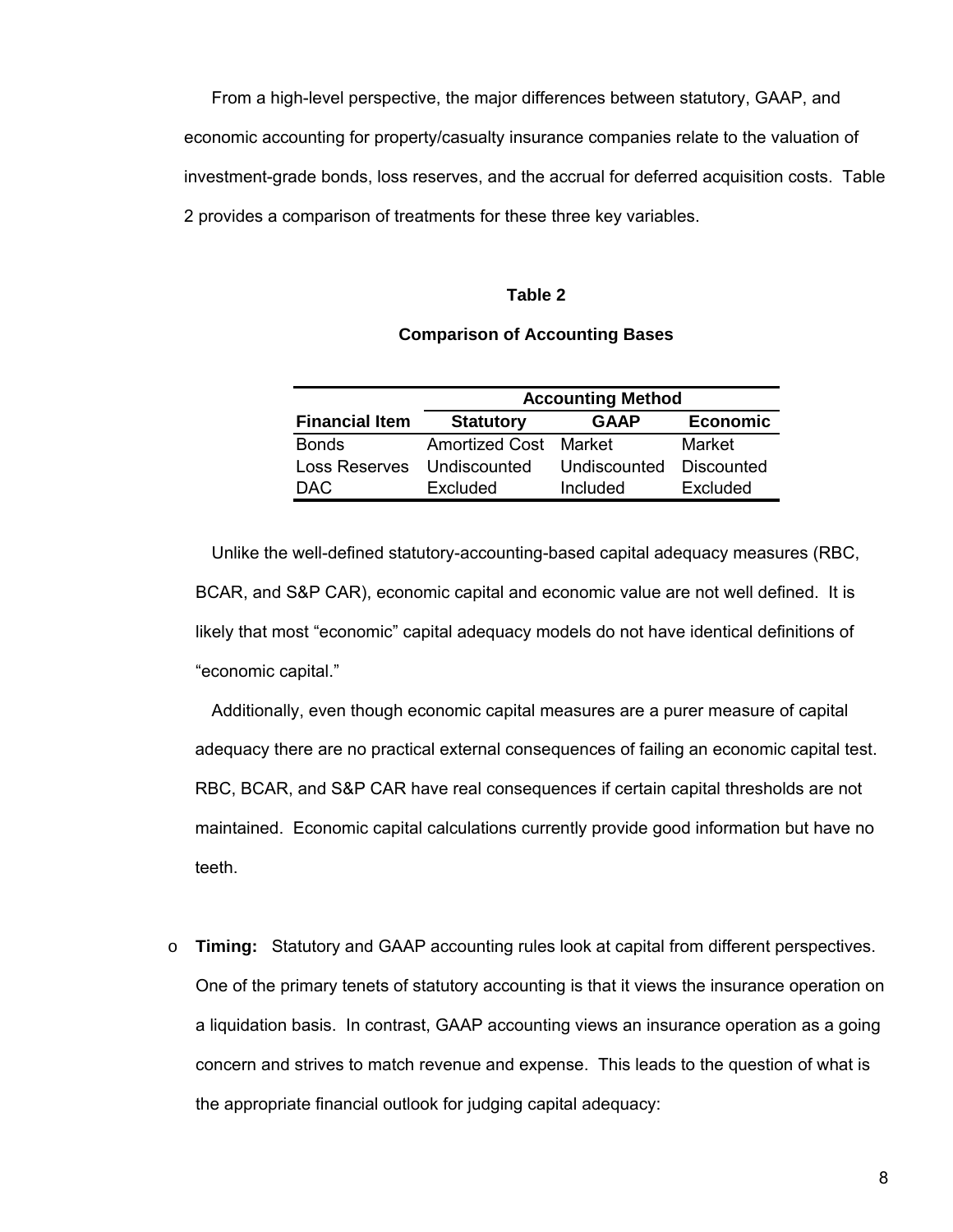- **Narrow Purpose:** Solely meet the uncertainty in an insurance company's obligations if the company closes its doors today? This is akin to a liquidation basis.
- **Broad Purpose:** Meet current obligations and allow an additional cushion to support future growth in operations?

 The "narrow purpose" view is fairly straightforward. Does the insurer currently have enough capital to most likely cover all obligations posted on the current balance sheet?

 The "broad purpose" view is much less straightforward in terms of both theory and practice. How does one define future operations and obligations? Should a single or partial new accident year of business be combined with the current balance sheet obligations? Should multiple new accident years of business be combined with the current obligations?

 One of the deficiencies of both the standardized rating agency measures and many of the current economic capital measures is that they tend to view the capital requirement from a liquidation basis (i.e., How much capital do I need to reasonably cover my current obligations?). Some methodologies do include a recognition of a partial or single new accident year of business, but do not fully treat the insurance operation as a going concern. What is the correct time horizon to evaluate capital? The appropriate time horizon can vary between companies based on their objectives.

o **Calibration:** The end result produced by many economic capital methods is a distribution of economic capital. From this distribution a capitalization threshold is selected. This threshold is often expressed as the allowable probability of falling below an "acceptable" level of capital, for example, 1 in 500, 1 in 1,000, or 5 in 10,000. Other economic capital models are based on closed-form formulas. These models are calibrated to a single, solvency-based, risk probability.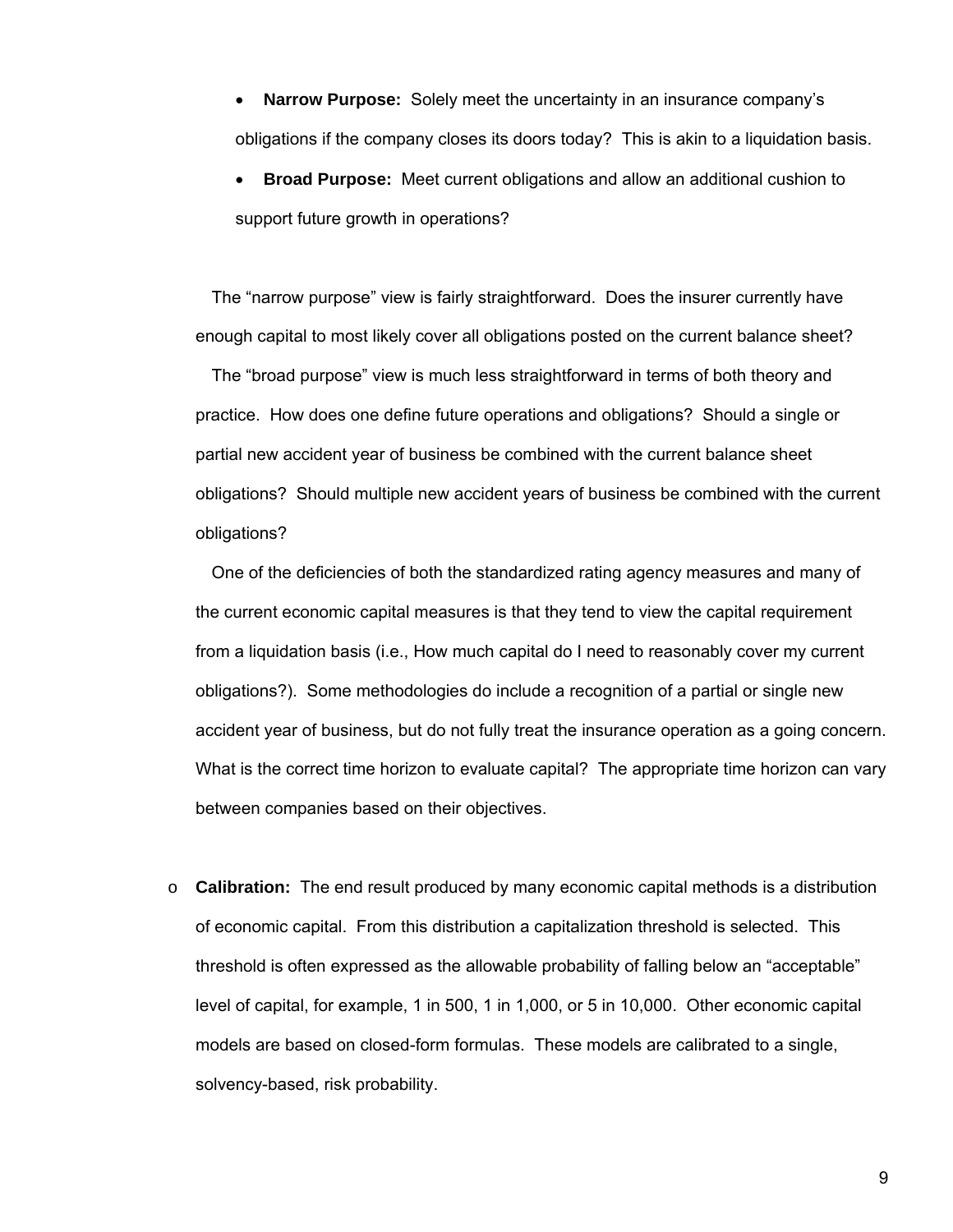What is the appropriate threshold to select? The indicated required capital resulting from the 1-in-500 and 5-in-10,000 thresholds can be radically different. This is because the distributions of economic capital generated are very skewed. Additionally, no one practically knows what a 5-in-10,000 event looks like. Are the probabilities of foreign invasion, nuclear attack, or natural cataclysm destroying much of society greater than many of the default probabilities used for these models? We must remember dinosaurs are now extinct, and Rome lasted only 1,000 years.

o **Risk Measure:** A variety of potential risk measures can be applied to the distributional result of an economic capital model. The most widely known and understood measure is Value at Risk (VaR). This measure, developed in the banking industry, is comparable to probability of ruin. In recent years both actuarial and financial practitioners have adopted a family of risk measures, called coherent risk measures, that exhibit certain attractive mathematical properties.<sup>iv</sup> The coherent risk measure that is currently at the forefront of risk management thought is Tail Value at Risk  $(TVaR)^{v}$  VaR and TVaR are the most common measures currently used in the evaluation of capital adequacy within economic capital models.

#### **4. Illustration of an Economic Capital Method**

This paper evaluates the capital adequacy indications of an economic capital method for a hypothetical insurance company named Falcon Insurance Company.<sup>vi</sup> Falcon has completed an ERM review and has developed a DFA model to represent and financially quantify all of the potential risks that were identified from the ERM process. The entire insurance company and its associated risks have been modeled within a DFA framework, resulting in consistent projections of all key economic, accounting, cash flow, and rating agency measures.

 The resulting illustrative economic capital calculation assumes that the current balance sheet is marked-to-market. That is, all assets are represented at market value, and all liabilities are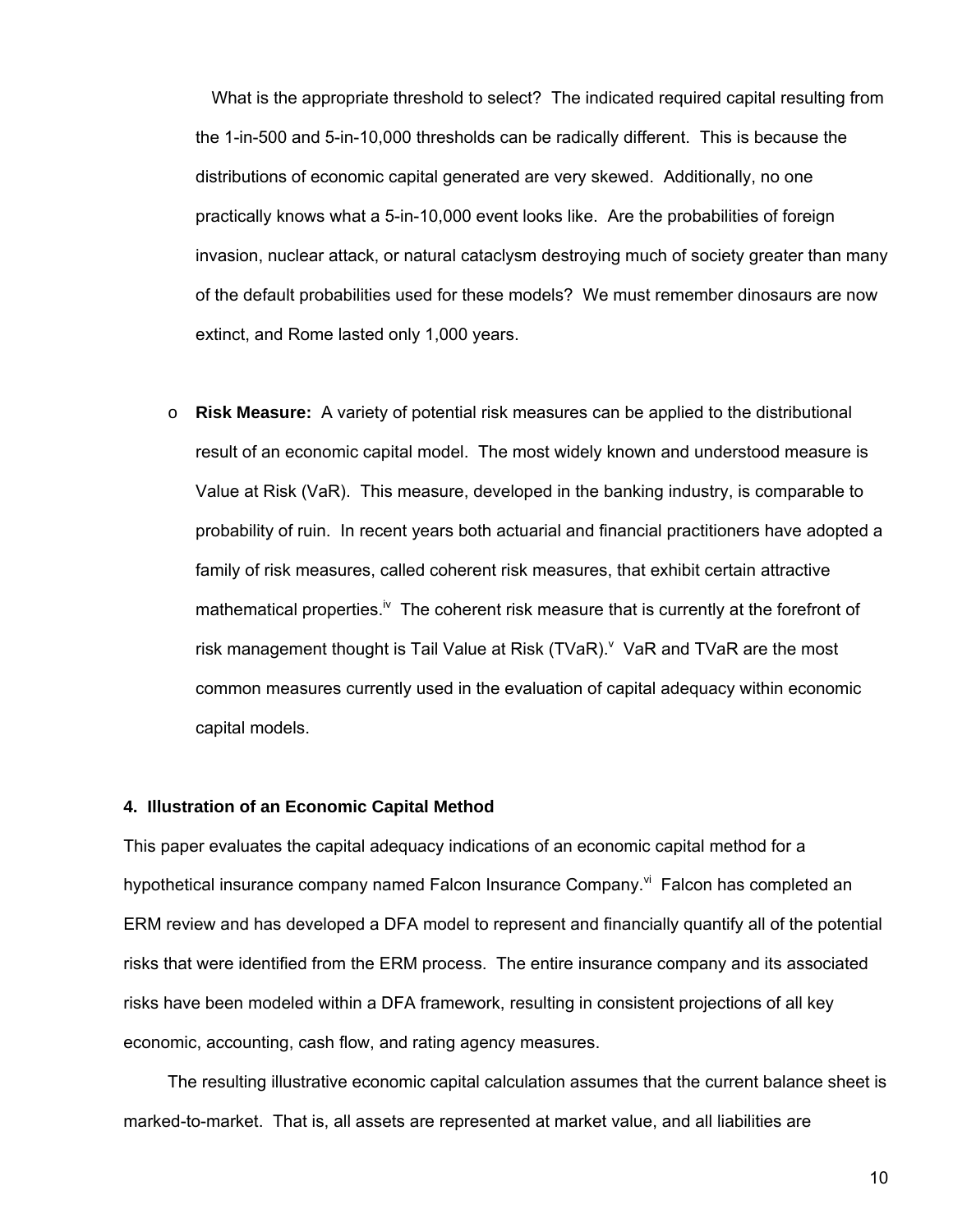represented at discounted value. This includes the treatment of loss reserves on a discounted basis. Additionally, this economic capital calculation views the company on a partial liquidation basis where the cash flows from the existing balance sheet items, along with one new accident year of business, are considered.

 A distribution of economic capital has been calculated from the DFA model. Figure 1 illustrates this distribution. The solid line represents the distribution of economic capital. The dotted line represents Falcon's selected 1-in-500-year (1/500 =  $0.2\%$ ) risk threshold. Vii



**Distribution of Economic Capital** 



 Based on this distribution of economic capital, estimates of Falcon's current capital available for release (i.e., excess economic capital) are found in Figure 2. Figure 2 applies two different risk measures, TVaR and VaR, to the distribution of economic capital; the solid line represents the TVaR results, and the dotted line represents the VaR results. Additionally, estimates of current capital that is available to be released have been calculated for a variety of risk thresholds ranging from 1 in 10,000 (0.01%) to 150 in 10,000 (1.5%).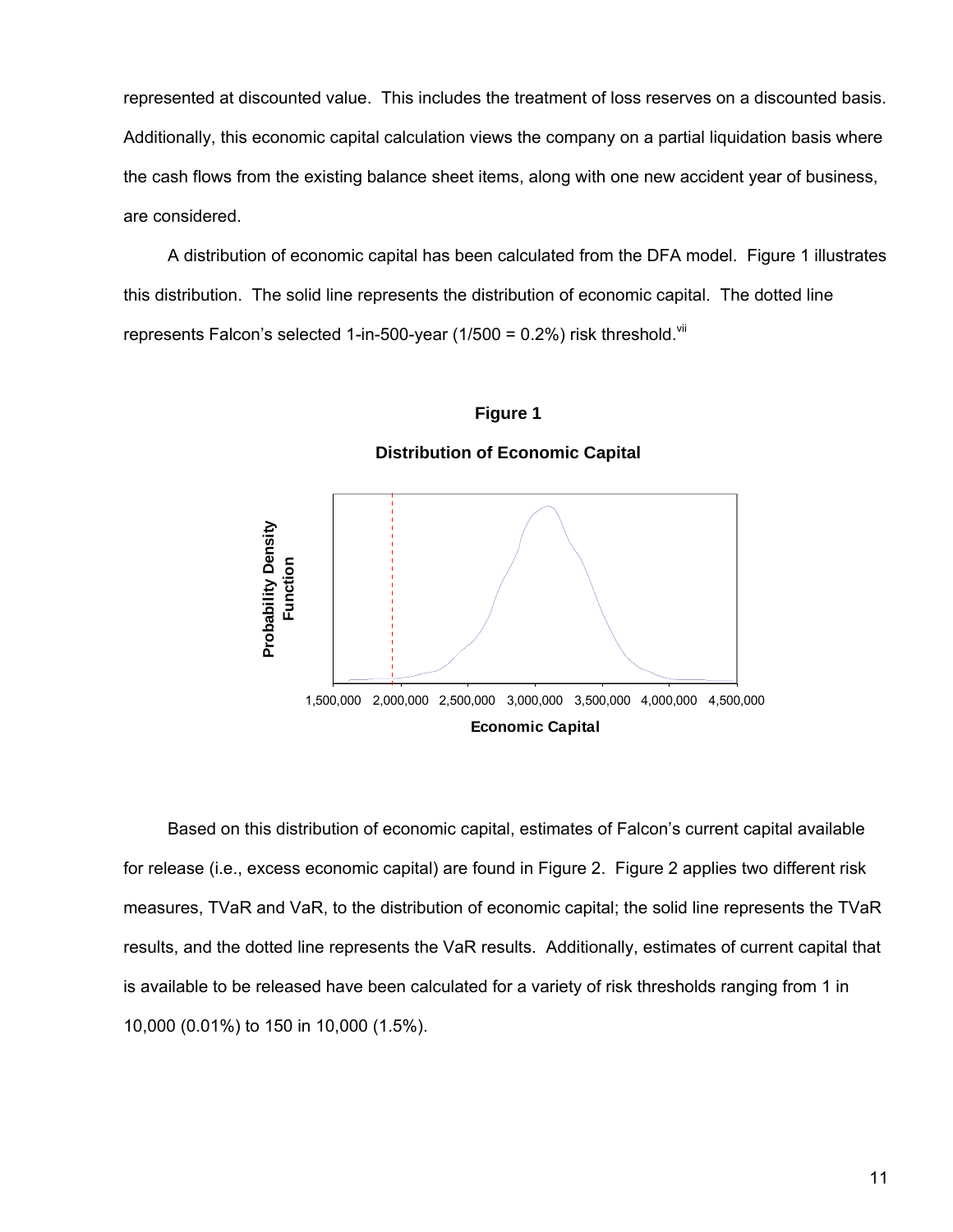**Figure 2** 

### **Economic Capital Available for Release**



**Economic Capital Model - TVaR and VaR Risk Measures**

 The intersection of the TVaR line, representing capital available to release, and Falcon's 1-in-500 (i.e., 0.2%) risk threshold is marked with an "X." This economic capital model analysis indicates that Falcon could release approximately \$1.84 billion in capital. One must note that the risk threshold used, as in most economic capital models, is generally expressed in terms of insolvency.

 Thresholds can also be expressed in terms of bankruptcy, default, or downgrade. These are potentially more restrictive expressions of risk tolerance.

#### **5. Weaknesses of Economic Capital Models**

Economic capital models have improved the rigor of capital adequacy analysis. Economic capital models have both strengths and weaknesses. Many of the weaknesses, such as lack of transparency, are unavoidable given the rigorous and robust nature of these models. In addition, many economic capital models have a few key weaknesses that limit their practical use. These weaknesses are the following:

- o Economic capital models produce a single measure of required capital
- o Economic measures currently have no external consequences
- o Economic capital models have a single fixed time horizon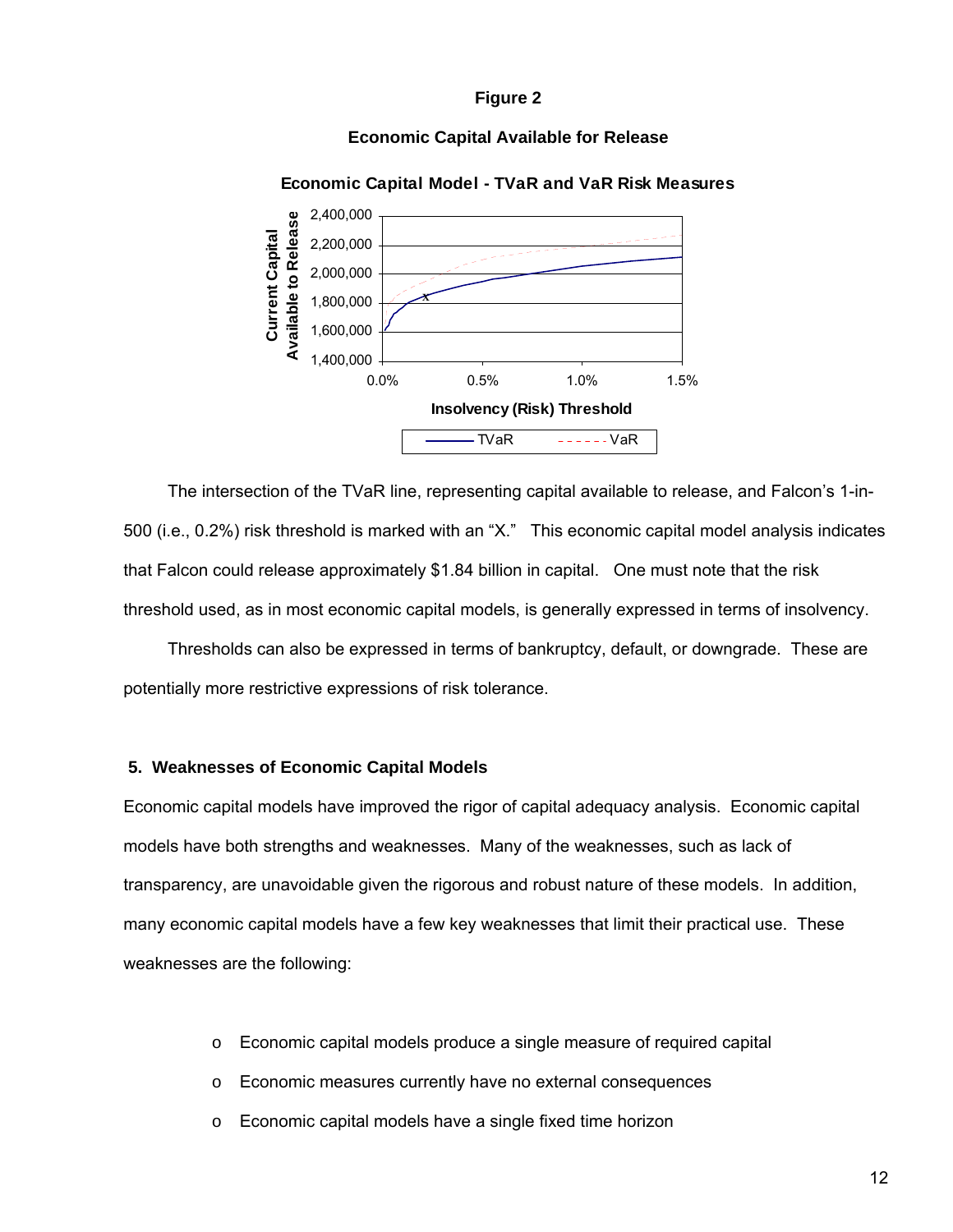- o Economic capital models have a single risk tolerance and
- $\circ$  Selection of risk thresholds is often arbitrary, and there is significant parameter risk in the extreme tail.

#### **5.1 Single Financial Measure of Required Capital**

Economic capital models only produce one view of the correct level of capital. The single estimate of required capital is a function of a single view of risk and risk tolerance. This myopic view of the world is a function of model design. $v_{\text{lin}}$ 

### **5.2 No External Consequences**

Economic capital models take a customized view of the insurer's need for capital, but, unlike the standardized regulatory and rating agency models, have no real consequences for the insurer. The results from the risk-based capital model could result in forced receivership of the company. The results of the rating agency models could lead to downgrade. The results of the economic capital model are currently used only to provide information to the company.

### **5.3 Inflexible in Terms of Time Horizon**

Most economic capital measures are often primarily based on current balance sheet risks and a partial new accident year of risk exposure. Thus they are not designed to view the business on a multiyear/going-concern basis.

 Risk can look very different over time. A risk that can dominate the risk landscape over a short time horizon can be more benign over a longer time horizon. For example, small unanticipated changes in medical inflation might require only a small portion of the total required capital over a short time horizon. Over a longer time horizon, the impact of unanticipated changes in medical inflation will compound while other risks, such as catastrophe frequency, will diversify. Therefore, a single economic capital metric is a current-point-in-time measure that does not consider how risks interact over many different time horizons. They view risk over a single time horizon. It is important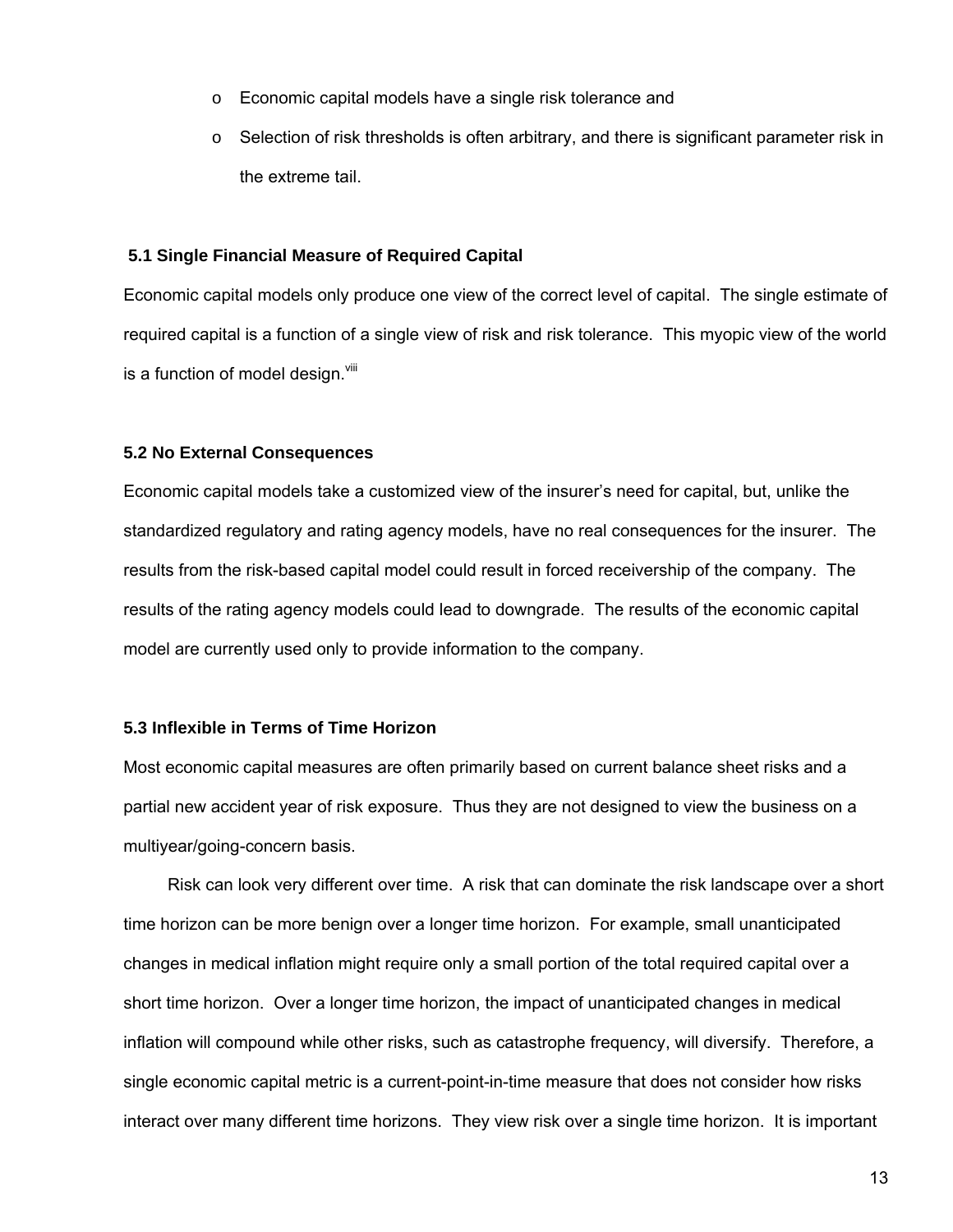to understand how these risks interact and aggregate over different time horizons to understand the appropriate level of capital to hold.

 These models are generally calibrated to a single time horizon using a specified correlation matrix that is also based on a single time horizon. They often model various risks at a high level and then aggregate these risks using the correlation matrix. This is in contrast to many dynamic financial analysis models that build the interactions of various key financial variables from the ground up. The modeling of these fundamental financial variables in an integrated, multiyear framework does not rely on a static correlation matrix. The integrated dependent relationships drive the correlations between different risks. This construction allows risk, and the interactions of a variety of risks, to be represented not just at a single time horizon, but at a variety of time horizons.

#### **5.4 Inflexible in Terms of Risk Tolerance**

A risk threshold must be selected to determine the required amount of economic capital. This threshold is based on a company's risk tolerance. The more tolerance that a company has to insolvency risk, the lower the threshold. The less tolerance that a company has to insolvency risk, the higher the threshold. Many economic capital models allow only a single threshold to be selected because of the calibrated nature of these models.The model must be rebuilt if a different risk threshold is required.

 Most companies are interested in looking at a range of reasonable outcomes based on a variety of risk thresholds. This is partially because most risk thresholds are so extreme (i.e., 1 in 500 or 1 in 1000) that they do not translate into levels of risk that are commonly experienced. Therefore, senior management may need to calibrate their risk tolerance by examining financial implications at various thresholds. The inflexibility of many economic capital models will not allow this sensitivity test.

#### **5.5 Risk Thresholds Are Arbitrary and Parameter Risk in the Extreme Tail Is Significant**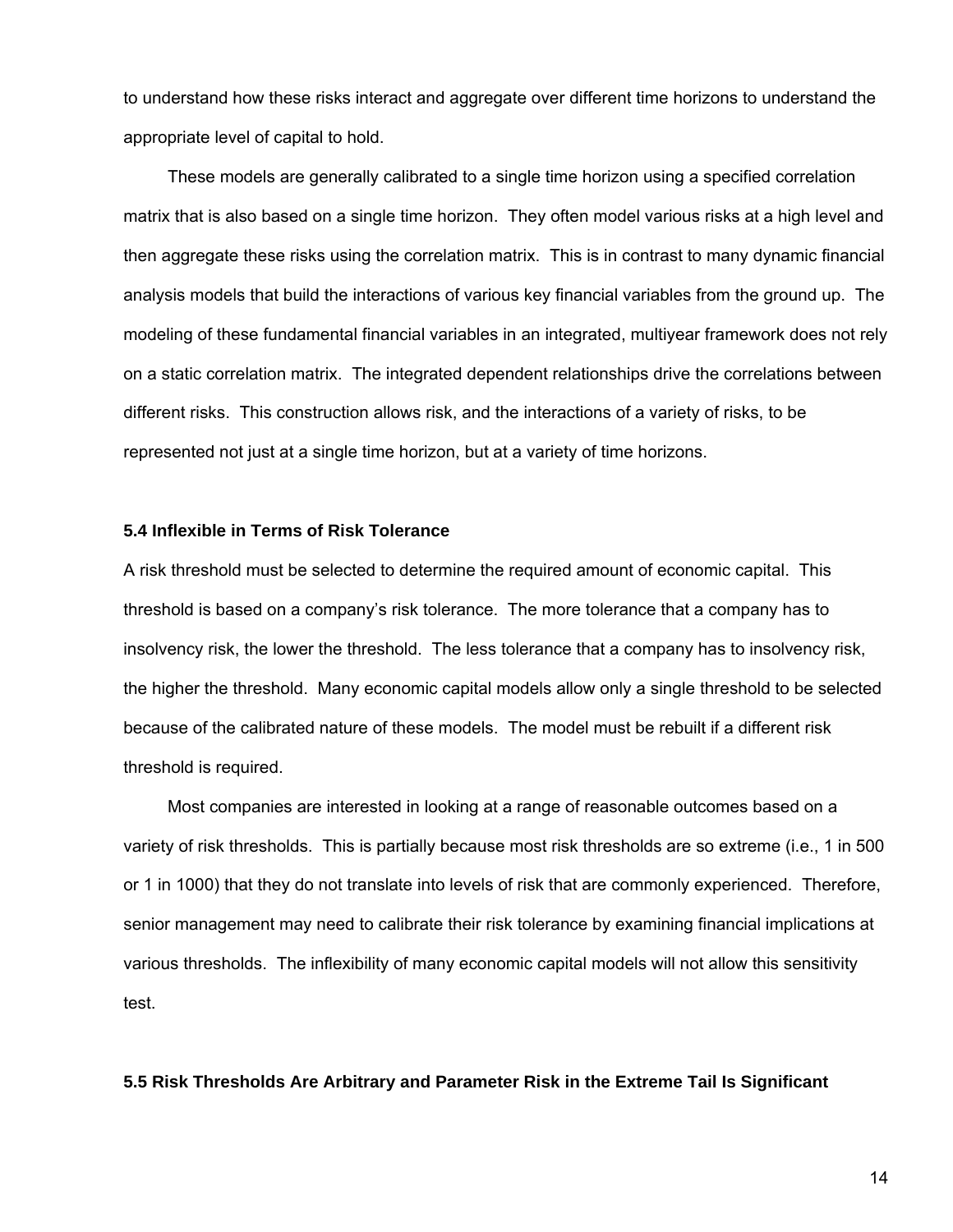The ability to sensitivity test is imperative. There are no hard rules as to the "correct" level of capital. It is dependent on the issue being addressed and the level of risk the company is willing to take. Practically, the establishment of these thresholds is based on very little empirical information and is fairly arbitrary. For example, there is no observable capital threshold for setting the TVaR result of the economic capital model to a certain percentage. The skewness and uncertainty (i.e., parameter risk) of the underlying economic capital projections exacerbates this problem.

 The extreme tail of the economic capital distributions is highly skewed and uncertain. Even if the risk threshold can be perfectly defined, the volatility of the underlying projections will likely make it difficult to pinpoint a precise capital level. This lack of ability to specify the correct parameters can be partially remedied through sensitivity testing.

#### **6. "Capital Adequacy" Has Different Meanings for Different Stakeholders**

Numerous different stakeholders have an interest in insurance companies. These stakeholders vary depending on the type of insurance company and the specific circumstances surrounding that company. This can be illustrated by comparing the stakeholders of a mutual insurance company with those of a publicly traded stock insurance company. The stock insurance company must satisfy the needs of its shareholders; a mutual insurance company is not required to satisfy such a group.

 The objectives of the various stakeholders, regardless of the company structure, are not always identical. This difference in objectives manifests itself in their definitions of "capital adequacy" and their opinions of the appropriate level of capital for a company to hold. The definition of "adequacy" for many stakeholders is broader than the traditional definition based on the amount of capital to hold to maintain solvency. Adequacy, in this broader context, is the level of capital needed to meet those stakeholders' particular objectives. The following are general views of "capital adequacy" for different stakeholders:

- o Policyholders
- o Regulators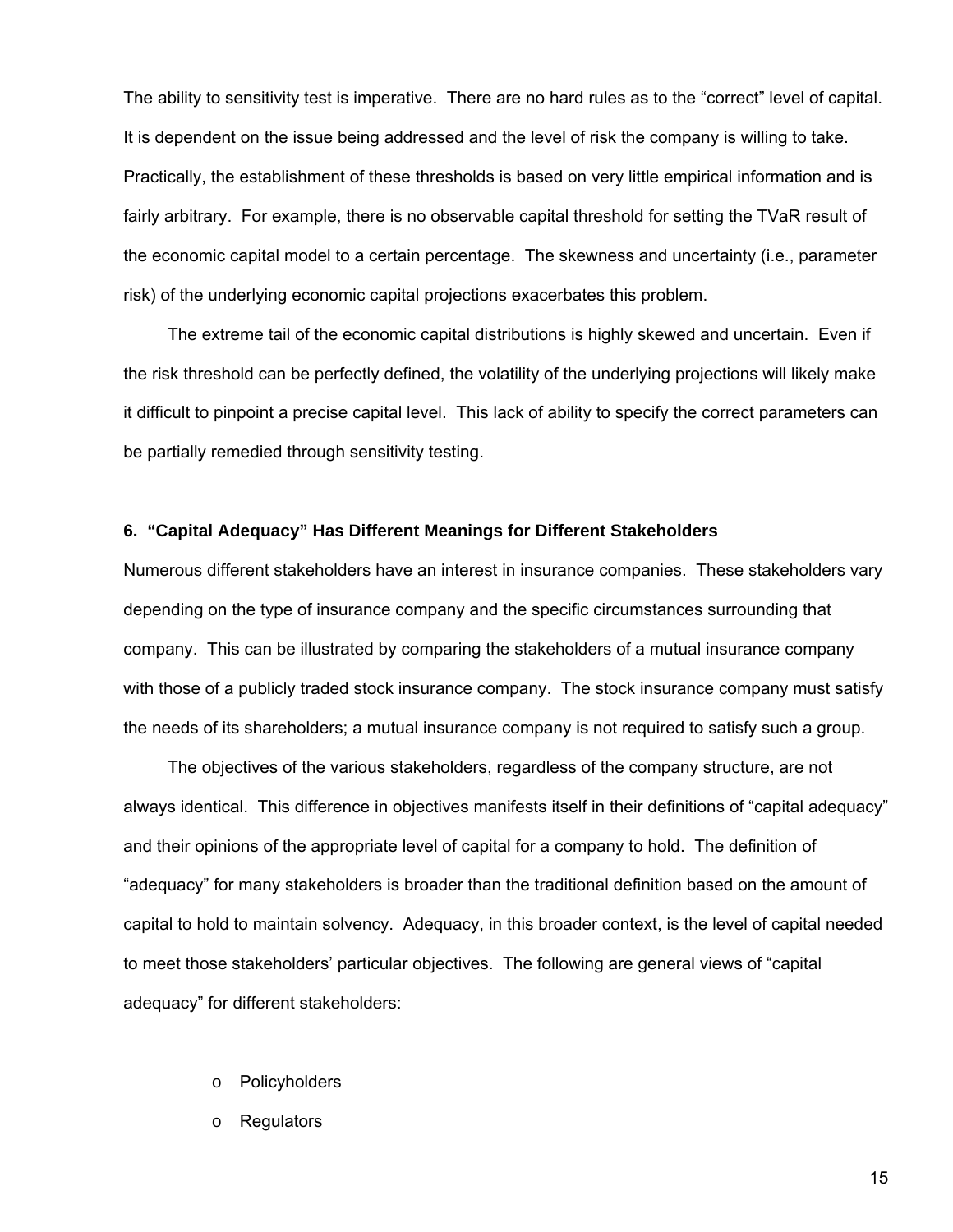- o Debtholders
- o Rating agencies
- o Shareholders and equity analysts and
- o Company management.

### **6.1 Policyholders**

Policyholders want capitalization levels to be set such that they are fully protected in the event of a loss. The policyholder is less concerned with the efficient use of capital or the costs of overcapitalization.<sup>ix</sup>

# **6.2 Regulators**

The regulator's primary concern is the policyholder. Regulators want rates to be affordable and insurers to be able to pay claims fully. The primary purpose for capital, from a regulator's perspective, is to ensure insurance obligations are fully paid to policyholders. Risk-based capital standards are measures of minimal solvency and the fundamental ability to pay claims. As such, risk-based capital standards represent the minimum level of capital required to maintain operations. From a regulator's perspective the more capital an insurer has, the better.

### **6.3 Debtholders**

Debtholders are best off if capital levels are maximized. More capital equates to a lower chance of debt default. Additionally, increases in capitalization levels through stock issuance could potentially lead to upgrades from rating agencies and the appreciation of held bonds.

# **6.4 Rating Agencies**

Rating agencies, like regulators, are concerned with the ability of the insurer to meet its obligations. A. M. Best is primarily concerned with the ability of an insurer to pay claims to policyholders. Standard and Poor's and Moody's, not to the exclusion of policyholder obligations, also concentrate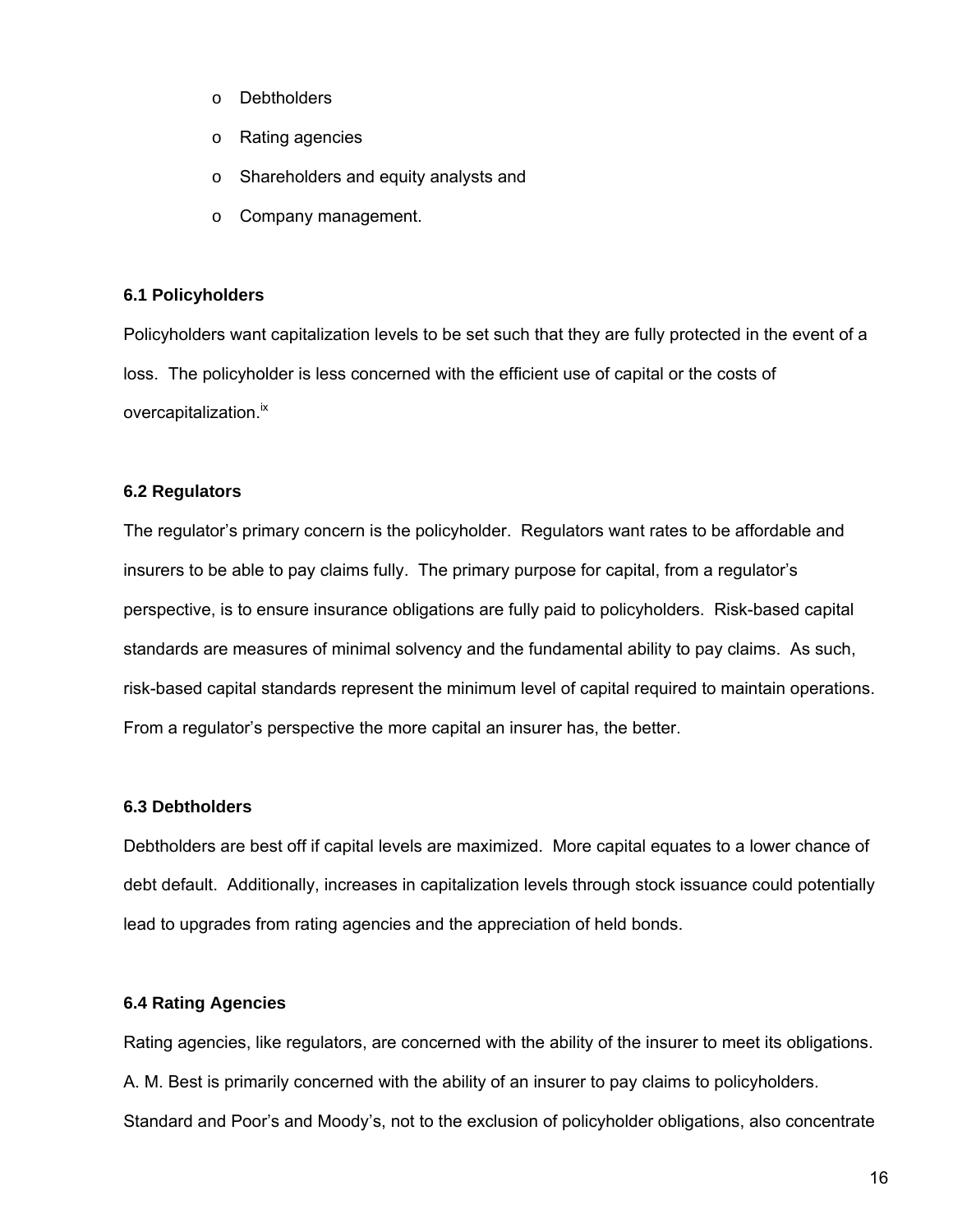on the additional ability of insurers to repay debt obligations. Generally, from a rating agency perspective, more capital is the favored position.

 However, rating agencies go beyond analyzing the current level of capitalization when establishing a rating. They also examine forward-looking profitability and capital levels of the company. Rating agencies must take a longer-term view of the operation given that surplus note obligations will be defeased over a long time period, up to 30 years, and do not have to be accounted for as a liability on the statutory balance sheet. This is in contrast to policyholder obligations, loss reserves, for which an undiscounted liability must be immediately established on the statutory balance sheet.

#### **6.5 Shareholders and Equity Analysts**

The shareholders have still another view of capital adequacy. The shareholders' objective is to maximize their return on capital while maintaining enough capital to absorb unexpected, nondiversifiable risk. In addition, shareholders want enough capital to support growth of new and existing operations that will meet their return-on-capital requirements.

 Shareholders thus have multiple objectives that pull the amount of required capital in opposing directions. That is, some objectives are satisfied with higher capital levels, some objectives are satisfied with lower capital levels.

> o **Higher Capital:** Shareholders want the company to hold enough capital to maintain the operation of the company through unexpected shocks. This is generally aligned with the objectives of the policyholders and the debtholders. Equity capital from shareholders is put at risk ahead of invested capital from debtholders to support the obligations of any company. If the company defaults on its debt, then the shareholders have already lost their capital investment in the company. Protecting the shareholders' interests also protects the debtholders' interests.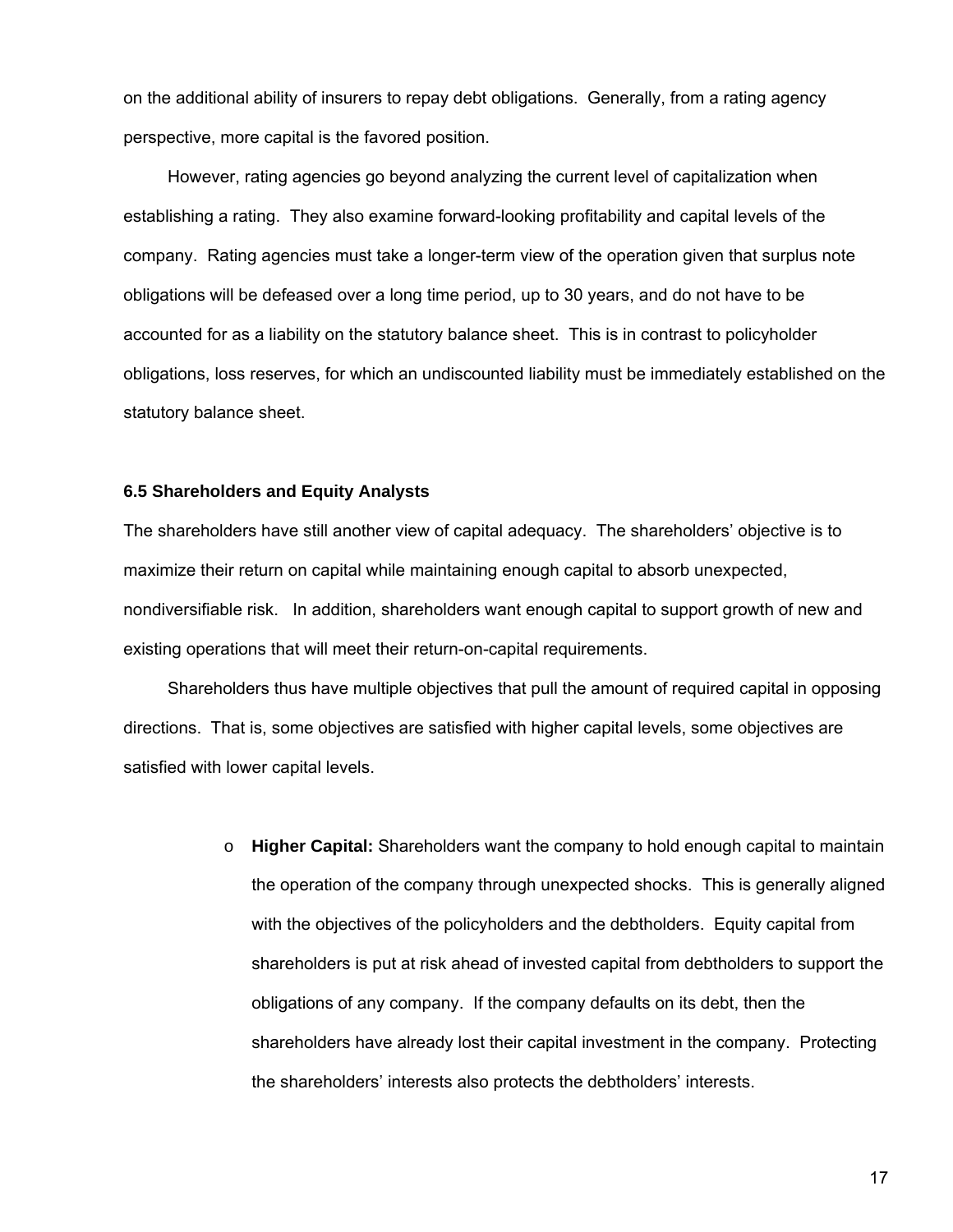o **Lower Capital:**Unlike the policyholders and the debtholders, the shareholders are also concerned about inefficient use of capital and overcapitalization. Even though an operation might have a solid return on revenue,<sup>x</sup> the operation might, because of overcapitalization, have a sub-par return on capital. The lower the level of capital in the return-on-capital formula, the higher the return on capital.

#### **6.6 Company Management**

Company management, along with the board of directors, weighs all these different opinions of "adequate" capitalization in setting an appropriate capital target. Company management is often given incentives through bonus targets and stock ownership/option plans to operate the company in line with the best interests of the shareholders or other stakeholders. However, these incentive plans are not perfect, and sometimes management might have their own divergent objectives that could impact the capitalization decision of the company.

 Company management has an incentive to keep the company open. A significant objective for company management is continued gainful employment. However, keeping the company in full operation might be less important to other stakeholders. For example, policyholders will easily find other companies from which to purchase insurance. Similarly, shareholders might have other, equally attractive, investment opportunities in which to redeploy their capital if a company goes into runoff and begins to release capital. As a result, one could argue that management will desire a higher level of capital than shareholders to ensure the ongoing operations of the business. This would encompass holding additional capital to avoid not only insolvency but also a ratings downgrade that might force the company into runoff.

 The various stakeholders of an insurance company have many different views of the use, and appropriate levels, of capital. Some stakeholders, like the regulators, are less restrictive as they require a minimal level of capital. Other stakeholders, such as the debtholders, are more restrictive; they want to maximize their chance of principal repayment.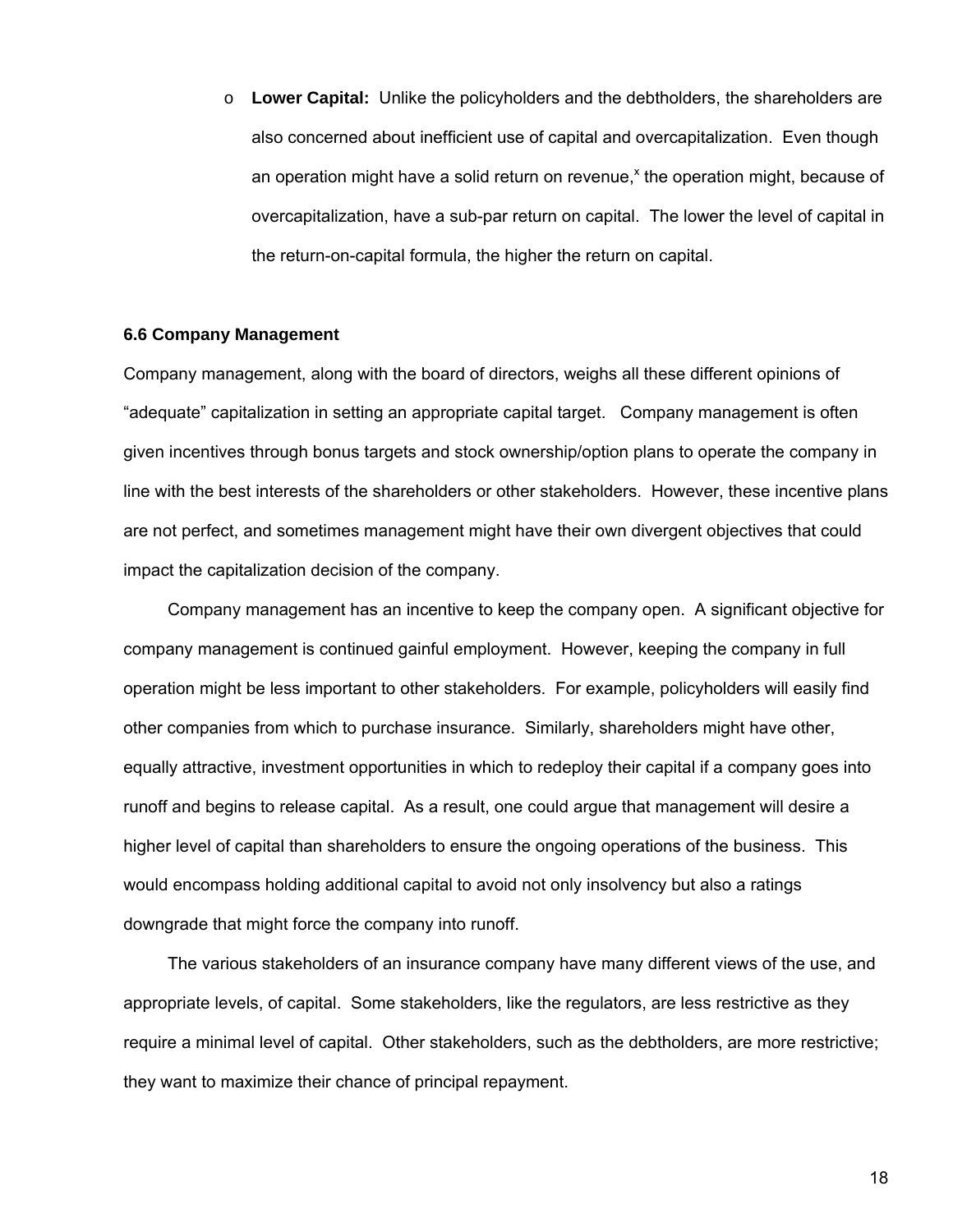# **6.7 All Stakeholder Needs Should Be Considered in Setting a Capital Target**

Stakeholders have differing approaches in evaluating the "appropriate" and "adequate" level of capital for an insurance company. Stakeholders are concerned with different:

- o Financial variables
- o Time horizons and
- o Risk thresholds and tolerances.

As a result, the capital adequacy process cannot be one-size-fits-all. The capital adequacy process must be flexible and be able to align the appropriate level of capital with the needs of the primary stakeholders of the organization.

# **7. Multistakeholder Approach to Capital Adequacy**

This paper proposes adopting a multistakeholder approach to determining the "appropriate" level of capitalization for an organization, based on the objectives of its stakeholders. This approach looks at all relevant financial measures over various time horizons and risk tolerances. A required amount of capital can be calculated for all combinations of each of these three dimensions. Figure 3 provides a graphical representation of this framework.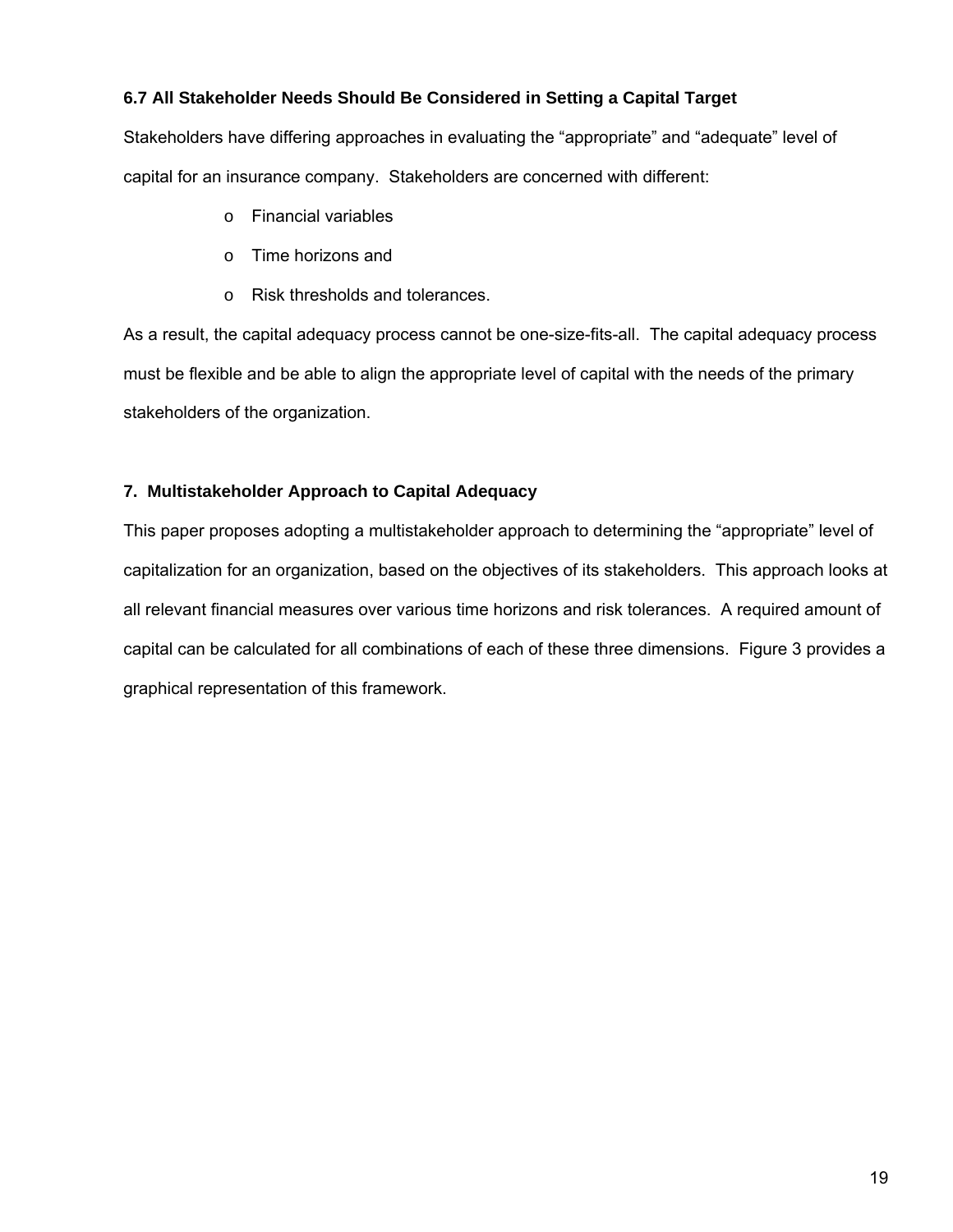#### **Figure 3**

# **Multi-Objective Decision-Making Framework**



 Each of the individual "cubes" within the larger box represents an independent analysis of capital adequacy based on the financial variables, time horizon, and risk threshold defined by the objectives of the stakeholders. $x_i$  Each individual cube can be thought to contain an estimate of required capital based on a single objective.<sup>xii</sup> The economic capital model result would represent only one of the individual cubes. Example 1<br>
Fach of the individual "cubes" within<br>
capital adequacy based on the financial v<br>
objectives of the stakeholders.<sup>xi</sup> Each inc<br>
required capital based on a single objectionly one of the individual cubes.<br>
The c

 The company can then rank all of the various objectives of its stakeholders. These ranked objectives can be overlaid onto the quantitative analysis of capital adequacy represented by the box in Figure 3. Based on this information, the company can assess the restrictiveness of its objectives on the appropriate level of capital for the organization. This analysis would allow management to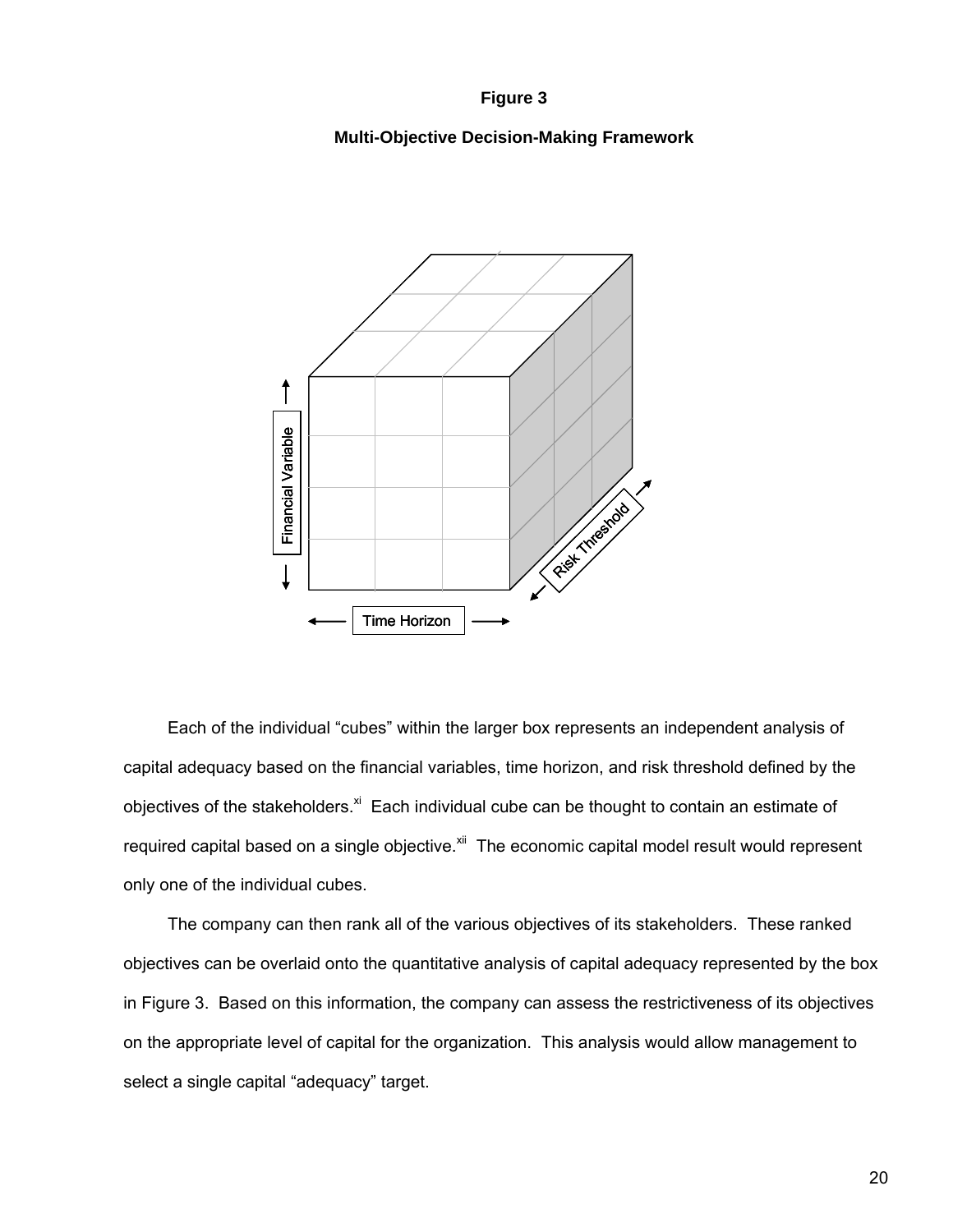This is the way insurance organizations are practically managed. There are generally multiple objectives and constraints surrounding every strategic decision. These objectives often are not aligned and can be conflicting: That is, fulfilling one objective might result in not fulfilling another objective. The risks and rewards of each of the objectives must be weighed along with the relative importance of each of the objectives. In effect, any strategic decision, including decisions such as strategic asset allocation, can be analyzed in this multi-objective framework.

 An additional benefit of the multi-objective framework, when applied to capital adequacy, is that it allows management to get a sense of the sensitivity of the required capital results by looking at the indicated levels of capital for various risk thresholds. This framework allows a reasonable range of answers to be analyzed before selecting a single capital target. Understanding the sensitivity of the results to the assumptions, along with the reasonable range, is as important as the resulting single point estimate of required capital.

#### **7.1 Dimension no. 1: Financial Variables**

The varying objectives of a company require prospective projections of multiple key financial variables in order to set an appropriate capital target. Understanding the implications of varying levels of capitalization on short-term and long-term financial results is imperative. The following discusses some of the common financial variables surrounding capital analysis.

#### **7.1.1 Return on Capital**

Shareholders are interested in the efficient use of capital. Overcapitalization could lead to dilution of return. The shareholders' goal is to experience returns on capital consistently in excess of their cost of capital. A capital analysis should quantify the probability of exceeding the cost of capital for a variety of capitalization levels.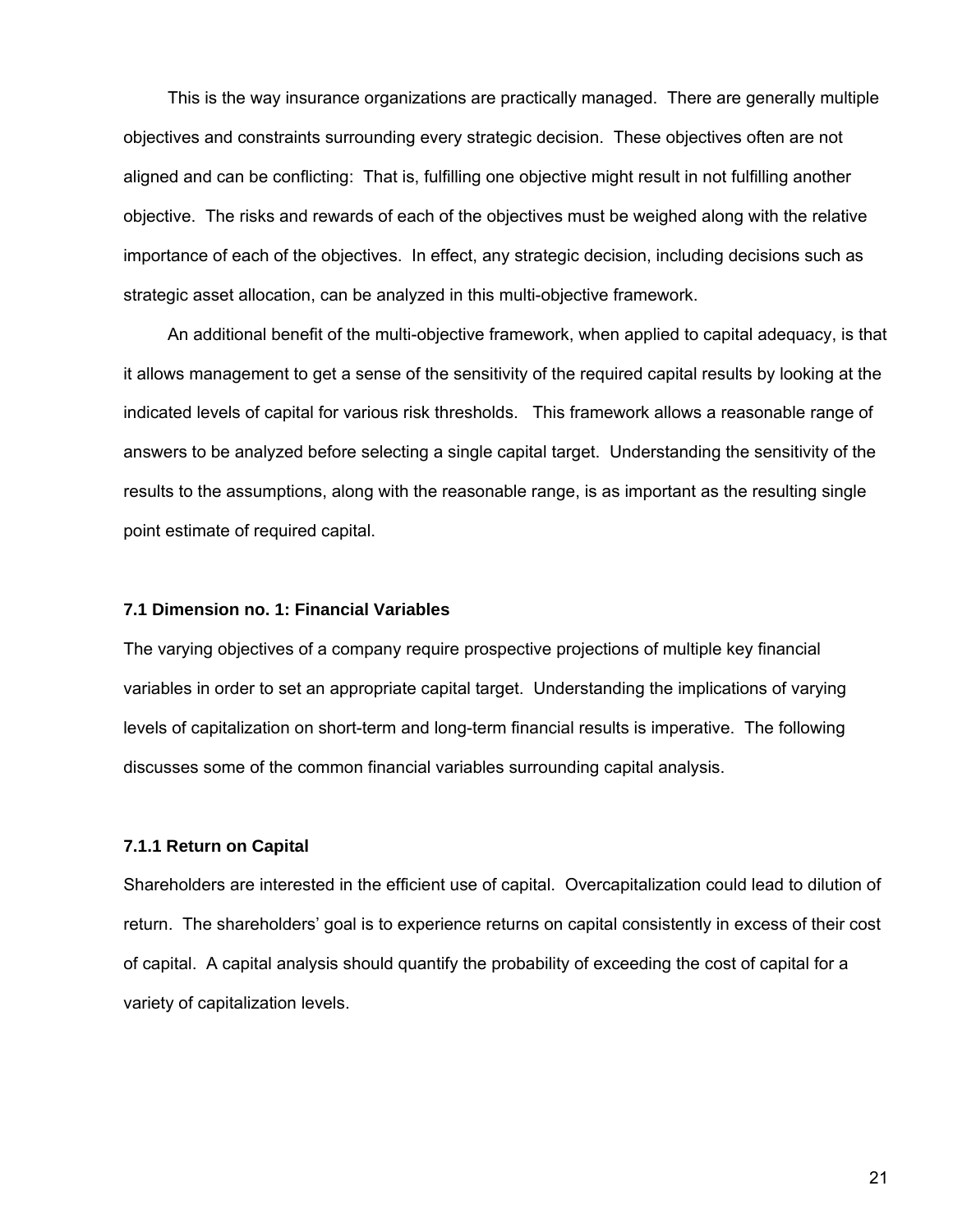### **7.1.2 Rating Agency Standardized Measures**

Agency ratings are the prime capital consideration for many well-capitalized insurance companies. Mutual insurance companies often concentrate on BCAR. Insurance companies that actively issue surplus notes often concentrate on S&P CAR. In practice, companies set capital targets to maintain a particular rating. The rating that is assigned to them has real financial consequences on their business. It is important to understand prospectively the probability of future ratings downgrade or upgrade before making a capitalization decision.

# **7.1.3 Regulatory Measures**

The risk-based capital process is the primary regulatory measure of capital adequacy. Understanding the probability of falling below the authorized control level or mandatory control level thresholds should be part of any standard capital adequacy analysis.

# **7.1.4 Economic Capital Measures**

The economic capital measure provides important insight in the unique risks and capital needs of an organization. This measure can be considered a leading indicator for the standardized measures of capital adequacy.

### **7.2 Dimension no. 2: Time Horizon**

Time horizon is one of the most important concepts in risk management.

### **7.2.1 Risks Interact Differently over Time**

One of the primary tenets of investment risk management is understanding the investor's time horizon. The risk characteristics of various investment classes change over different time (i.e., investment) horizons. For example, common stock risk diversifies differently over time than does long-term bond risk. This concept is also true for non-investment-related risks. Catastrophe risk compares very differently to an exposure like workers compensation medical payments on a one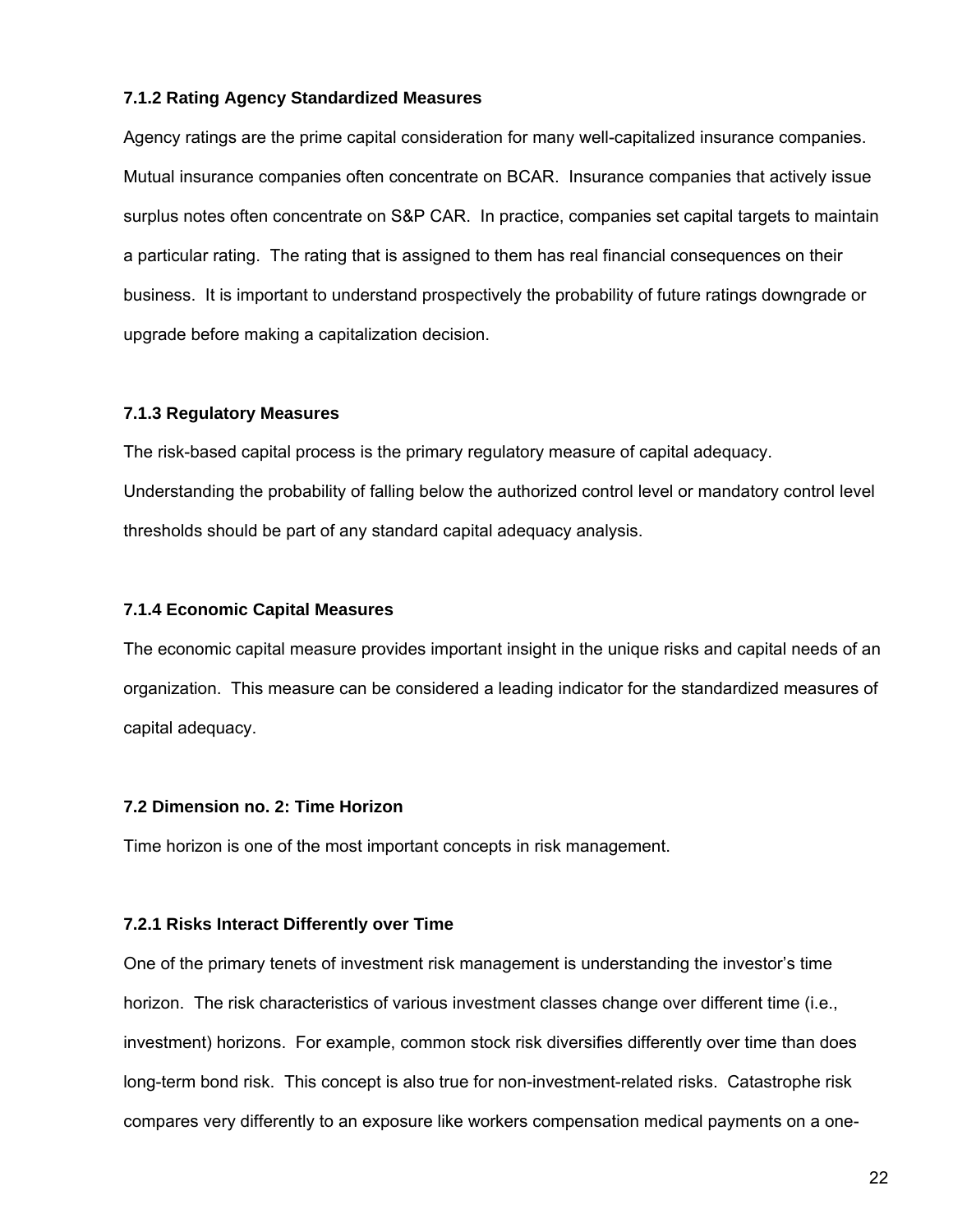year basis versus a multiyear basis. The key is that risks correlate and diversify differently over various time horizons. These interactions and dependencies need to be understood to set an appropriate capital level to absorb the aggregate uncertainty of the insurance company.

#### **7.2.2 Current Capital Supports Future Growth**

Additionally, using a multiyear approach that considers new business is important because it treats the operation as a going concern. The level of capital should be sufficient to support growth, or contraction, of the operation. Not all growth is the same. Growing an extremely profitable segment of existing business might require very little additional capital because of strong retained earnings. Expanding into a new segment of business and cutting price to gain market share most likely would require more risk capital.

#### **7.2.3 Capital Is a Fair-Weather Friend: Elusive When You Need It the Most**

Capital is not always readily available.<sup>xiii</sup> For example, publicly traded companies might be able to raise capital more quickly and efficiently than mutual insurance companies or state-run insurance facilities. Businesses cannot always easily raise additional capital once an adverse event occurs. The capital market can evaporate, or the cost of raising capital can become prohibitive.

 The company has to weigh its prospects for raising capital in the future, in combination with its potential short- and long-term capital requirements. This cannot be accomplished without a multiyear view of the operation. For example, comparing the probabilities of falling into a company action level risk-based capital position in the next year versus over the next three years is important information for setting the current capital target. These two time-horizon measures will most likely yield different insolvency potentials. Managing capital in the short term could resolve potential longterm problems.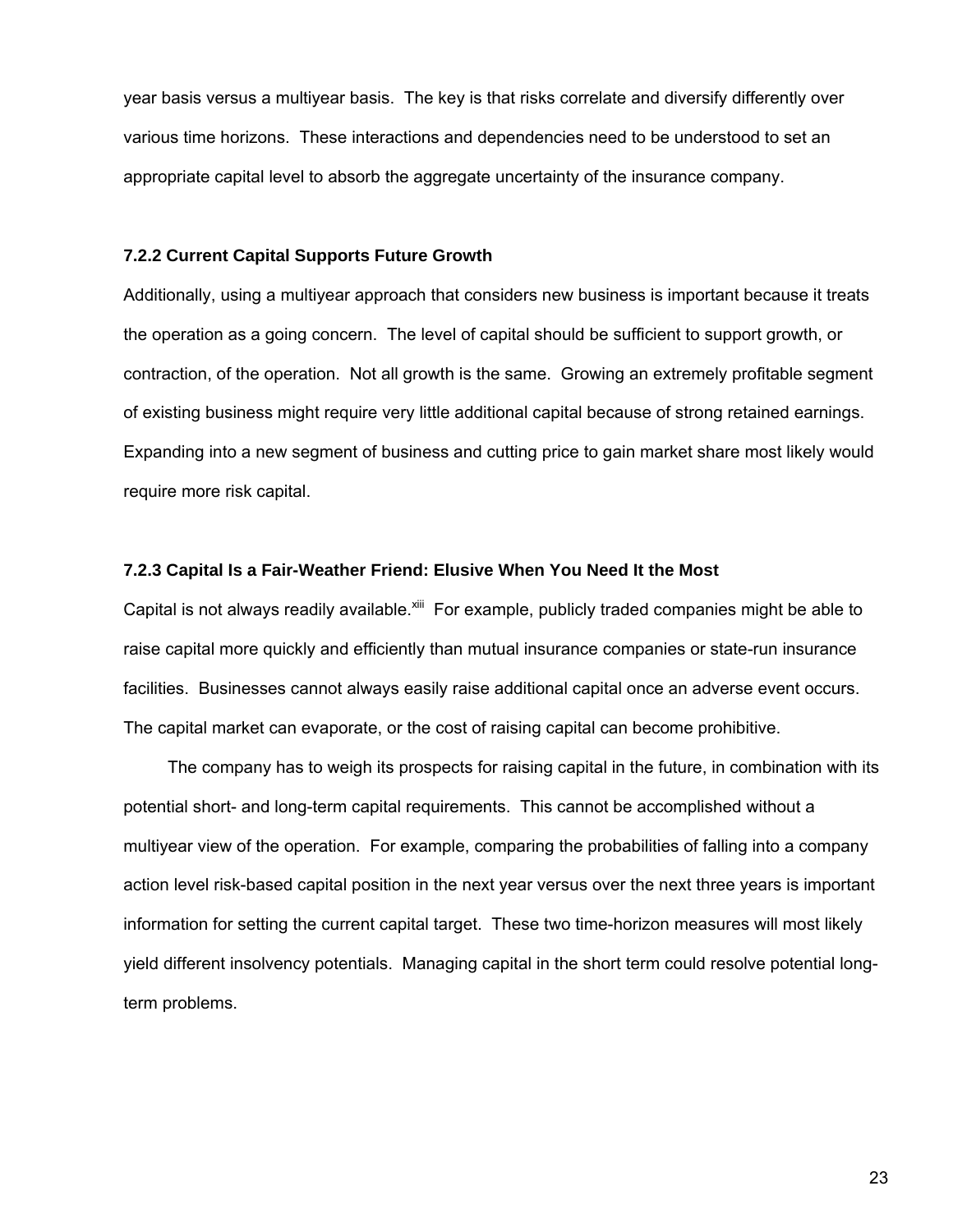#### **7.3 Dimension no. 3: Risk Threshold**

#### *1-in-1000 is Unknowable*

From a practical perspective, quantifying the extreme tail event outcome and risk tolerances is an educated guess. With limited knowledge of both current risks and future potential risks, no one knows exactly what selecting a 1-in-1,000 risk tolerance (i.e., risk threshold) means. Was Hurricane Katrina a 1-in-20-year event or a 1-in-100-year event? The best we can do is make a risk threshold selection and sensitivity test that selection. An advantage of analyzing capital adequacy within a DFA framework is that it easily allows one to sensitivity test various assumptions and risk thresholds. Sensitivity testing also can provide insight as to the key drivers of a company's capital needs.

#### *Failure to Meet Obligations Versus "Failure-to-Thrive"*

Stakeholders do not all have the same risk tolerances and risk thresholds. Two different stakeholders may view risk differently, even if they are both concentrating on the same risk measure. Some stakeholders' risk tolerances can be represented in terms of insolvency. Policyholders are adversely affected if the company becomes insolvent and cannot meet its claim obligations. Other stakeholders' risk tolerances can be represented in terms of a "failure to thrive." Company management, and the potential viability of the business, are adversely affected if the company is downgraded below a given rating. This failure-to-thrive risk threshold is potentially more constraining than the policyholders' insolvency threshold.

 A common example of this is the ratings downgrade "death spiral." Under this scenario an Arated ("Excellent") company is downgraded one notch to B++ ("Very Good").  $\frac{x}{y}$  Both ratings are considered secure. Under both ratings, the rating agency considers it a high probability that the policyholders will be made whole. The implications of a one-notch downgrade to policyholders is minor as the company will most likely meet its obligations.

 The practical, real world, impact of this occurrence can have severe consequences. This downgrade can be the beginning of the "death spiral" for many insurance companies. Company management seek to avoid this "death spiral" at all costs. The downgrade will put the company at a competitive disadvantage, as many agents and brokers will place business only with A-rated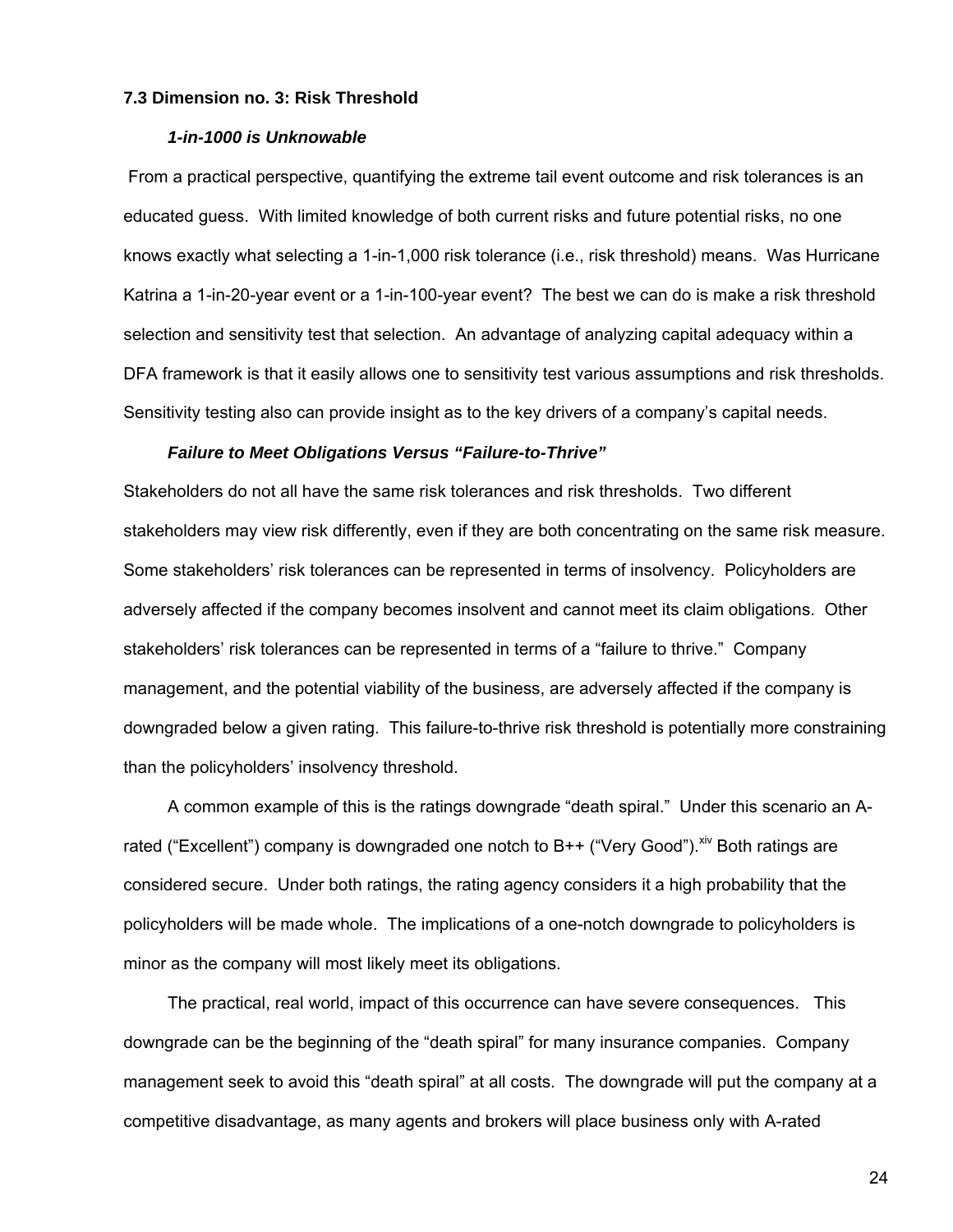companies. Premium volume, along with the quality of business being put on the books, will diminish. This will cause the company to "fail-to-thrive" and can potentially lead to run-off.

 In this example, management's capital adequacy goals are tied to risk tolerances that are more constraining than the extreme tail events that will lead to insolvency. The probability of downgrade is seemingly much higher than the probability of insolvency. Management's goals are tied to the, oftenover-looked, nonextreme part of the distribution. The risk thresholds for company management and policyholders can be very different. The economic capital model often will focus on the insolvency event, which has a fixed risk threshold. However, various risk thresholds need to be understood to set the appropriate level of capital.

# **8. Illustration of the Multi-Objective Approach Using the "Financial Rating Risk Replication" Technique**

Falcon Insurance Company has decided to take the next step beyond economic capital modeling and explore the implications of various capital levels on other key business objectives. Falcon is currently an A-rated company, by S&P, and has stated objectives of holding enough capital to avoid default and avoid a one-notch downgrade by S&P. It wants to analyze these objectives over its fouryear planning horizon.

 To quantify these objectives Falcon has selected the RBC ratio and S&P CAR as its financial measures. The RBC ratio will be used to analyze Falcon's risk threshold of "default." The S&P CAR will be used to analyze the one-notch downgrade risk threshold. In this example the first and third dimensions of the multi-objective framework have been collapsed (financial variable and risk threshold) to aid in comparison. Falcon could also use the RBC ratio and S&P CAR to analyze other risk thresholds, such as two-notch downgrade or insolvency.<sup>xv</sup>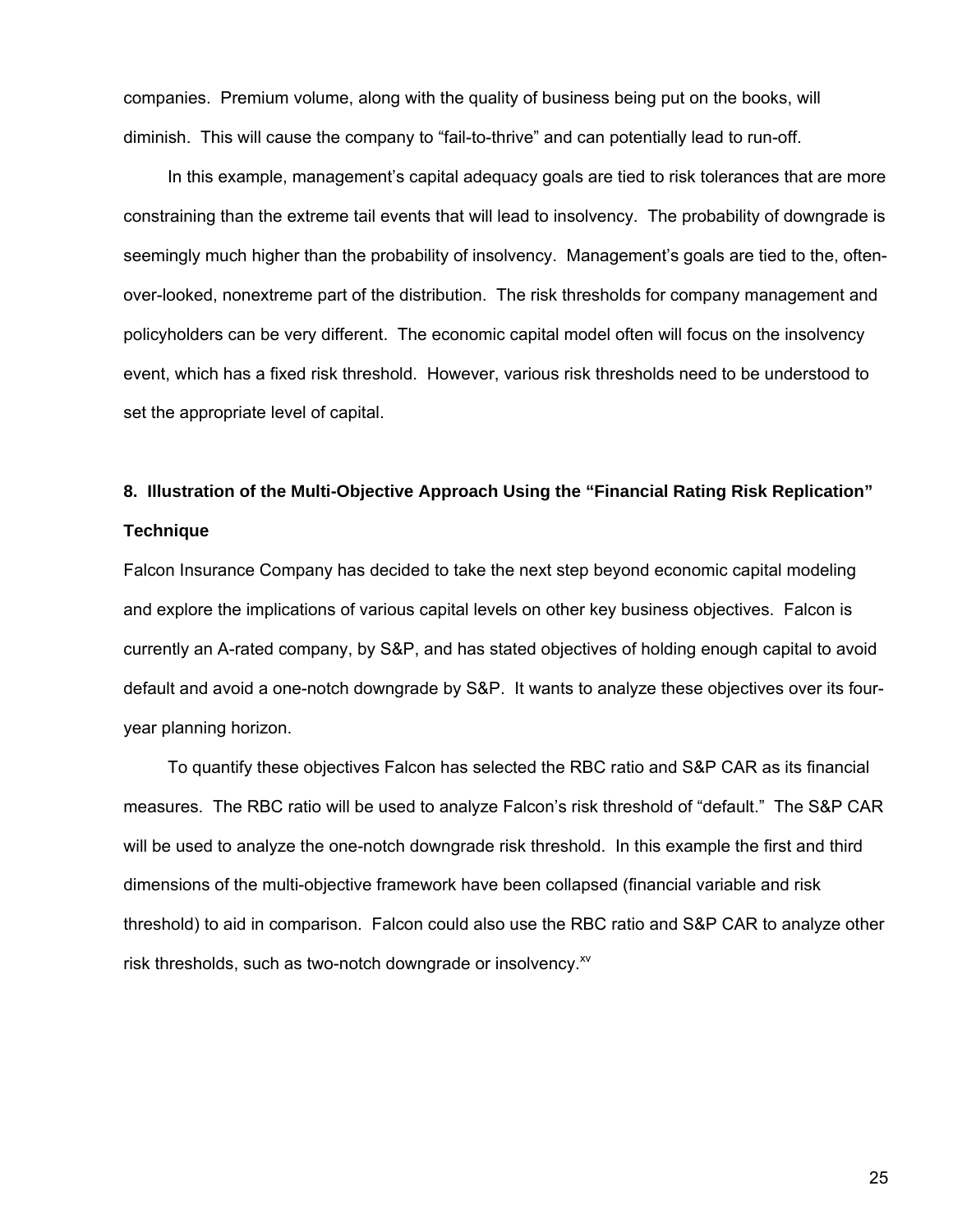# **8.1 The "Financial Rating Risk Replication" Technique**

Specified thresholds stated in the risk-based capital process and the Standard & Poor's capital adequacy ratio process have been mapped to company financial ratings. Table 3 displays the association of the stated RBC ratio and S&P CAR results to company financial ratings.

### **Table 3**

# **Risk Threshold to Company Rating Mapping**

|           | <b>Financial Variable Risk Threshold - Name</b> | <b>Risk Threshold - Quantity</b> | <b>Company Rating</b> |
|-----------|-------------------------------------------------|----------------------------------|-----------------------|
| RBC Ratio | Default                                         | 100% of Authorized Control Level | D or below            |
| S&P CAR   | One-Notch Downgrade                             | 125%                             | BBB or below          |

*Note:* Refer to Appendix B.

 For example, RBC ratios below a 100% of authorized control capital level are considered a default position.<sup> $xvi$ </sup> This position can be mapped to a company rating of D or below. Likewise, the S&P CAR falling below 125% is an indication of a potential BBB rating.

 Capital adequacy is calculated for the two financial variable/risk threshold combinations, for each of the four years. This will produce eight separate estimates of required capital as well as the implied amount of capital that Falcon has available to release.

 There are four steps in calculating the amount of capital available for release for the "financial rating risk replication" technique. This technique is illustrated below for one of Falcon's eight objectives, S&P CAR one-notch downgrade in year 3.

# **8.1.1 Step 1: Calculate a Distribution of Results for Each Financial Variable, Risk Threshold, and Time Horizon Combination**

Falcon's DFA/ERM analysis has produced distributions of the RBC ratio and S&P CAR for each of the four years of its planning horizon. For example, Figure 4 displays the distribution of the S&P CAR in year 3.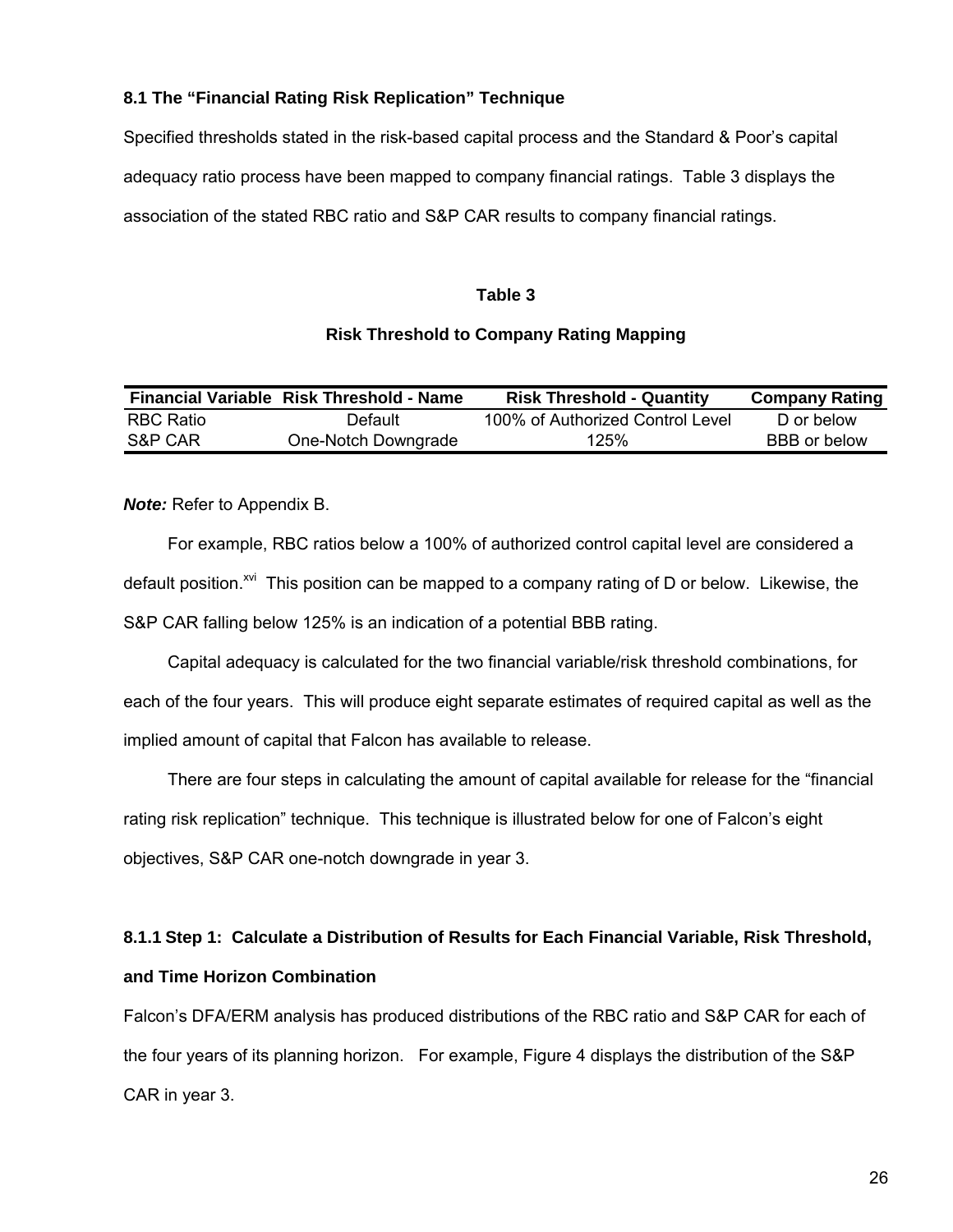# **Figure 4**

# **Distribution of Year 3 S&P CAR**

![](_page_26_Figure_2.jpeg)

#### **Distribution of S&P Capital Adequacy Ratio - Year 3**

# **8.1.2 Step 2: Calculate the Probability of Each of the Distributions Falling below the Risk Threshold Quantity**

Each of these distributions provides a probability of falling below the fixed risk threshold quantity. The risk threshold for the S&P CAR one-notch downgrade risk tolerance is 125%.<sup>xvii</sup> This risk threshold quantity is represented by the dashed line in Figure 4. The probability of falling below the 125% threshold in year 3 is less than 1%.

# **8.1.3 Step 3: Calculate the Probability of the Company Rating Transitioning from the Current Rating to a Rating at or below the Mapped Company Rating Threshold**

Financial rating transition matrices are used to determine this information. These rating transition matrices track the number of companies that begin with a given rating and are upgraded, downgraded, or remain at their current rating over a given time horizon. From this information the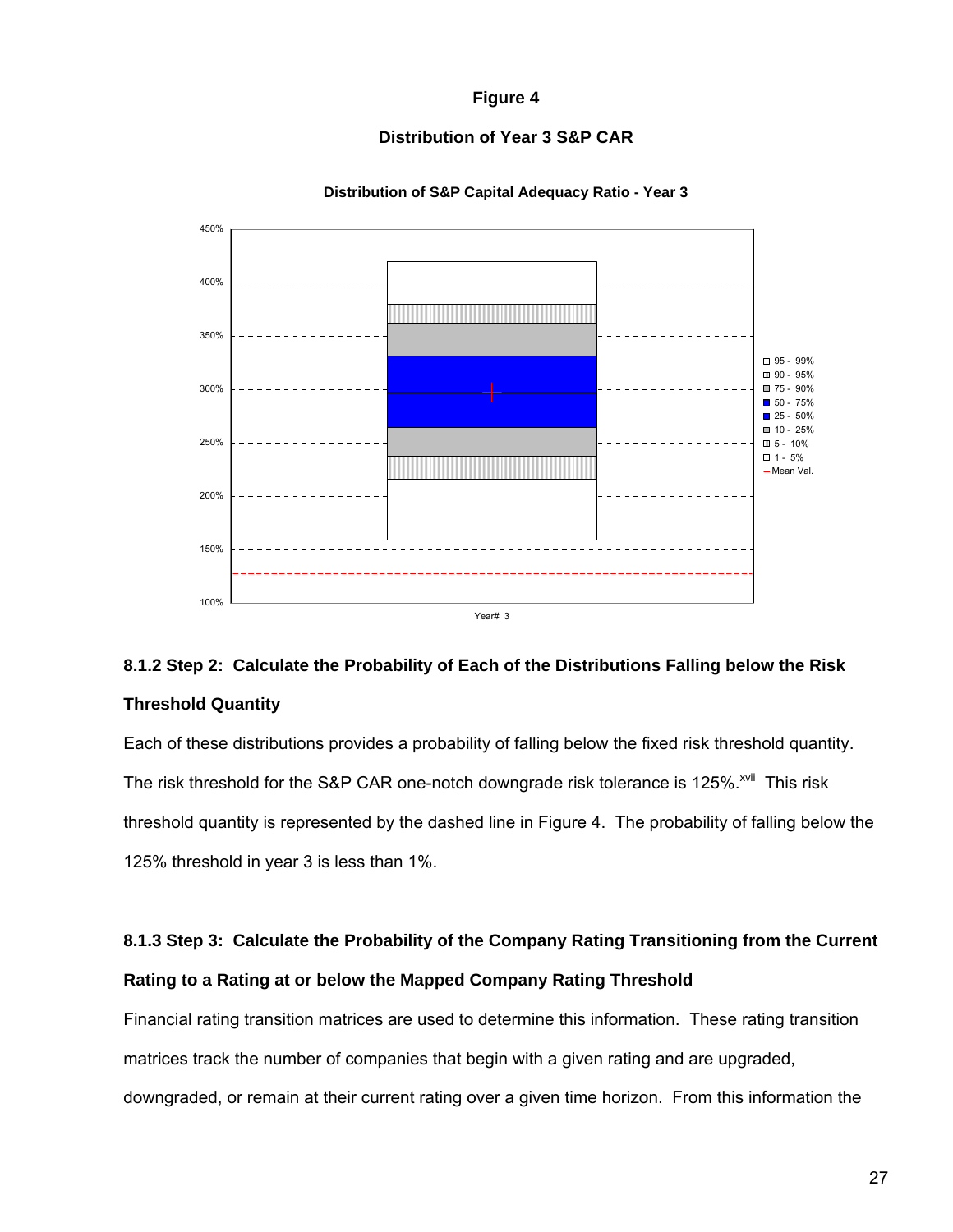probabilities of moving from one rating to another rating, over a given time horizon, can be calculated. Continuing the example, the probability of being downgraded from A to BBB or lower within three years, based on the transition matrices in Appendix A, is approximately 17%.

# **8.1.4 Step 4: Adjust Current Capital Such That the Probability Calculated in Step 2 Equals the Probability in Step 3**

Iteratively adjust the initial capital level, and reproject the financial distribution, such that the probability of falling below the risk threshold, calculated in Step 2, is equal to the probability calculated in Step 3. The result of this technique is to align Falcon's risk structure with the risk structure observed in the greater world. This risk-replicating technique can be applied to any financial measure that can be mapped into a company rating.

 Figure 5 provides an example of the final step of this process. Reducing Falcon's current capital by \$0.973 billion results in a 17% chance that the year 3 S&P CAR will be below the 125% threshold. This acts to align Falcon's downside transition risk with the actual risk observed in the larger economy. An A-rated company can be defined as having a 17% chance of at least a onenotch downgrade over a three-year period.<sup>xviii</sup>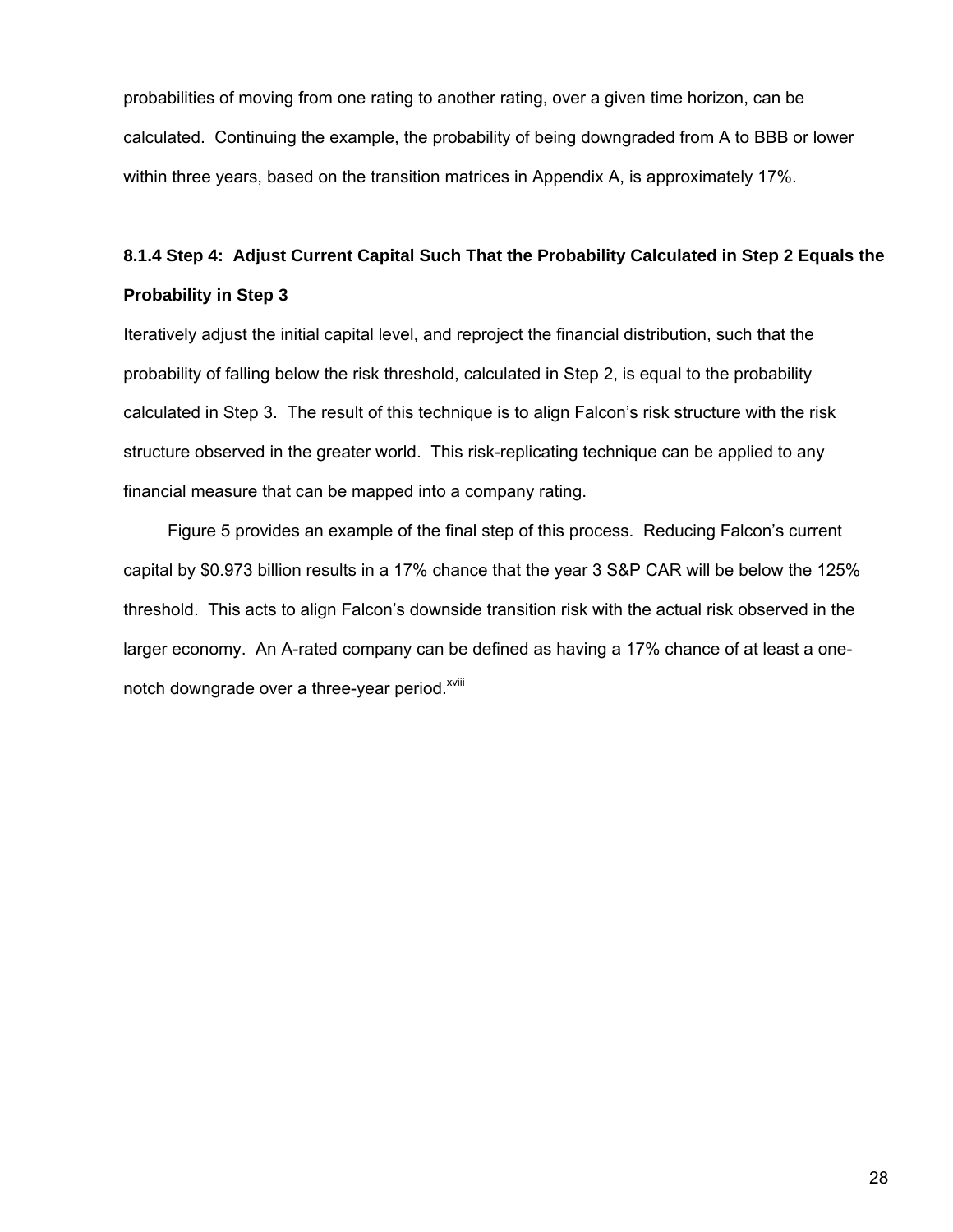### **Figure 5**

# **Distribution of Year 3 S&P CAR: Before and after Capital Release**

![](_page_28_Figure_2.jpeg)

**Distribution of S&P Capital Adequacy Ratio - Year 3 Before and After Capital Release**

 A significant advantage of this technique is that the transition matrix probabilities, unlike the economic capital TVaR risk thresholds, are observable and understandable.

# **8.2 Setting a Capital Target Using the Multi-Objective Framework**

 The \$0.973 billion capital release indication is a single element of the multi-objective framework.<sup>xix</sup> This process is repeated for all financial variable, risk threshold, and time horizon combinations. Table 4 displays the resulting indications of capital available to release for Falcon's other objectives.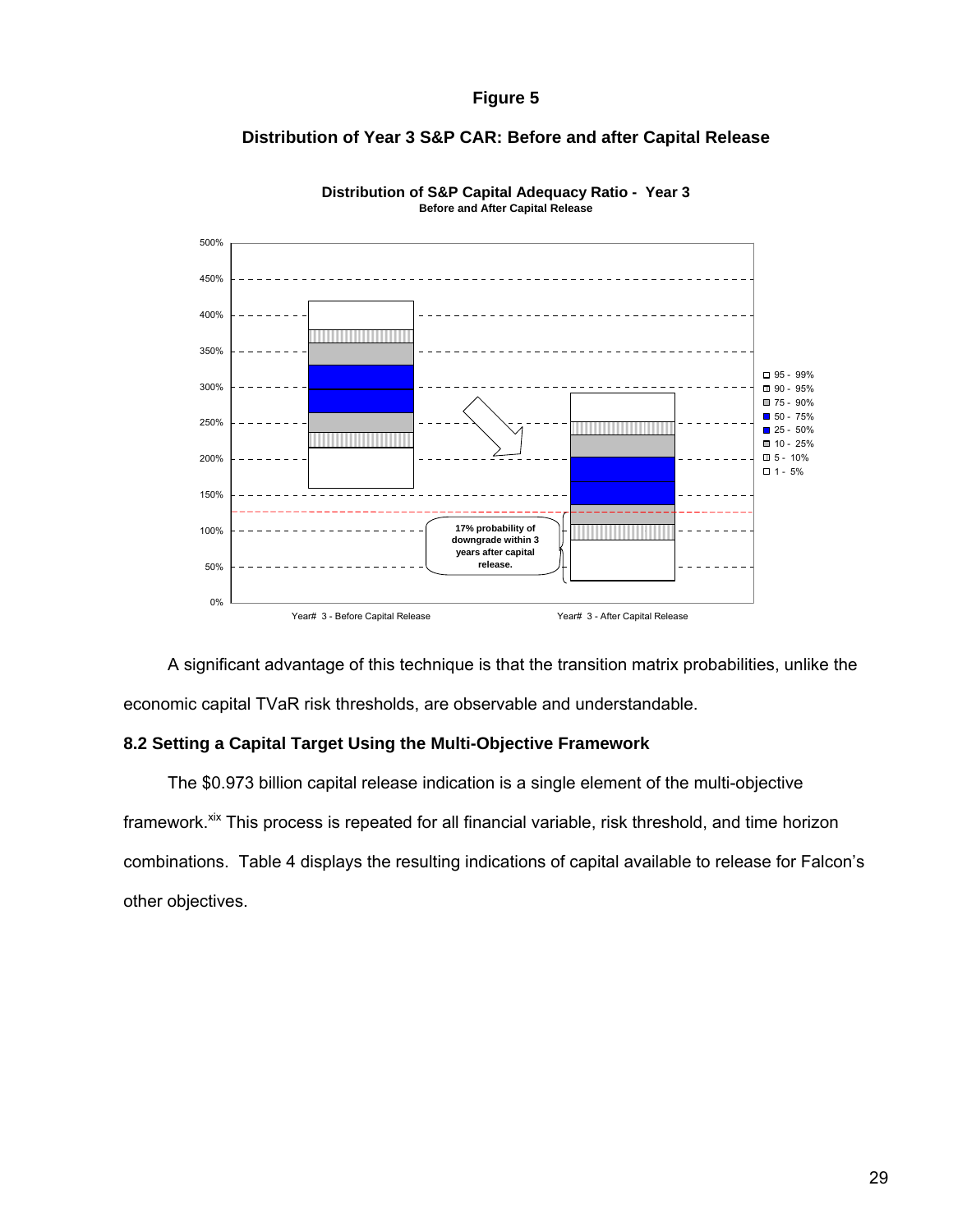#### **Table 4**

|                                            | <b>Time Horizon</b> |         |           |            |  |  |
|--------------------------------------------|---------------------|---------|-----------|------------|--|--|
| <b>Financial Variable (Risk Threshold)</b> | Year 1              | Year 2  | Year 3    | Year 4     |  |  |
| <b>RBC Ratio (Default)</b>                 | 1,392,603           | 584,535 | (35, 302) | (353, 835) |  |  |
| S&P CAR (Downgrade)                        | 793.956             | 894.850 | 973,183   | 955,638    |  |  |

#### **Capital Available to Release (\$000): Multi-Objective Framework**

 Table 4 provides important information to Falcon's management team. In the short term, years 1 and 2, Falcon is seemingly overcapitalized (i.e., the capital available for release is positive). However, the compounding of risk and uncertainty over years 1 and 2, or the introduction of new risks in year 3, has reversed the indicated amount of available capital for release for the RBC ratio default measure in year 3. The year 3 RBC ratio result indicates that Falcon should currently hold an additional \$0.035 billion in capital.

 Based on this quantitative information Falcon management must overlay its subjective analysis of

- o The relative importance of these objectives and
- o The company's ability to raise or release capital.

If all of the eight objectives are given equal weight in the minds of Falcon management, then the most constraining result will be the capital indication.<sup> $x$ </sup> In this case, the year 4 RBC ratio result is the most constraining. This indicates raising \$0.353 billion of capital. However, often the financial variable objectives of a company will not be given equal weighting. Additionally, the weighting placed on the results in the earlier years, years 1 and 2, will be given more weight than the results in the later years, years 3 and 4.

 If the "S&P CAR (Downgrade)" objective is of primary concern, then Falcon management would deemphasize the RBC ratio results and potentially release capital. If the "RBC ratio (Default)" objective is primary, then Falcon management must decide not only how much capital they should raise, but also when they should attempt to raise the capital.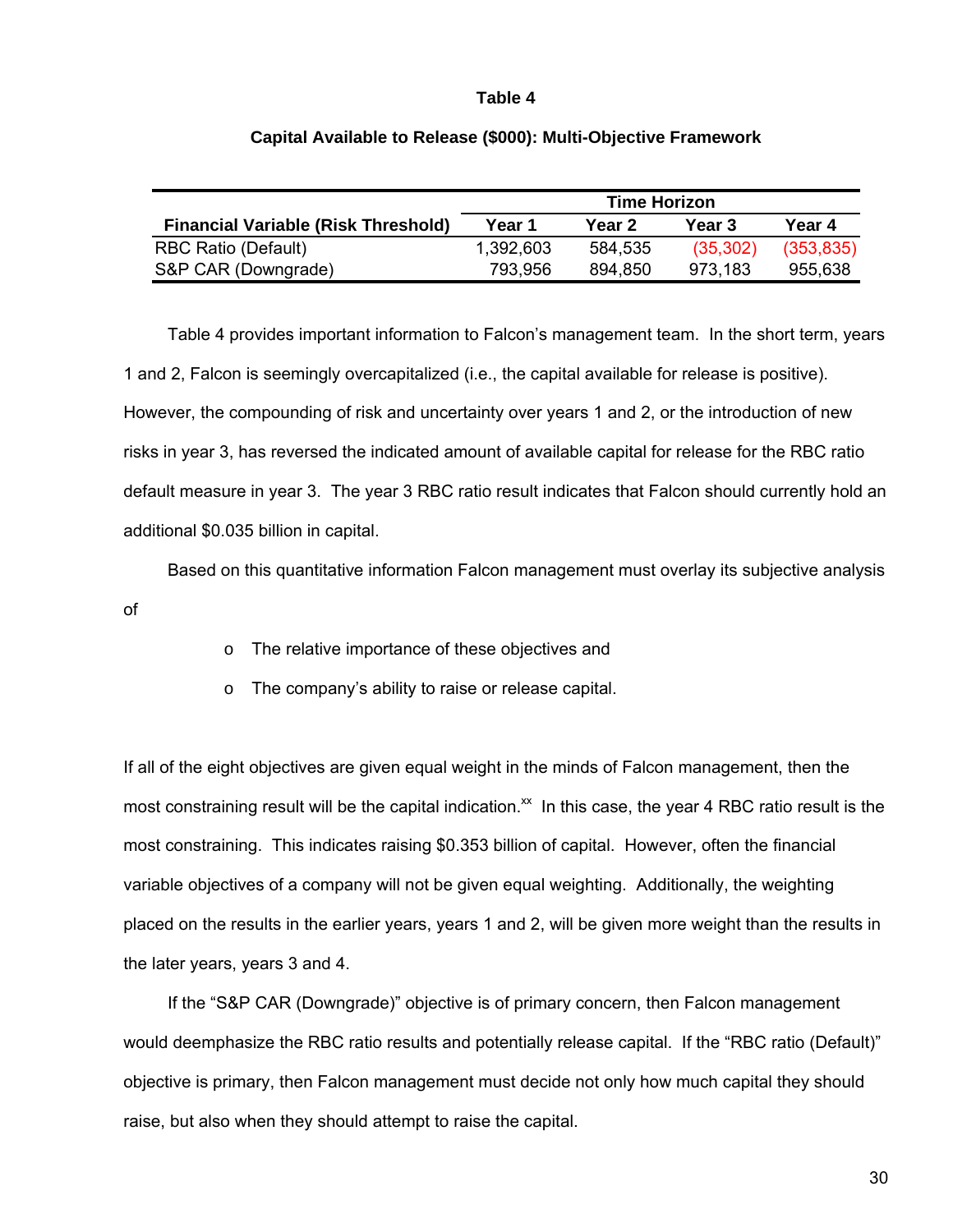If Falcon has easy access to the capital markets, they might delay raising capital to see how their operations progress over the next time period and then reevaluate the situation. If they have limited access to capital, they might take quicker action to raise funds. Additionally, Falcon might take quicker action if any anticipated short-term changes in their business would limit the availability, or increase the cost, of capital.

#### **9. Result Comparison: Economic Capital Method and Multi-Objective Framework Approach**

The economic capital model analysis indicates that Falcon has the ability to release approximately \$1.84 billion in capital (see Figure 2). This is based on the selection of a 1-in-500-year chance of insolvency. If Falcon applied a 5-in-10,000-year chance of insolvency, the indicated capital release would be \$1.71 billion.

 These results are very different from the results derived from the RBC ratio default analysis. Though the year 1 RBC ratio analysis indicates a capital release of \$1.39 billion (see Table 4), the indicated releases decline in the following years. In fact, the year 4 RBC ratio indication is to raise additional capital.

 This highlights the importance of viewing capital "adequacy" from a broader perspective. The economic capital measures indicates the ability to release capital. The broader, multi-objective view indicates that Falcon has the ability to release capital on a short-term basis; however, they might need to raise additional capital eventually. Relying solely on the economic capital measure would not have given you complete information necessary to make the appropriate capital decision.

#### **10. Benefits of the Proposed Approach—Revisited**

The following are the benefits of the proposed approach over the current state-of-the-art approach.

# **10.1 Incorporates Unique Objectives**

This process allows the unique objectives of all stakeholders to be incorporated into the analysis.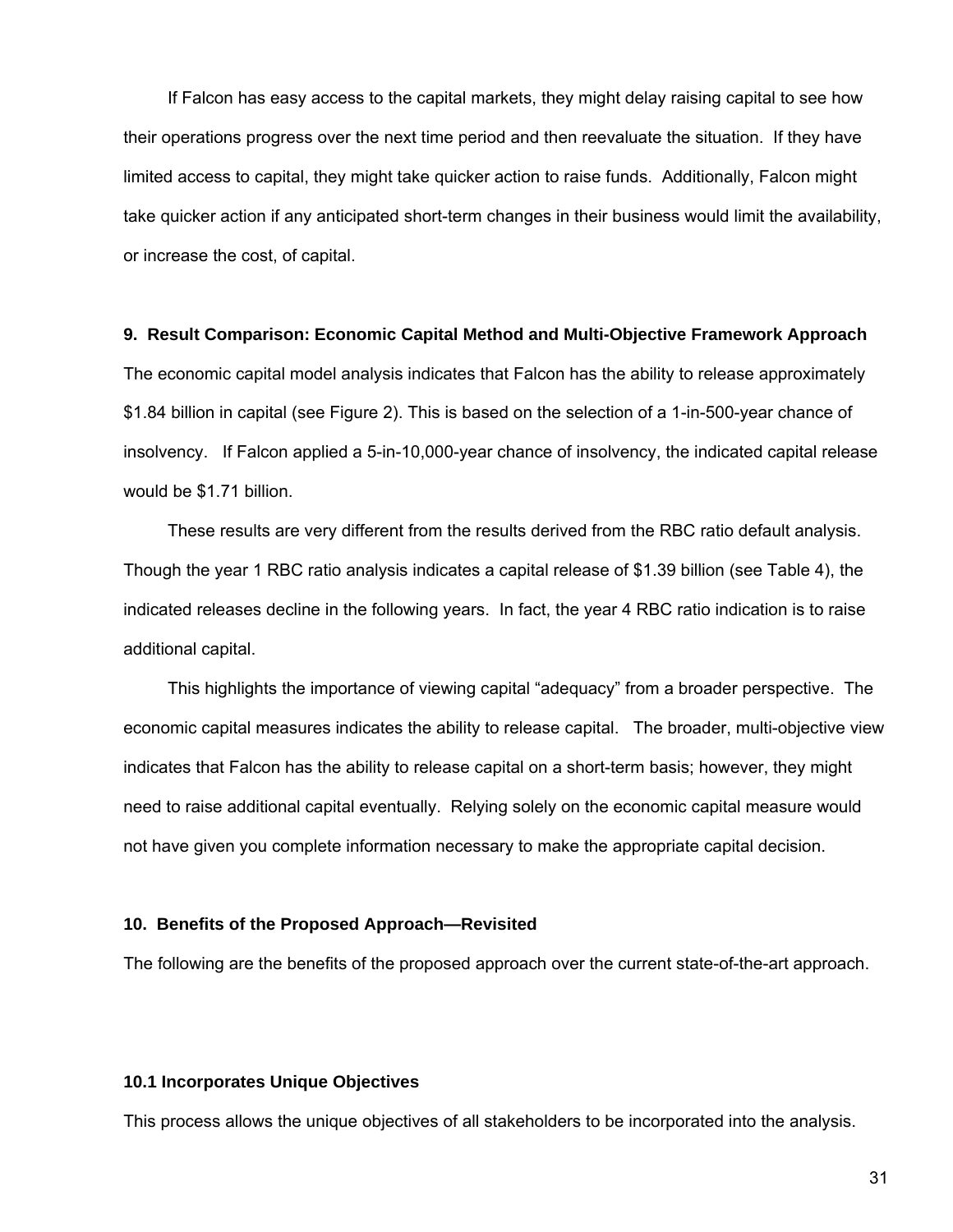#### **10.2 Aligned with Real World Decision-Making Processes**

The multi-objective framework approach is aligned with the practical process that management teams use to evaluate strategic decisions. The company's objectives are listed and ranked, the risk and reward of each objective is evaluated and quantified, and the best decision is made based on the preponderance of available information.

### **10.3 Produces Multiple Estimates of Capital Adequacy**

The proposed approach produces more than one point estimate of required capital. The objectives can be tied to key financial variables that are understood and observed. An estimate of required capital is developed for each objective.

# **10.4 Goes beyond Solvency Analysis**

Solvency analysis is a component of capital adequacy analysis. Current economic capital analysis is a function of solvency. A company's capital goals might consider a more restrictive basis such as default or downgrade.

# **10.5 Consistent Evaluation**

Using a DFA platform allows for consistent evaluation of all measures, whether real world or theoretical.

# **10.6 Multiple Risk Thresholds and Sensitivity Testing**

A variety of risk tolerances can be easily evaluated. This is important because not all stakeholders have the same risk tolerance thresholds. Additionally, results of the analysis can be sensitivity tested by using a variety of risk thresholds.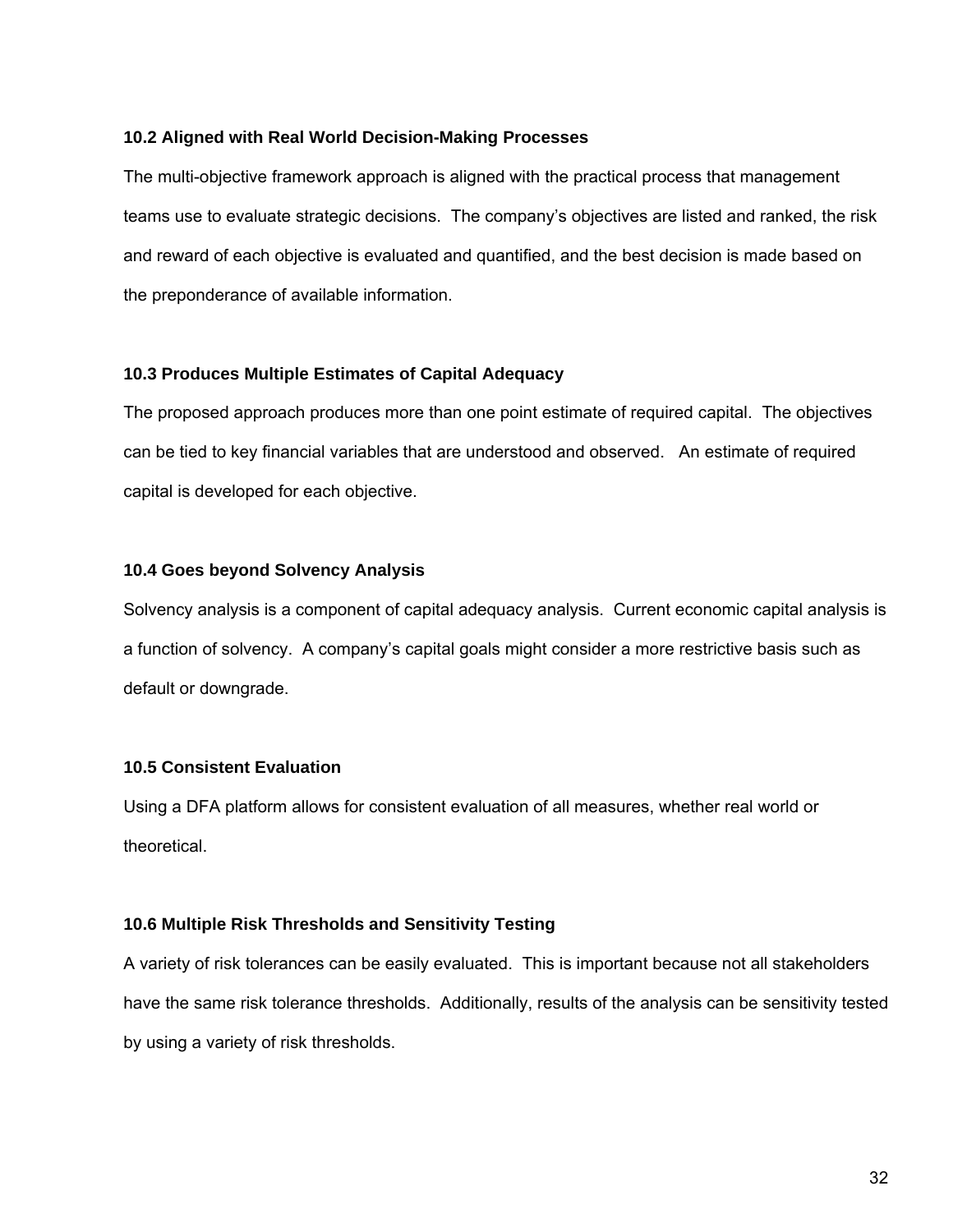# **10.7 Multiyear Time Horizon**

The business can be viewed over a multiyear time horizon. This going-concern view allows management to plan actions for future needs.

### **10.8 Appropriately Represents Risk Diversification and Aggregation over Time**

Risk is partially a function of time horizon. Risk factors interact differently over time. Additionally, individual risks diversify and aggregate at different speeds over time. These interactions need to be specified correctly to have a useful platform for capital adequacy analysis.

# **10.9 Risk Thresholds Calibrated to Observable Information**

Model calibration is tied to observable and understandable information.

# **11. Areas for Future Research**

The following are areas for further improvement and research.

# **11.1 Management Intervention**

The financial results included in the illustrations have assumed that company management does not take intervening steps to change the business from their original plan over the four-year horizon. An additional step of this process is to overlay dynamic feedback of management's reactions to changes in the business. This would include revising their business plan and raising or shedding capital over the interim time periods.

### **11.2 Multiyear Transition Matrices**

Appendix A shows the transition matrices used in this illustration. The two-, three-, and four-year matrices are developed by independently multiplying the one-year matrix. Ideally the two-, three-, and four-year matrices would be developed separately based on tracking companies over two-, three-, and four-year time horizons. These data are becoming more available.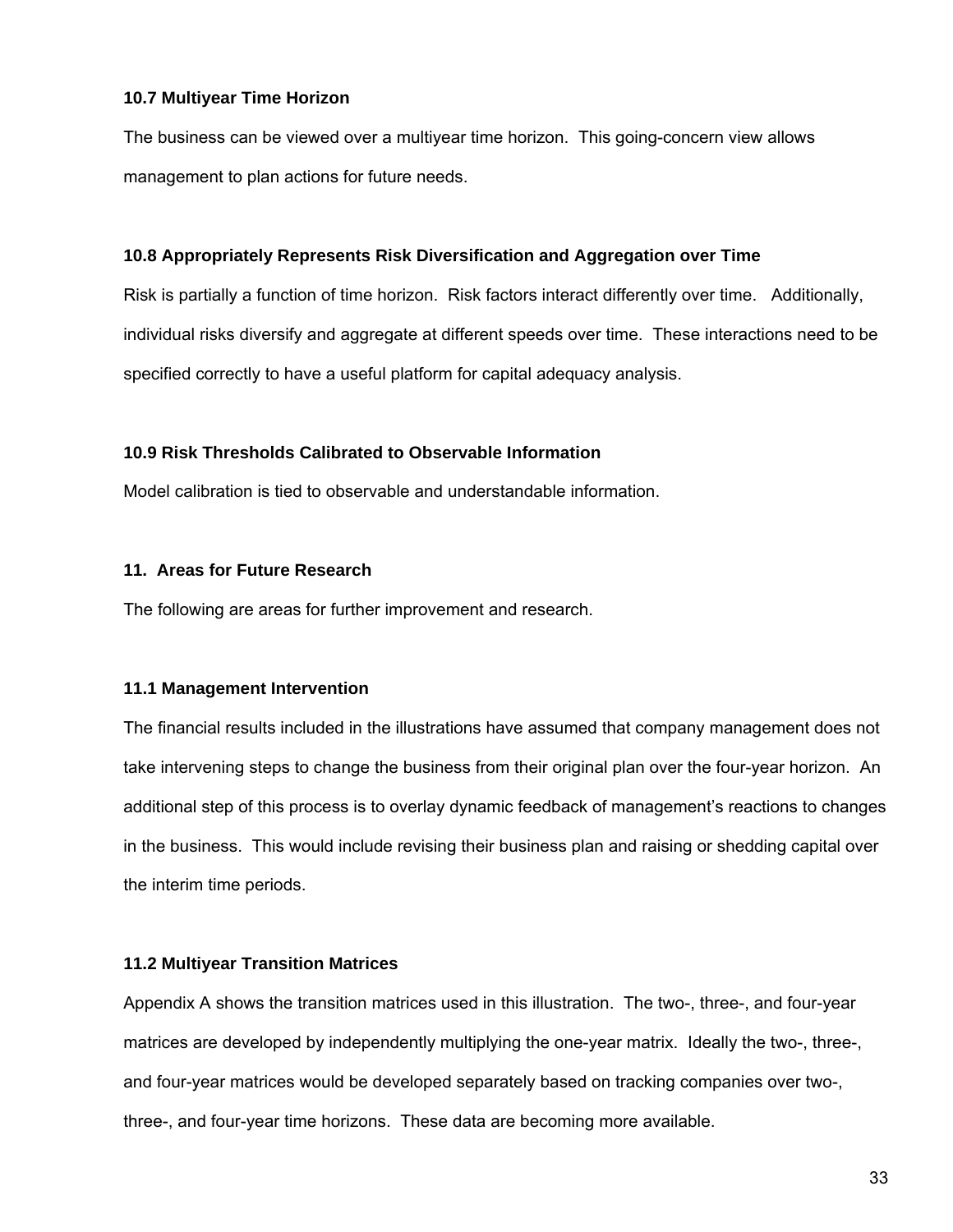The assumption of independent matrix multiplication could potentially understate the speed at which a company would potentially default or go insolvent.

# **11.3 Rating Standards Shifts**

Rating agencies change their outlooks on the attributes a company should exhibit to earn a given rating. For example, the number of companies currently assigned a BBB rating is greater than previously experienced. The fundamentals of these companies probably have not radically changed. However, the standards that are imposed on them to achieve a certain rating have changed.

# **Acknowledgments**

**We thank** Stephan Christiansen, Steve Sonlin, Nathan Babcock, Steve Philbrick, Dave Vining, and Orfelio Maycotte for reviewing and refining this paper.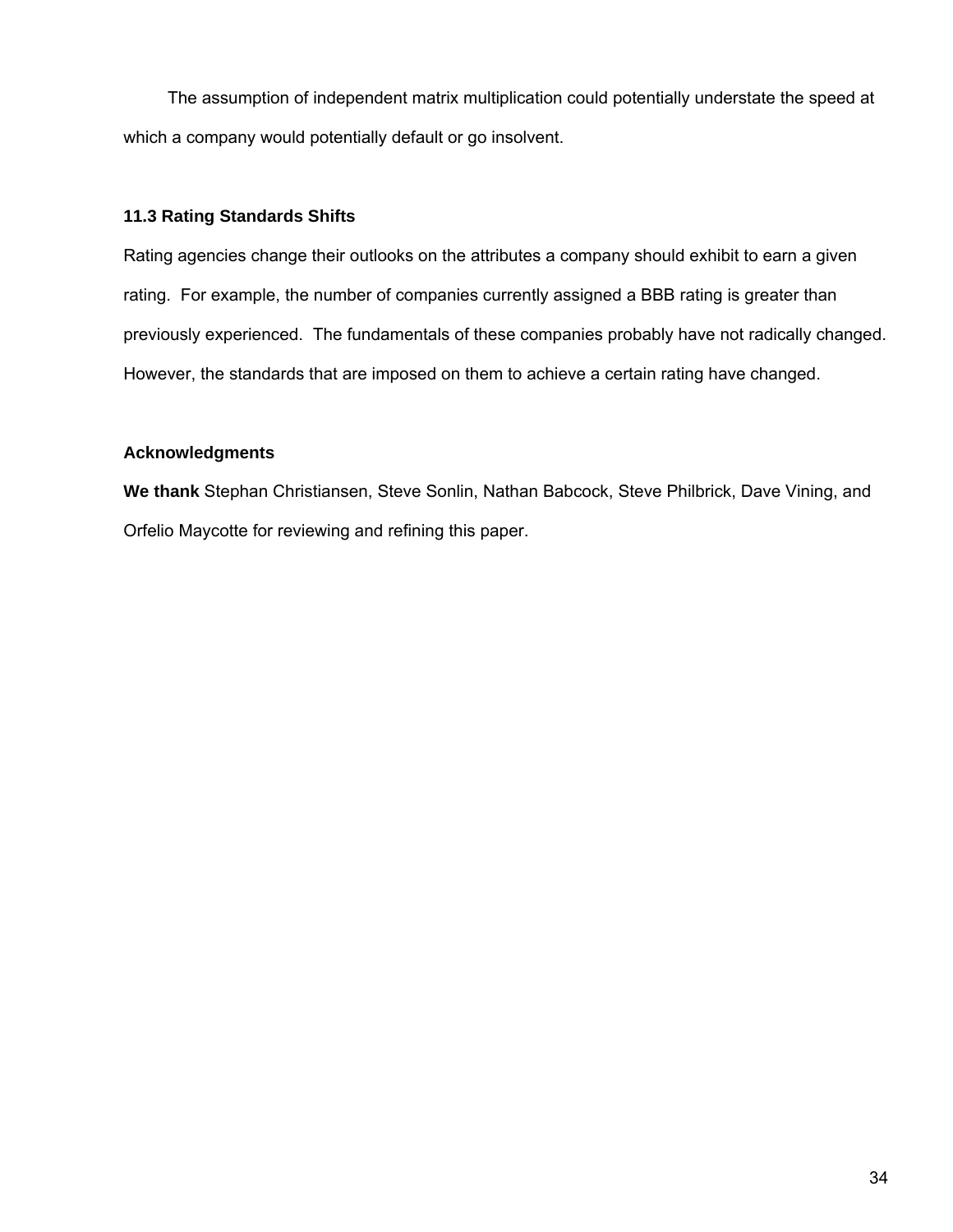#### **APPENDIX A**

# **TRANSITION MATRICES**

Transition matrices show the historical financial rating movements, both upgrades and downgrades, of companies over a fixed period of time. Table A.1 displays the one-year transition matrix produced by Standard and Poor's. For example, historically, 7.92% of companies that are AAA-rated have been downgraded to a AA rating over a single year. Tables A.2, A.3, and A.4 are a function of Table A1. The two-, three-, and four-year transition matrices are independent matrix multiplications of the one-year matrix. For example, the three-year matrix is the one-year matrix multiplied by itself three times.

 The shaded areas in the transition matrices indicate the information that was used for the Falcon Insurance Company illustration. The combined (i.e., summed) light and dark shaded region, for each matrix, represents the probability of downgrade from "A" to "BBB" or lower over a given one-, two-, three-, or four-year time horizon. The dark shaded region represents the probability of falling from an "A" rating to a "D" rating over a similar time horizon. Table A.5 displays these transition probabilities for the eight different time horizon and risk tolerance objectives used in the Falcon Insurance Company illustration.

#### **Table A.1**

### **Standard and Poor's 1-Year Transition Matrix**

|                    | <b>To Rating</b> |          |          |            |           |        |            |         |
|--------------------|------------------|----------|----------|------------|-----------|--------|------------|---------|
| <b>From Rating</b> | <b>AAA</b>       | AA       | A        | <b>BBB</b> | <b>BB</b> | В      | <b>CCC</b> | D       |
| <b>AAA</b>         | 91.42%           | 7.92%    | 0.51%    | 0.09%      | 0.06%     | 0.00%  | 0.00%      | 0.00%   |
| AA                 | 0.61%            | 90.68%   | 7.91%    | 0.61%      | 0.05%     | 0.11%  | 0.02%      | 0.01%   |
| A                  | 0.05%            | 1.99%    | 91.43%   | 5.86%      | 0.43%     | 0.16%  | 0.03%      | 0.05%   |
| <b>BBB</b>         | 0.02%            | 0.17%    | 4.08%    | 89.94%     | 4.55%     | 0.79%  | 0.18%      | 0.27%   |
| <b>BB</b>          | 0.04%            | 0.05%    | 0.27%    | 5.79%      | 83.61%    | 8.06%  | 0.99%      | 1.19%   |
| B                  | $0.00\%$         | 0.06%    | 0.22%    | 0.35%      | 6.21%     | 82.49% | 4.76%      | 5.91%   |
| <b>CCC</b>         | $0.00\%$         | 0.00%    | 0.32%    | 0.48%      | 1.45%     | 12.63% | 54.71%     | 30.41%  |
| D                  | $0.00\%$         | $0.00\%$ | $0.00\%$ | $0.00\%$   | 0.00%     | 0.00%  | $0.00\%$   | 100.00% |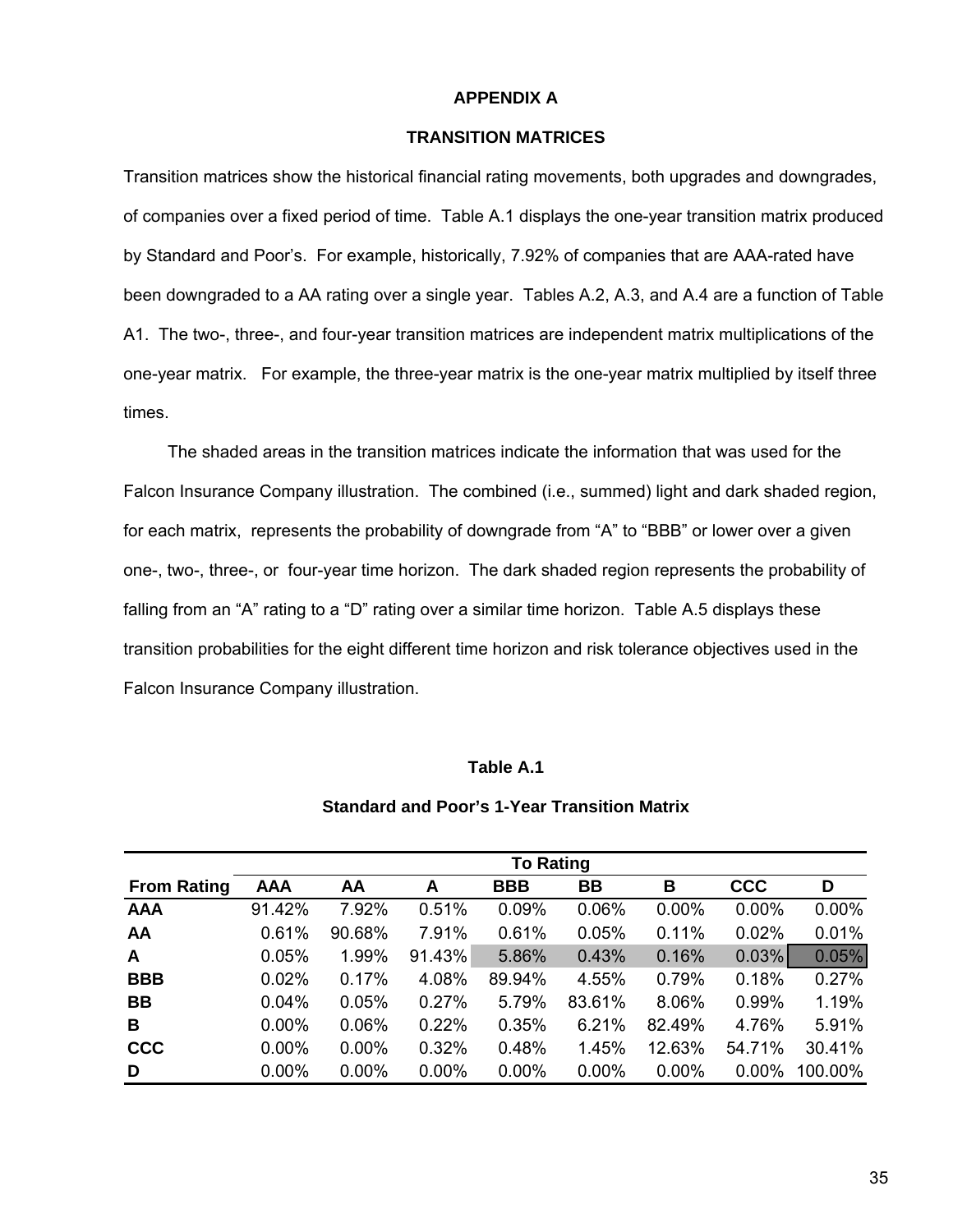# **Table A.2**

|                    | <b>To Rating</b> |          |          |            |           |          |            |         |
|--------------------|------------------|----------|----------|------------|-----------|----------|------------|---------|
| <b>From Rating</b> | <b>AAA</b>       | AA       | A        | <b>BBB</b> | <b>BB</b> | B        | <b>CCC</b> | D       |
| <b>AAA</b>         | 83.62%           | 14.43%   | 1.56%    | 0.24%      | 0.12%     | 0.02%    | 0.00%      | 0.00%   |
| AA                 | 1.11%            | 82.44%   | 14.43%   | 1.57%      | 0.16%     | 0.21%    | 0.04%      | 0.04%   |
| A                  | 0.10%            | 3.64%    | 83.99%   | 10.67%     | 1.03%     | 0.37%    | $0.07\%$   | 0.14%   |
| <b>BBB</b>         | 0.04%            | 0.39%    | 7.43%    | 81.40%     | 7.97%     | 1.76%    | 0.34%      | 0.67%   |
| <b>BB</b>          | 0.07%            | 0.11%    | 0.73%    | 10.10%     | 70.69%    | 13.56%   | 1.76%      | 2.98%   |
| B                  | $0.00\%$         | 0.11%    | 0.43%    | 1.00%      | 10.40%    | 69.15%   | 6.59%      | 12.31%  |
| <b>CCC</b>         | $0.00\%$         | 0.02%    | 0.52%    | 0.84%      | 2.81%     | 17.45%   | 30.55%     | 47.81%  |
| D                  | $0.00\%$         | $0.00\%$ | $0.00\%$ | 0.00%      | $0.00\%$  | $0.00\%$ | 0.00%      | 100.00% |

# **2-Year Transition Matrix (Calculated Based on 1-Year S&P Matrix)**

# **Table A.3**

# **3-Year Transition Matrix (Calculated Based on 1-Year S&P Matrix)**

|                    | <b>To Rating</b> |          |          |            |           |        |            |         |
|--------------------|------------------|----------|----------|------------|-----------|--------|------------|---------|
| <b>From Rating</b> | <b>AAA</b>       | AA       | A        | <b>BBB</b> | <b>BB</b> | В      | <b>CCC</b> | D       |
| <b>AAA</b>         | 76.54%           | 19.74%   | 3.01%    | 0.48%      | 0.17%     | 0.04%  | 0.01%      | 0.01%   |
| AA                 | 1.53%            | 75.13%   | 19.79%   | 2.77%      | 0.32%     | 0.32%  | 0.06%      | 0.08%   |
| A                  | 0.16%            | 5.00%    | 77.52%   | 14.60%     | 1.73%     | 0.62%  | $0.11\%$   | 0.26%   |
| <b>BBB</b>         | 0.06%            | 0.65%    | 10.17%   | 74.12%     | 10.51%    | 2.79%  | 0.50%      | 1.20%   |
| <b>BB</b>          | 0.10%            | 0.18%    | 1.32%    | 13.27%     | 60.43%    | 17.19% | 2.33%      | 5.18%   |
| B                  | 0.01%            | 0.16%    | 0.65%    | 1.80%      | 13.13%    | 58.72% | 7.00%      | 18.53%  |
| <b>CCC</b>         | $0.00\%$         | 0.04%    | 0.65%    | 1.16%      | 3.92%     | 18.49% | 17.57%     | 58.17%  |
| D                  | $0.00\%$         | $0.00\%$ | $0.00\%$ | $0.00\%$   | $0.00\%$  | 0.00%  | 0.00%      | 100.00% |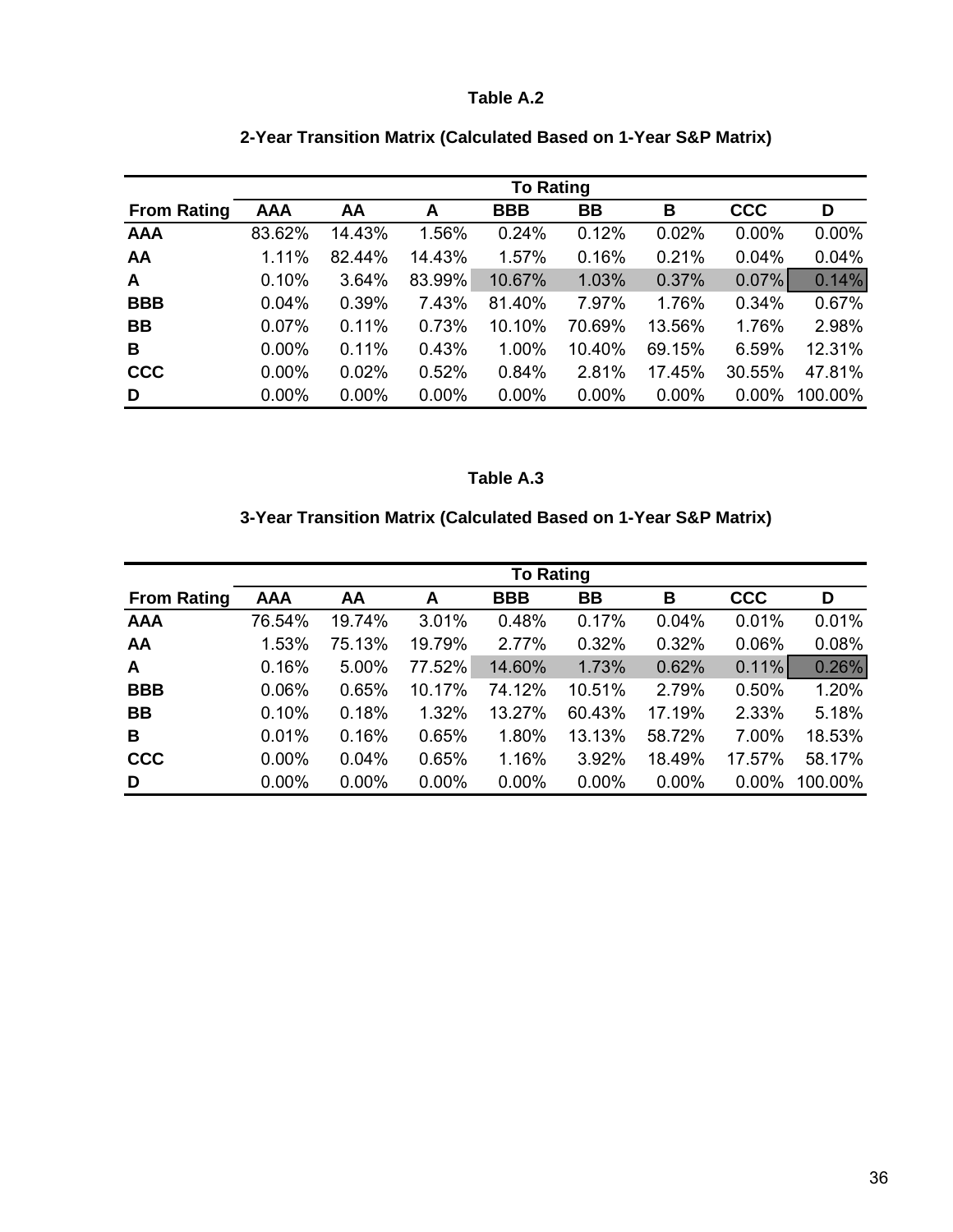# **Table A.4**

|                    | <b>To Rating</b> |          |          |            |           |        |            |         |
|--------------------|------------------|----------|----------|------------|-----------|--------|------------|---------|
| <b>From Rating</b> | <b>AAA</b>       | AA       | A        | <b>BBB</b> | <b>BB</b> | B      | <b>CCC</b> | D       |
| <b>AAA</b>         | 70.09%           | 24.02%   | 4.72%    | 0.81%      | 0.24%     | 0.08%  | 0.01%      | 0.02%   |
| AA                 | 1.87%            | 68.65%   | 24.16%   | 4.13%      | 0.54%     | 0.43%  | 0.08%      | 0.15%   |
| A                  | 0.22%            | 6.11%    | 71.88%   | 17.81%     | 2.49%     | 0.91%  | 0.16%      | 0.43%   |
| <b>BBB</b>         | 0.09%            | 0.93%    | 12.41%   | 67.88%     | 12.38%    | 3.82%  | 0.65%      | 1.84%   |
| <b>BB</b>          | 0.12%            | 0.26%    | 1.97%    | 15.59%     | 52.24%    | 19.45% | 2.71%      | 7.66%   |
| B                  | 0.01%            | 0.20%    | 0.87%    | 2.66%      | 14.81%    | 50.40% | 6.76%      | 24.29%  |
| <b>CCC</b>         | $0.00\%$         | 0.06%    | 0.76%    | 1.46%      | 4.74%     | 17.80% | 10.54%     | 64.66%  |
| D                  | $0.00\%$         | $0.00\%$ | $0.00\%$ | $0.00\%$   | $0.00\%$  | 0.00%  | 0.00%      | 100.00% |

# **4-Year Transition Matrix (Calculated Based on 1-Year S&P Matrix)**

# **Table A.5**

# **Transition Probabilities**

|                                                                  |          | <b>Time Horizon</b> |                            |  |  |
|------------------------------------------------------------------|----------|---------------------|----------------------------|--|--|
| Transition Description Transition 1 Year 2 Years 3 Years 4 Years |          |                     |                            |  |  |
| Downgrade                                                        | A to BBB |                     | 6.53% 12.26% 17.32% 21.79% |  |  |
| Default                                                          | A to D   |                     | $0.05\%$ 0.14% 0.26% 0.43% |  |  |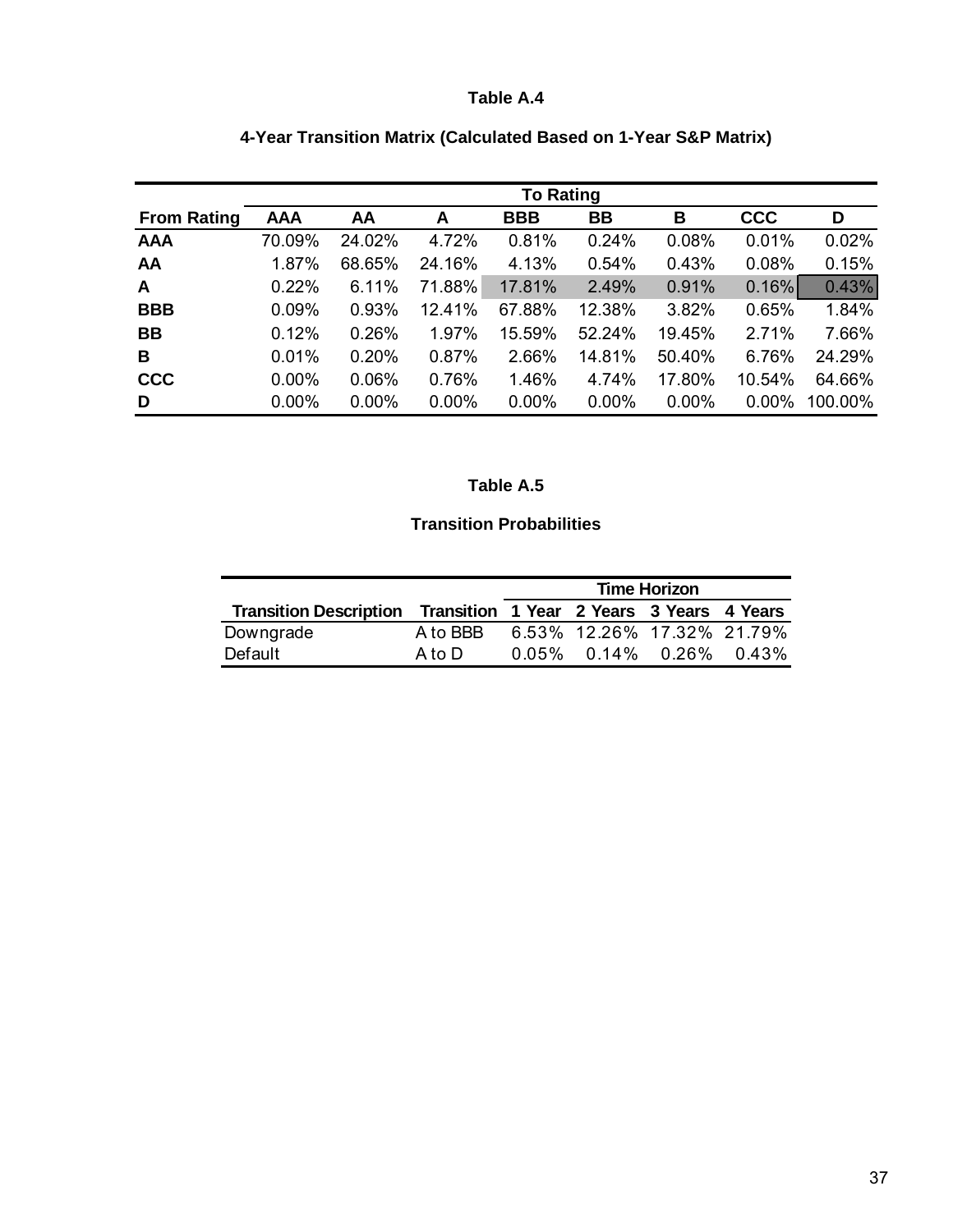# **APPENDIX B**

# **CAPITAL ADEQUACY FORMULAS AND RATINGS**

## **Table B.1**

#### **Capital Adequacy Formula Definitions**

**RBC** = R<sub>0</sub> + (R<sub>1</sub><sup>2</sup> + R<sub>2</sub><sup>2</sup> + (.5 x R<sub>3</sub>)<sup>2</sup> + [(.5 x R<sub>3</sub>) + R<sub>4</sub>]<sup>2</sup> + R<sub>5</sub><sup>2</sup>)<sup>1/2</sup>  $R_0$  = Noncontrolled Assets and Growth Risk  $R_1$  = Fixed Income Investment Risk  $R_2$  = Equity Investment Risk  $R_3$  = Receivables Risk R4 = Net Loss&LAE Reserve Risk  $R_5$  = Net Written Premium Reserve Risk **Bests Absolute Capital Adequacy Ratio** = Adjusted Surplus / Net Required Capital **Net Required Capital** =  $(B1^2 + B2^2 + B3^2 + (.5 \times B4)^2 + [(.5 \times B4) + B5]^2 + B6^2 + B7^2)^{1/2}$ B1 = Fixed Income Securities B2 = Equity Securities B3 = Interest Rate B4 = Credit B5 = Loss&LAE Reserves B6 = Net Written Premium B7 = Off Balance Sheet **S&P CAR** = Total Adjusted Capital – Asset Related Risk Charges – Credit Related Risk Charges Underwriting Risk + Reserve Risk + Other Business Risk Total Adjusted Capital = Statutory Surplus +/- Loss Reserve Deficiency + Time Value of Money

### **Table B.2**

### **Risk-Based Capital Threshold Definitions**

| <b>RBC Rating Level</b>         | <b>Percentage &amp; Base</b>   |
|---------------------------------|--------------------------------|
| <b>Authorized Control Level</b> | 50% Total RBC After Covariance |
| <b>Company Action Level</b>     | 200% Authorized Control Level  |
| <b>Regulatory Action Level</b>  | 150% Authorized Control Level  |
| <b>Authorized Control Level</b> | 100% Authorized Control Level  |
| <b>Mandatory Control Level</b>  | 70% Authorized Control Level   |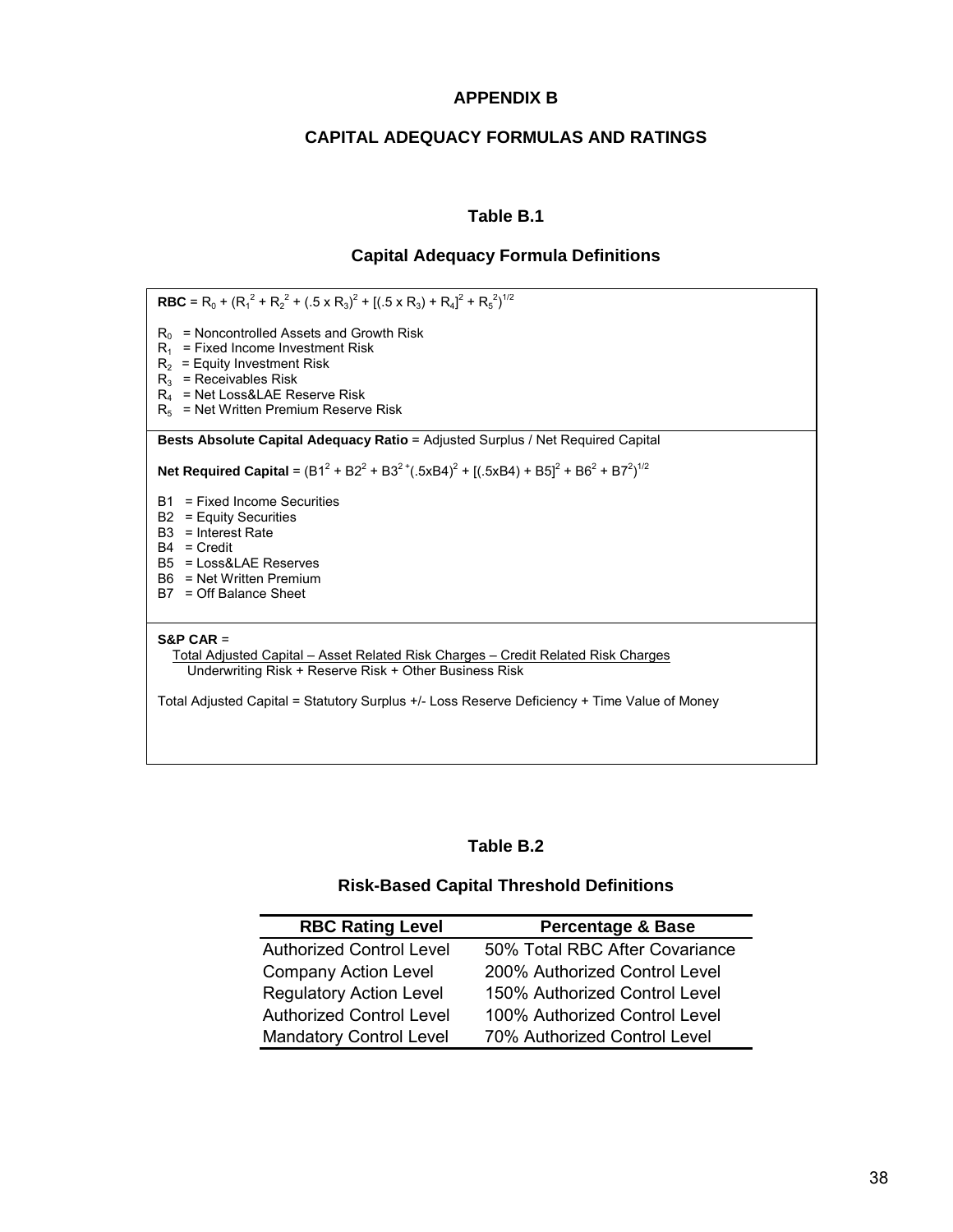# **Table B.3**

|  |  |  |  | <b>S&amp;P CAR Rating Threshold Definitions</b> |
|--|--|--|--|-------------------------------------------------|
|--|--|--|--|-------------------------------------------------|

| <b>Capital Adequacy Ratio</b> | <b>Assessment of Capital Adequacy</b> |
|-------------------------------|---------------------------------------|
| 175% and above                | <b>Extremely Strong</b>               |
| 150% to 174%                  | <b>Very Strong</b>                    |
| 125% to 149%                  | Strong                                |
| 100% to 124%                  | Good                                  |
| <b>Below 100%</b>             | Marginal                              |

# **Table B.4**

# **S&P Rating Descriptions**

| Rating     | <b>Description</b>                                                                   |
|------------|--------------------------------------------------------------------------------------|
| AAA        | Extremely strong capacity to meet financial commitment.                              |
| AA         | Very strong capacity to meet financial commitment. Differs from AAA only in small    |
|            | degree.                                                                              |
| A          | Strong capacity to meet financial commitment. Somewhat more susceptible to           |
|            | adverse economic conditions than higher-rated obligations.                           |
| <b>BBB</b> | Adequate protection. Adverse economic conditions more likely to lead to a            |
|            | weakened capacity.                                                                   |
|            | BB to C Having significant speculative characteristics.                              |
| <b>BB</b>  | Less vulnerable to nonpayment than other speculative issues.                         |
| B          | More vulnerable.                                                                     |
| CCC        | Currently vulnerable.                                                                |
| CC         | Highly vulnerable.                                                                   |
| C          | Bankruptcy petition filed, payments continue.                                        |
| D          | Payments are not made on the date due or upon the filing of a bankruptcy petition or |
|            | the taking of a similar action if payments on an obligation are jeopardized.         |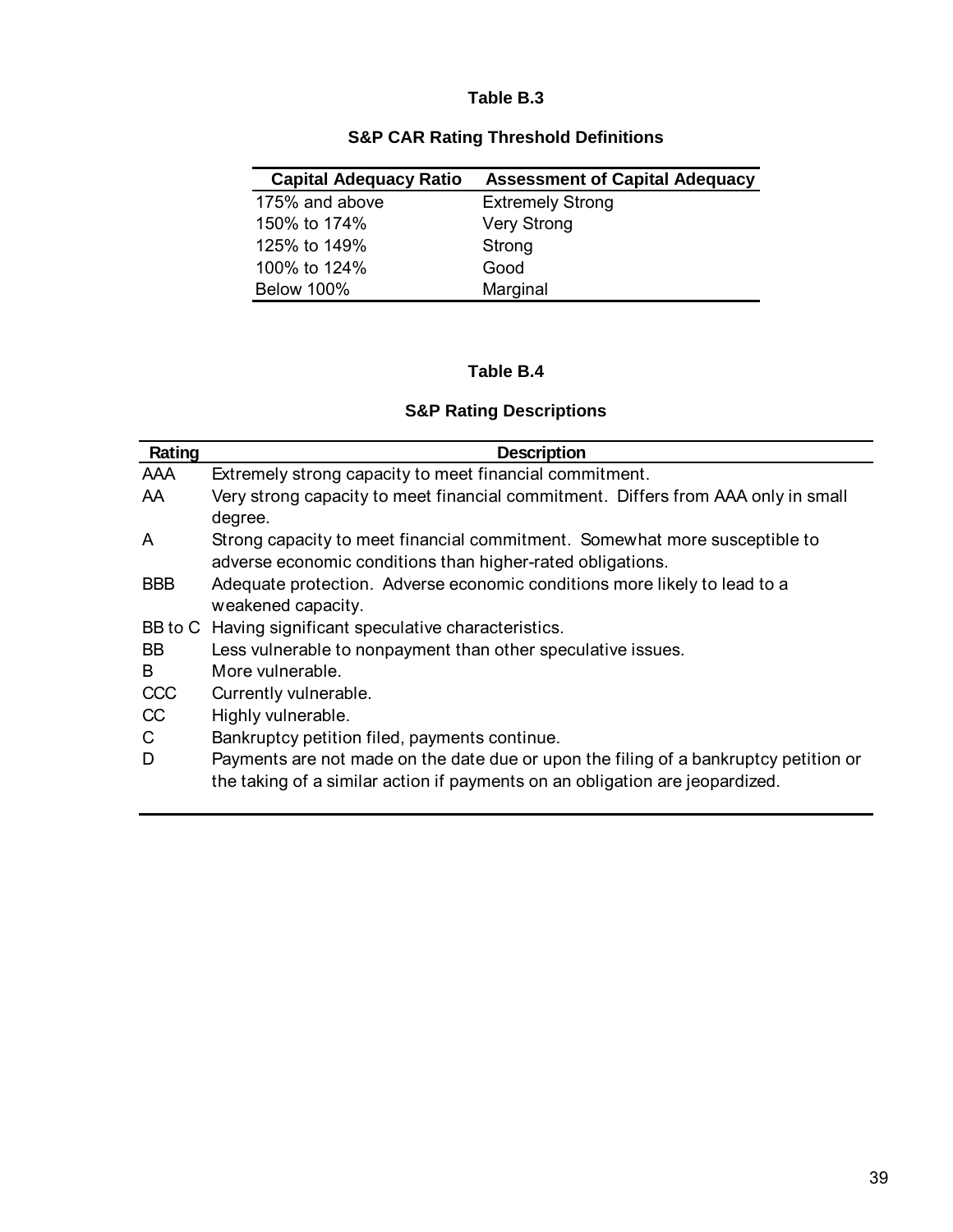#### **APPENDIX C**

## **FALCON INSURANCE COMPANY ILLUSTRATIVE CALCULATIONS**

The calculation of capital release described in the body of the text indicates that initial capital should be readjusted such that the probability of exceeding the selected risk threshold is equal to the transition probability. Tables C.1 and C.2 illustrate a direct method for calculating the capital available for release that does not require iteration.<sup>xxi</sup>

 The first line of each calculation in Tables C.1 and C.2 is the transition probability derived from Table A.5. Second, the downside percentile, based on the transition probability, of the distribution for the desired financial variable is calculated. This percentile result is then compared to the target risk threshold. The difference between the percentile and the target risk threshold is then multiplied by the denominator of the regulatory or rating agency formula to calculate the capital available for release at that given future period of time. The current capital available for release is the capital available for release at the future period of time discounted by the projected return on the asset portfolio. For a full multistakeholder analysis, this calculation would be repeated for each financial variable, risk threshold, and time horizon.

### **Table C.1**

#### **Calculation of Capital Release: RBC Default Measure**

|                      |                                                                        | Time Horizon (t) |         |          |            |
|----------------------|------------------------------------------------------------------------|------------------|---------|----------|------------|
|                      |                                                                        | 1 Year           | 2 Years | 3 Years  | 4 Years    |
|                      | VaR Threshold: Probability of Moving from A to D or lower over t years | 0.05%            | 0.14%   | 0.26%    | 0.43%      |
| (1)                  | VaR of RBC                                                             | 248%             | 164%    | 96%      | 55%        |
| (2)                  | Target RBC: Authorized Control Level Threshold                         | 100%             | 100%    | 100%     | 100%       |
| $(3)=(1)-(2)$        | <b>Difference</b>                                                      | 148%             | 64%     | $-4%$    | $-45%$     |
| (4)                  | Mean Net Required Capital                                              | 982.914          | 999.613 | 984.822  | 938,434    |
| $(5)=(3)^*(4)$       | Capital Release                                                        | 1.453.599        | 636.292 | (40.039) | (417, 771) |
| (6)                  | Geometric Annual Return on Assets                                      | 4.38%            | 4.33%   | 4.29%    | 4.24%      |
| (7)                  | Time Horizon                                                           |                  | 2       | 3        | 4          |
| $(8)=(5)/[1+(6)](7)$ | <b>Current Capital Available for Release</b>                           | 1.392.603        | 584.535 | (35.302) | (353, 835) |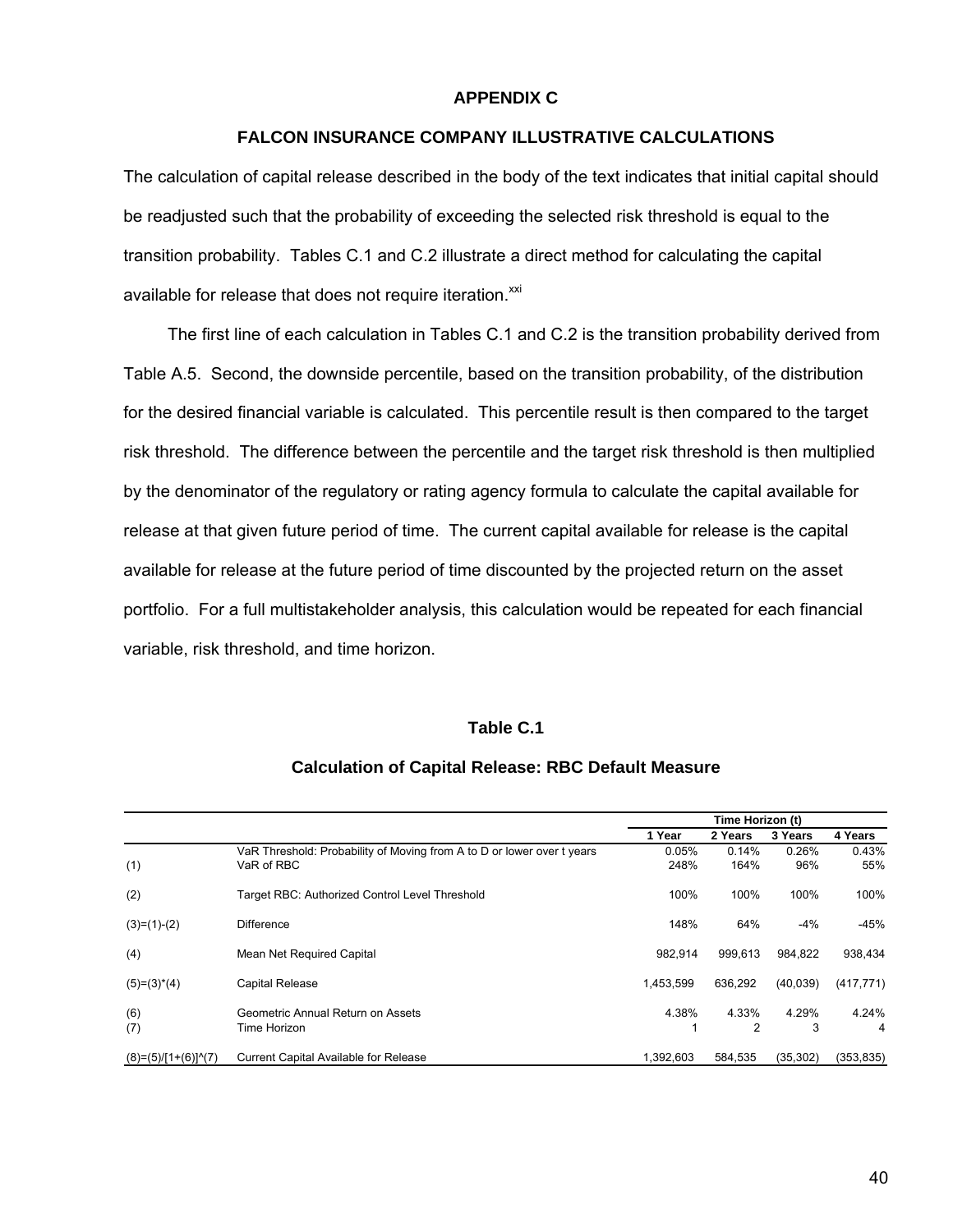# **Table C.2**

|                              |                                                                          | Time Horizon (t) |         |           |           |
|------------------------------|--------------------------------------------------------------------------|------------------|---------|-----------|-----------|
|                              |                                                                          | 1 Year           | 2 Years | 3 Years   | 4 Years   |
|                              | VaR Threshold: Probability of Moving from A to BBB or lower over t years | 6.53%            | 12.26%  | 17.32%    | 21.79%    |
| (1)                          | VaR of S&P CAR                                                           | 226%             | 240%    | 252%      | 251%      |
| (2)                          | Target S&P CAR: A/BBB Threshold Stated by S&P                            | 125%             | 125%    | 125%      | 125%      |
| $(3)=(1)-(2)$                | <b>Difference</b>                                                        | 101%             | 115%    | 127%      | 126%      |
| (4)                          | Mean C3 (Underwriting Risk)                                              | 327,697          | 332,849 | 337,513   | 341,502   |
| (5)                          | Mean C4 (Reserve Risk)                                                   | 489,259          | 511,133 | 534,187   | 554,888   |
| (6)                          | Mean C5 (Other Business Risk)                                            | 0                |         | 0         | 0         |
| $(7)=(4)+(5)+(6)$            | Sum of C3, C4, C5                                                        | 816,956          | 843,982 | 871,700   | 896,390   |
| $(8)=(3)^*(7)$               | Capital Release                                                          | 828,731          | 974,084 | 1,103,775 | 1,128,316 |
| (9)                          | Geometric Annual Return on Assets                                        | 4.38%            | 4.33%   | 4.29%     | 4.24%     |
| (10)                         | Time Horizon                                                             |                  | 2       | 3         | 4         |
| $(11)=(8)/[1+(9)]^{(1)}(10)$ | Current Capital Available for Release                                    | 793,956          | 894,850 | 973,183   | 955,638   |

# **Calculation of Capital Release: S&P CAR Downgrade Measure**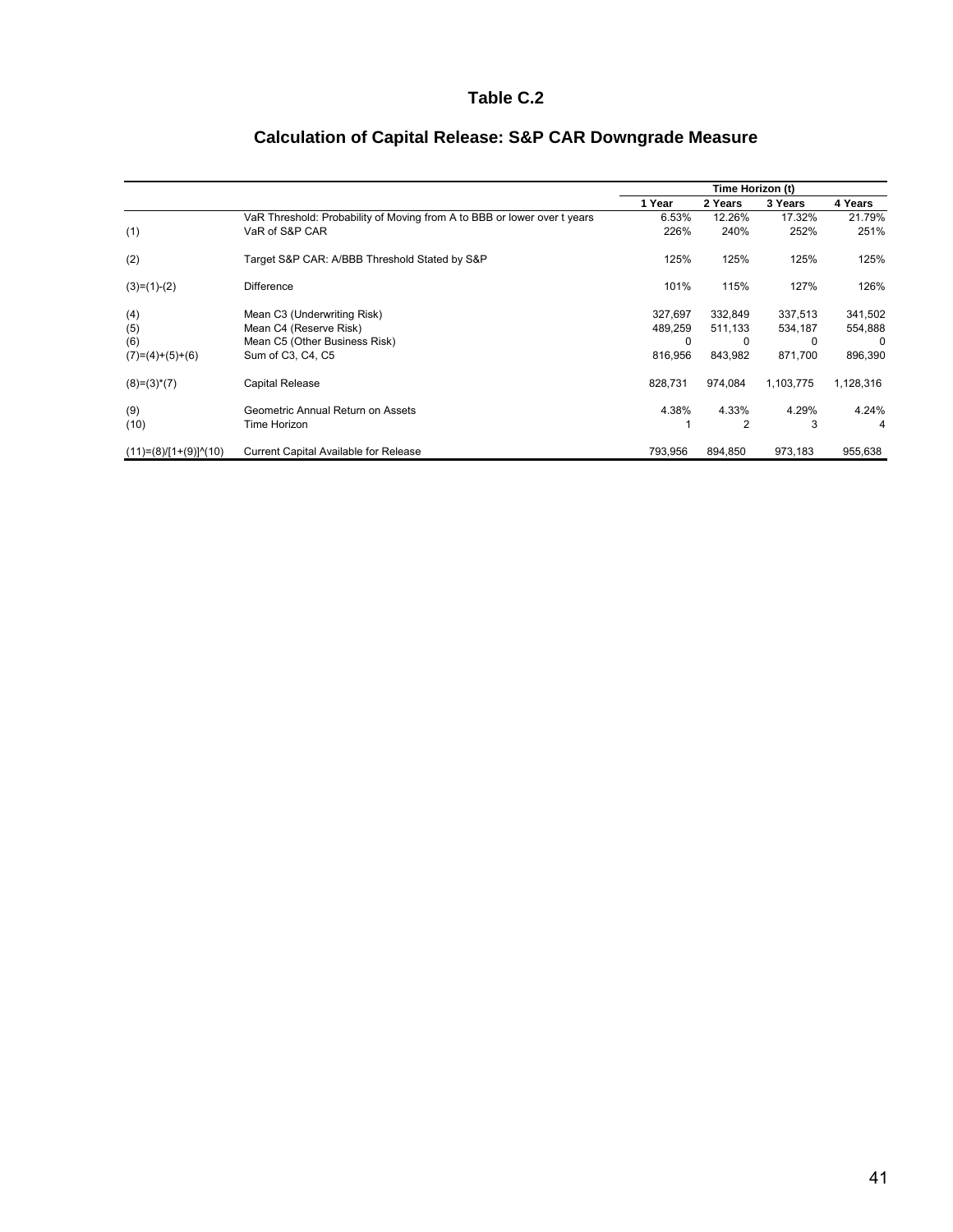#### **APPENDIX D**

# **THE MARRIAGE OF ERM AND DFA**

This paper uses a dynamic financial analysis framework to analyze capital adequacy. Often there is a significant distinction made between DFA and ERM. Some have described ERM as DFA plus operational risk. We believe this is an inaccurate representation of both ERM and DFA. ERM is a process that evaluates the interactions of a full set of risks inherent in a business. DFA is a type of stochastic analysis that models the risks and rewards of an operation in terms of financial results. DFA models can, and are, used to quantify the financial implications of an ERM evaluation. Most of the current capital adequacy measures are based on financial variables, whether they be statutory, GAAP, or economic based, that can result from a DFA model. DFA models can be used to consider the implications of all financial risks that are considered in an ERM process.

 Senior management is increasingly interested in the risk identification and analysis that evolves from an ERM process as well as how it will impact the operation financially. They want to understand the impact of various risks on cash flow, income, and the balance sheet. They are interested in the resulting expectation and volatility of profitability, return on capital, and solvency. In this paper DFA models are used to generate projections of financial variables to analyze capital adequacy.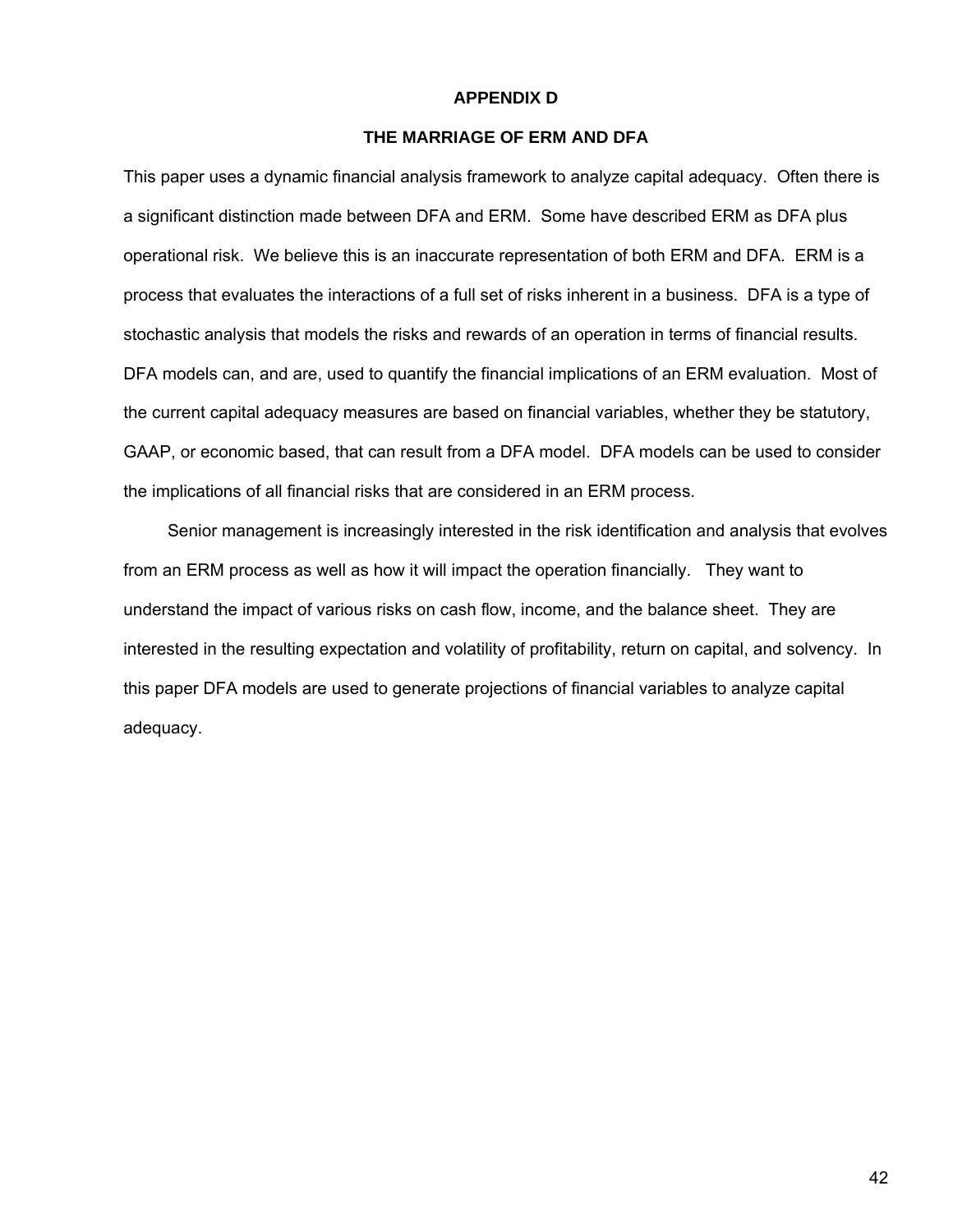#### **APPENDIX E**

# **TAIL VALUE AT RISK DEFINED**

Tail Value at Risk (TVaR) combines the ideas behind VaR and Expected Policyholder Deficit (EPD) into a single measure. TVaR is considered a coherent measure of risk. To calculate the TVaR result, a TVaR risk tolerance criterion must first be selected. The TVaR tolerance is conceptually similar to the VaR tolerance in that it is based on selecting an appropriate point along the *x*-axis. In Figure E.1 the TVaR tolerance is equal to  $1 - q = \alpha^{x}$  Referring to Figure E.1, the sum of all potential events is equal to  $W_T + X_T + Y_T$ . All results to the right of the vertical line, defined by the TVaR tolerance  $\alpha$ , are considered "tail events." The sum of these tail events is equal to  $X_T + Y_T$ . The average tail event is equal to TVaR. Graphically, TVaR is equal to the height of the  $X_T + Z_T$  such that the area of  $(X_T + Z_T)$  equals the area of  $(X_T + Y_T)$ .

#### **Figure E.1**

![](_page_42_Figure_4.jpeg)

![](_page_42_Figure_5.jpeg)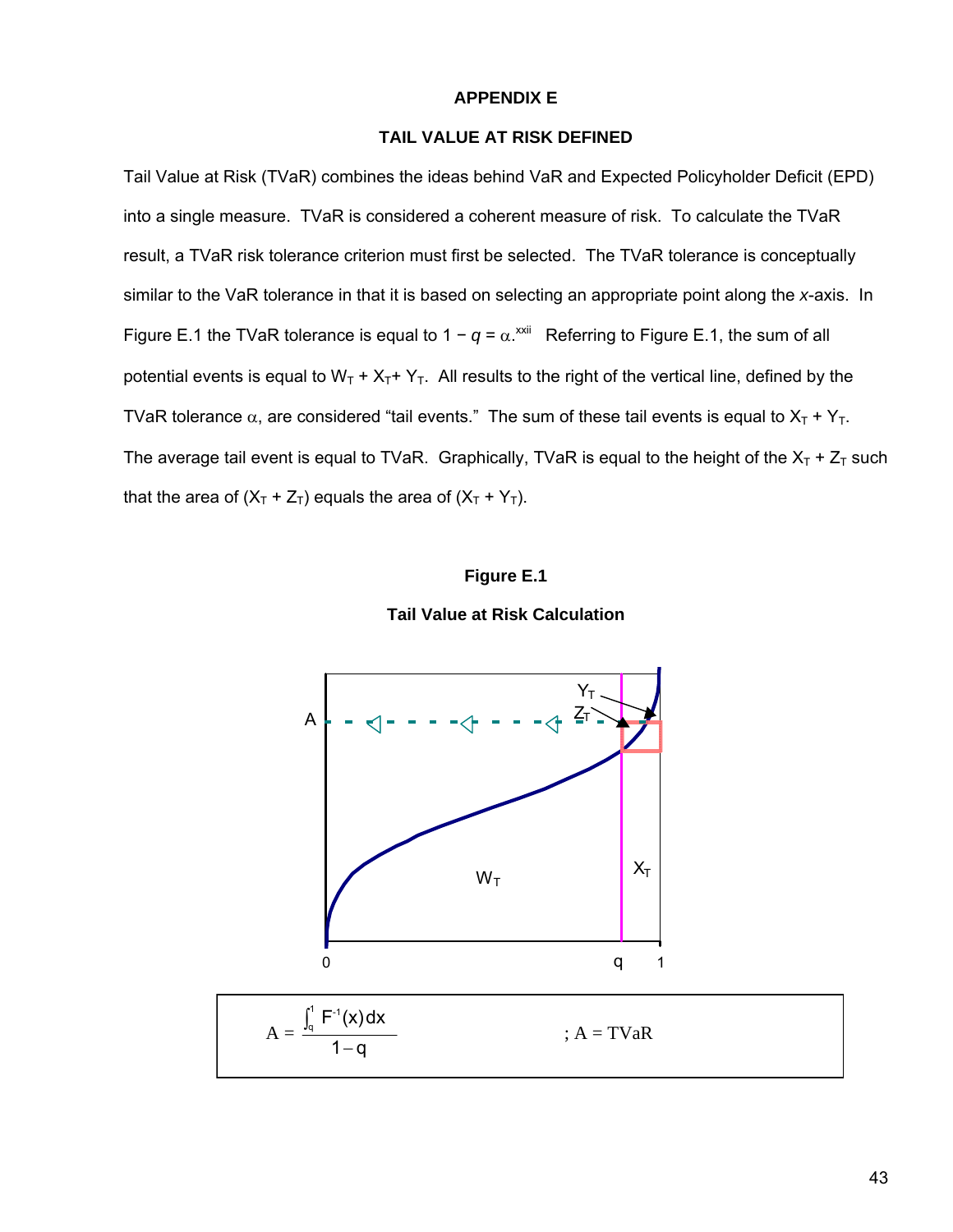#### **APPENDIX F**

### **MODEL SPECIFICATIONS TO SUPPORT A MULTI-OBJECTIVE APPROACH**

A risk-modeling platform must have certain characteristics to support this multi-objective approach to capital adequacy analysis. In general, the model should be a multiyear, multifactor, integrated ERM/DFA model. It must do the following.

#### **F.1 Model All Significant Risks on Both Cash Flow and Accounting Bases**

The platform for this analysis should specifically model all of the significant risk factors that an insurance company faces. This includes quantification of operating risks. The uncertainty of the cash flow must be represented in the modeling process. These cash flows will support the development of economic value (i.e., economic capital) measures and the accounting accruals that support the calculation of statutory and GAAP capital.

### **F.2 Calculate All Relevant Financial Measures That Support Capital Adequacy Analysis**

The platform should calculate stochastic projections for all of the key financial measures previously identified. These measures include economic value, statutory surplus, GAAP equity, operating income, RBC, S&P CAR, and BCAR.

# **F.3 Produce Multiyear Projections That Incorporate the Changing Diversification and Correlation Characteristics of Key Risks**

This calls for an integrated modeling platform that produces multiyear financial valuations.

#### **F.4 Be Flexible to Allow Various Risk Thresholds to Be Evaluated**

The model must produce distributions of key financial variables. Risk thresholds then can be overlaid on these distributions to evaluate the indicated level of capital. Additionally, the ability to define differing risk thresholds will assist in sensitivity testing of the results.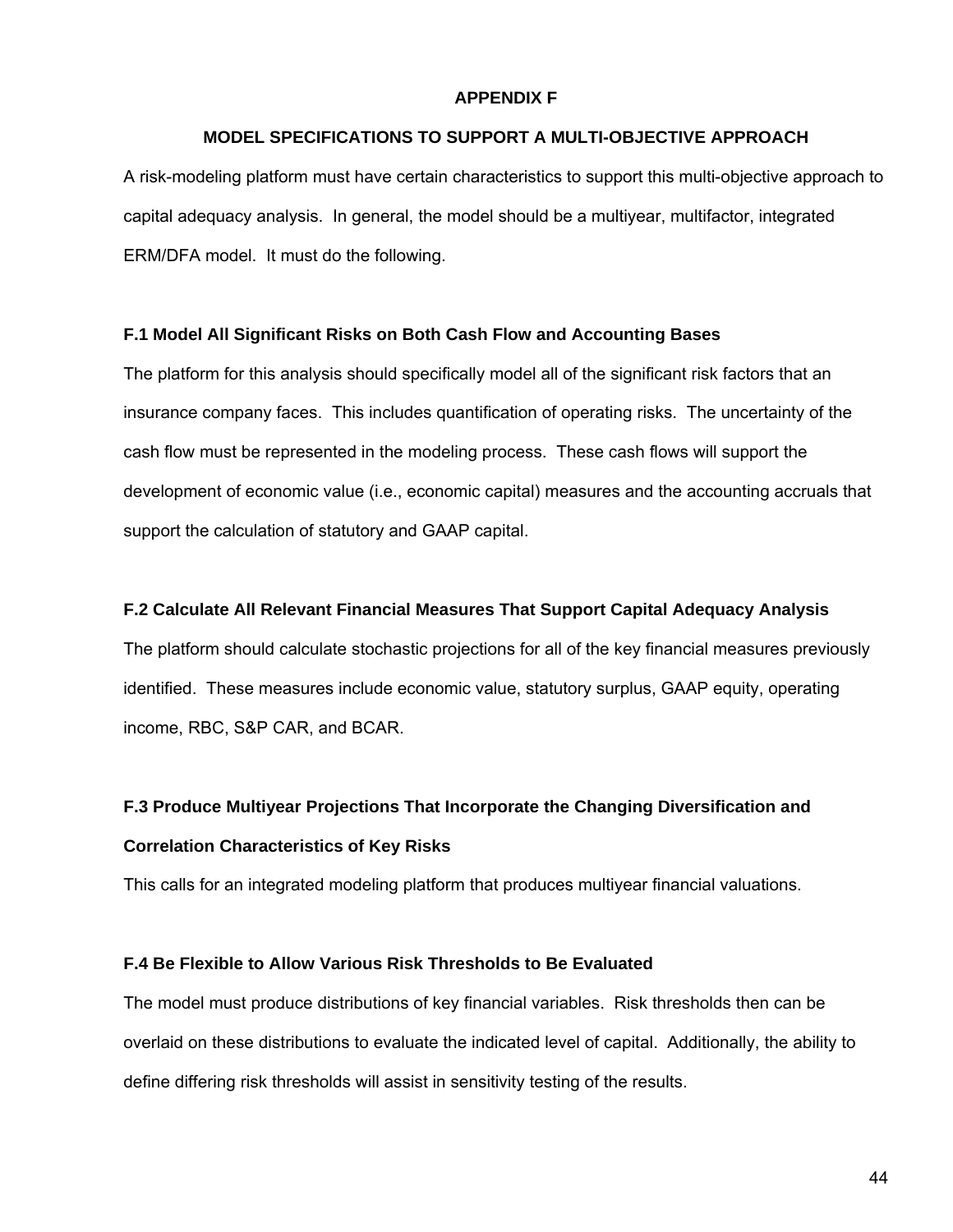# **APPENDIX G**

# **DESCRIPTION OF FALCON INSURANCE COMPANY**

Falcon Insurance Company is a fictional multiline property casualty insurer developed for use in this paper using NAIC Statutory Annual Statement data. As such, it represents a realistic financial position of a midcap property/casualty insurer. A four-year business plan was selected for Falcon based on the authors' judgment using four broad business segments. A summary of Falcon's financial statements and business plan appears in the tables below.

### **Balance Sheet**

| Balance Sheet in \$000 as of: |            |            |            |            |            |  |  |
|-------------------------------|------------|------------|------------|------------|------------|--|--|
|                               | 12/31/2005 | 12/31/2006 | 12/31/2007 | 12/31/2008 | 12/31/2009 |  |  |
| <b>Invested Assets</b>        | 6,218,789  | 6,441,400  | 6,789,482  | 7,159,983  | 7,519,707  |  |  |
| Loss & LAE Reserves           | 3,655,520  | 3,607,737  | 3,752,538  | 3,911,168  | 4,056,640  |  |  |
| Unearned premium              | 1,292,439  | 1,439,365  | 1,459,669  | 1,478,344  | 1,494,531  |  |  |
| <b>Statutory Surplus</b>      | 1,780,431  | 1,933,323  | 2,120,102  | 2,323,279  | 2,427,272  |  |  |

# **Income Statement**

| <b>Income Statement in \$000s</b> |           |           |           |           |  |  |
|-----------------------------------|-----------|-----------|-----------|-----------|--|--|
|                                   | 2006      | 2007      | 2008      | 2009      |  |  |
| Net Written Premium               | 2,878,167 | 2,916,011 | 2,950,782 | 2,980,739 |  |  |
| <b>Net Earned Premium</b>         | 2,731,241 | 2,895,708 | 2,932,107 | 2,964,552 |  |  |
| Net Investment Income             | 285,087   | 308,238   | 329,577   | 352,231   |  |  |
| Incurred Loss & LAE               | 1,828,832 | 1,947,456 | 1,978,133 | 2,016,140 |  |  |
| <b>Expenses</b>                   | 896,545   | 907,653   | 917,891   | 926,710   |  |  |
| <b>Taxes</b>                      | 99,773    | 115,533   | 122,054   | 125,955   |  |  |
| <b>Statutory Net Income</b>       | 191,177   | 233,304   | 243,605   | 247,977   |  |  |
|                                   |           |           |           |           |  |  |
| Loss Ratio                        | 67.0%     | 67.3%     | 67.5%     | 68.0%     |  |  |
| Expense ratio                     | 31.1%     | 31.1%     | 31.1%     | 31.1%     |  |  |
| <b>Combined Ratio</b>             | 98.1      | 98.4      | 98.6      | 99.1      |  |  |
| Avg. Investment Yield             | 4.5%      | 4.7%      | 4.7%      | 4.8%      |  |  |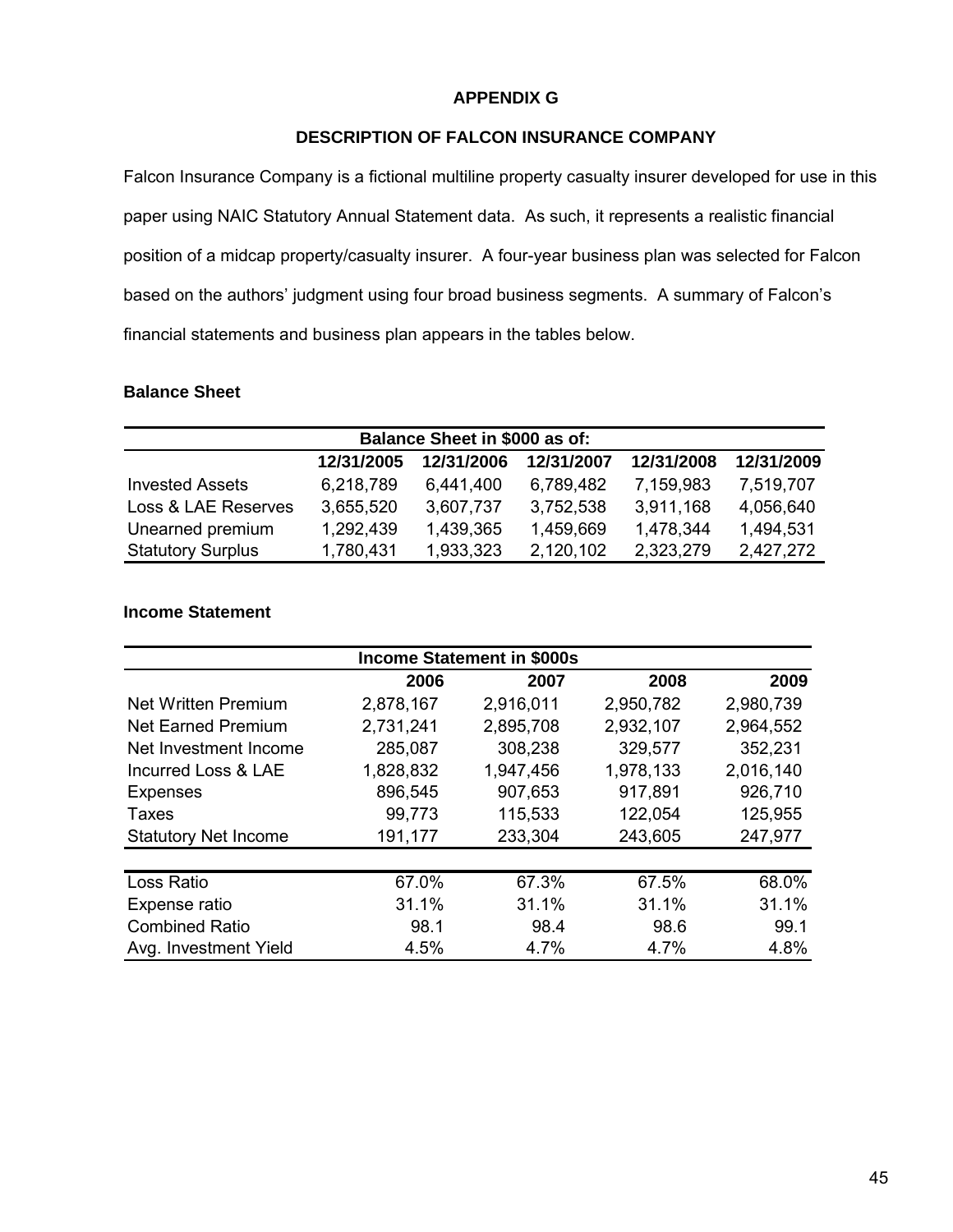# **Cash Flow**

| Cash Flow in \$000s              |           |           |           |           |  |  |
|----------------------------------|-----------|-----------|-----------|-----------|--|--|
|                                  | 2006      | 2007      | 2008      | 2009      |  |  |
| <b>Collected Premium</b>         | 2,861,257 | 2,905,642 | 2,941,255 | 2,972,531 |  |  |
| Paid Loss & LAE                  | 1,876,616 | 1,802,654 | 1,819,503 | 1,870,667 |  |  |
| <b>Expenses Paid</b>             | 896,545   | 907,653   | 917,891   | 926,710   |  |  |
| Underwriting Cash Flow (pre-tax) | 88,096    | 195,335   | 203,861   | 175,153   |  |  |
| Net Investment Cash Flow         | 229,890   | 249,358   | 271,680   | 293,521   |  |  |
| <b>Taxes Paid</b>                | 110,572   | 115,490   | 122,056   | 126,191   |  |  |
| Net Operating Cash Flow          | 207,415   | 329,203   | 353,484   | 342,484   |  |  |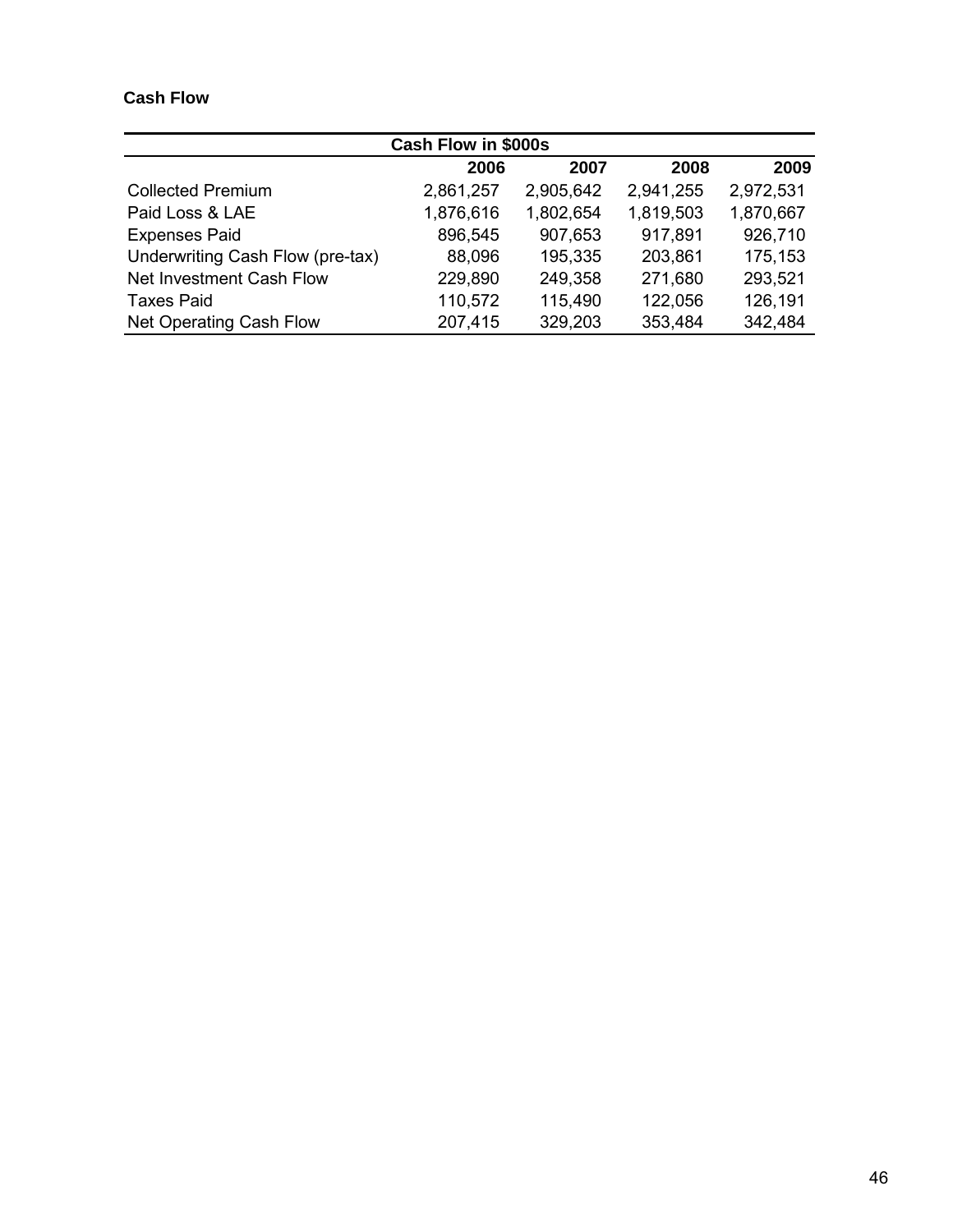#### **References**

- Almagro, Manuel, and Stephen M. Sonlin. 1995. An Approach to Evaluating Asset Allocation Strategies for Property/Casualty Insurance Companies. Casualty Actuarial Society 1995 Discussion Paper Program on Incorporating Risk Factors in Dynamic Financial Analysis, pp. 55–79. www.casact.org/pubs/dpp/dpp95/95dpp055.pdf.
- Artzner, Philippe, Freddy Delbaen, Jean-Marc Eber, and David Heath. 1997. Thinking Coherently. *Risk 1*0 (November). (68-71)
- ———. 1999. Coherent Measures of Risk. *Mathematical Finance* 9(3): 203–28. www.math.ethz.ch/~delbaen/ftp/preprints/CoherentMF.pdf.
- Bault, Todd R. 1995. Risk Loads for Insurers (Discussion). *Proceedings of the Casualty Actuarial Society* 82. http://www.casact.org/pubs/proceed/proceed95/95078.pdf
- Brender, Allan, Robert Brown, and Harry H. Panjer. 1993. A Synopsis and Analysis of Research on Surplus Requirements for Property and Casualty Insurance Companies. *Casualty Actuarial Society Forum* (summer). www.casact.org/pubs/forum/93sforum/93sf001.pdf.
- Burkett, John, Thomas McIntyre, and Stephen M. Sonlin. 2001. DFA Insurance Company Case Study, Part I: Reinsurance and Asset Allocation. *Casualty Actuarial Society Forum* (summer). http://www.casact.org/pubs/forum/01spforum/01spf059.pdf
- Butsic, Robert P. 1992. Solvency Measurement for Property-Liability Risk-Based Capital Applications. CAS Discussion Papers on Insurer Financial Solvency. www.casact.org/library/valuation/92dp311.pdf.
- Conning Research & Consulting. 2005. Evolution in Risk and Capital Management: New Value Propositions for P&C Insurers/Reinsurers. November 17. Hartford, CT: Conning & Company.
- Correnti, S., P. Nealon, and S. Sonlin. 1996. Decomposing Risk to Enhance ALM and Business Decision Making for Insurance Companies. Proceedings of the 6th International AFIR Colloquium. http://www.actuaries.org/AFIR/colloquia/Nuernberg/Correnti\_Nealon\_Sonlin.pdf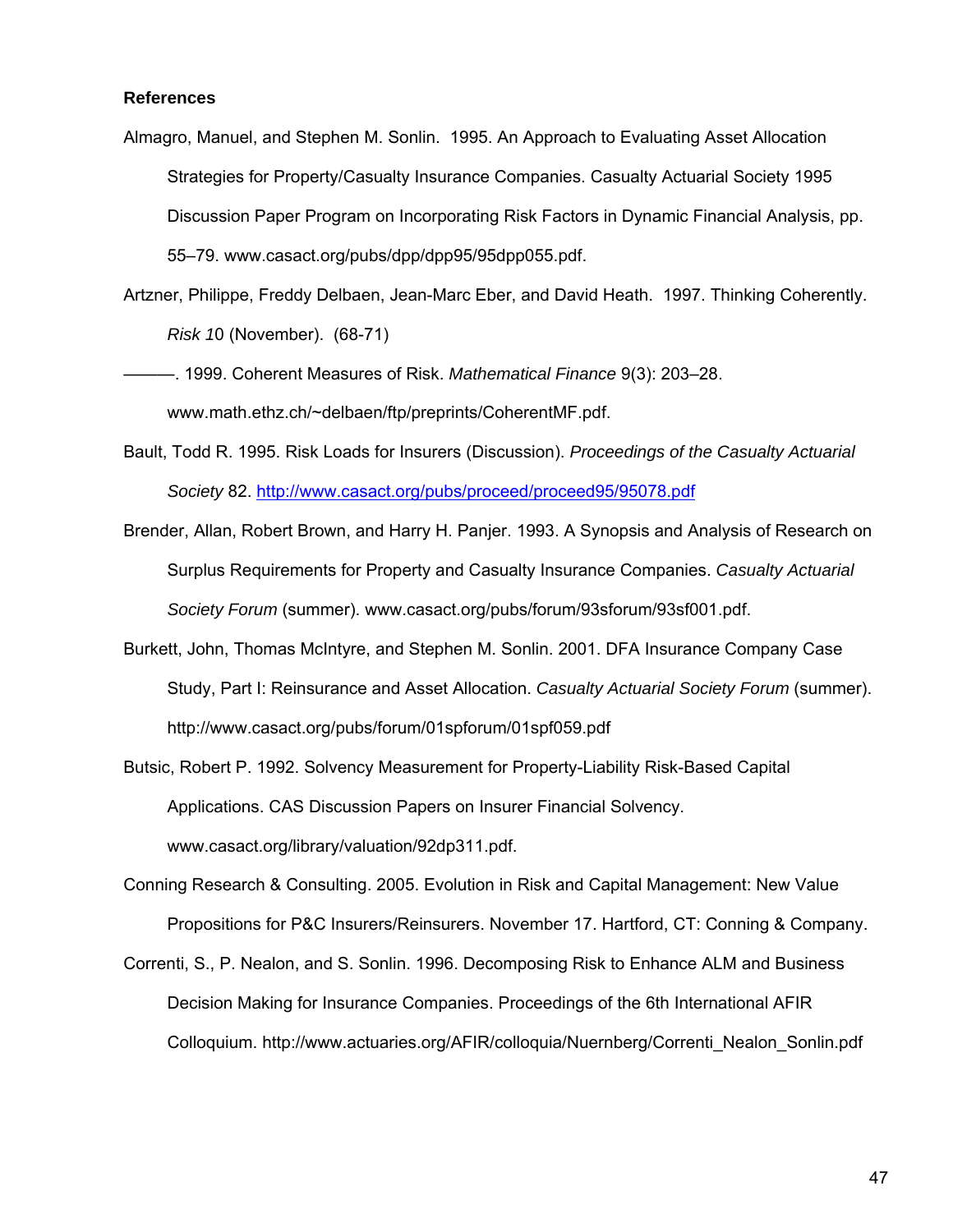- ———. 1998. Total Integrative Risk Management: A Practical Application for Making Strategic Decisions. Proceedings of the 7th International AFIR Colloquium. *Insurance: Mathematics and Economics* 22 (3): 302.
- Correnti, Salvatore, Stephen M. Sonlin, and Daniel B. Isaac. 1998. Applying a DFA Model to Improve Strategic Business Decisions. *Casualty Actuarial Society Forum* (summer): 15–51. Arlington, VA: Casualty Actuarial Society. www.casact.org/pubs/forum/98sforum/98sf015.pdf.
- Correnti, S., and J. C. Sweeney. 1994. Asset-Liability Management and Asset Allocation for Property and Casualty Companies: The Final Frontier. Proceedings of the 4th International AFIR Colloquium. http://www.actuaries.org/AFIR/colloquia/Orlando/Correnti\_Sweeney.pdf
- ———. 1995. The Dynamics of Interest Rate Movements and Inflation on Assets, Liabilities, and Surplus for Property and Casualty Insurers. Proceedings of the 5th International AFIR Colloquium. http://www.actuaries.org/AFIR/colloquia/Brussels/Correnti\_Sweeney.pdf
- Dempster, M. A. H., and A. E. Thorlacius. 1998. Stochastic Simulation of International Economic Variables and Asset Returns: The Falcon Asset Model. Proceedings of the 8th International AFIR Colloquium. London: Institute of Actuaries (1998) 29-45.
- Ettlinger, Kathleen H., Karen L. Hamilton, and Gregory Krohm. 1995. State Insurance Regulation. Malvern: Insurance Institute of America.
- Feldblum, Sholom. 1990. Risk Loads for Insurers. Proceedings of the Casualty Actuarial Society 77. www.casact.org/pubs/proceed/proceed90/index.htm.
- ———. 1996. NAIC Property/Casualty Insurance Company Risk-Based Capital Requirements. Proceedings of the Casualty Actuarial Society 83.

www.casact.org/pubs/proceed/proceed96/96297.pdf.

- Halliwell, Leigh J. 1999. ROE, Utility and the Pricing of Risk. CAS Forum, spring, Reinsurance Call Papers. www.casact.org/PUBS/forum/99spforum/99spf071.pdf.
- Hamilton, David, Praveen Varma, Sharon Sharon, and Richard Cantor, eds. 2006. Default and Recovery Rates of Corporate Bond Issuers, 1920–2005. Moody's Investors Service, January.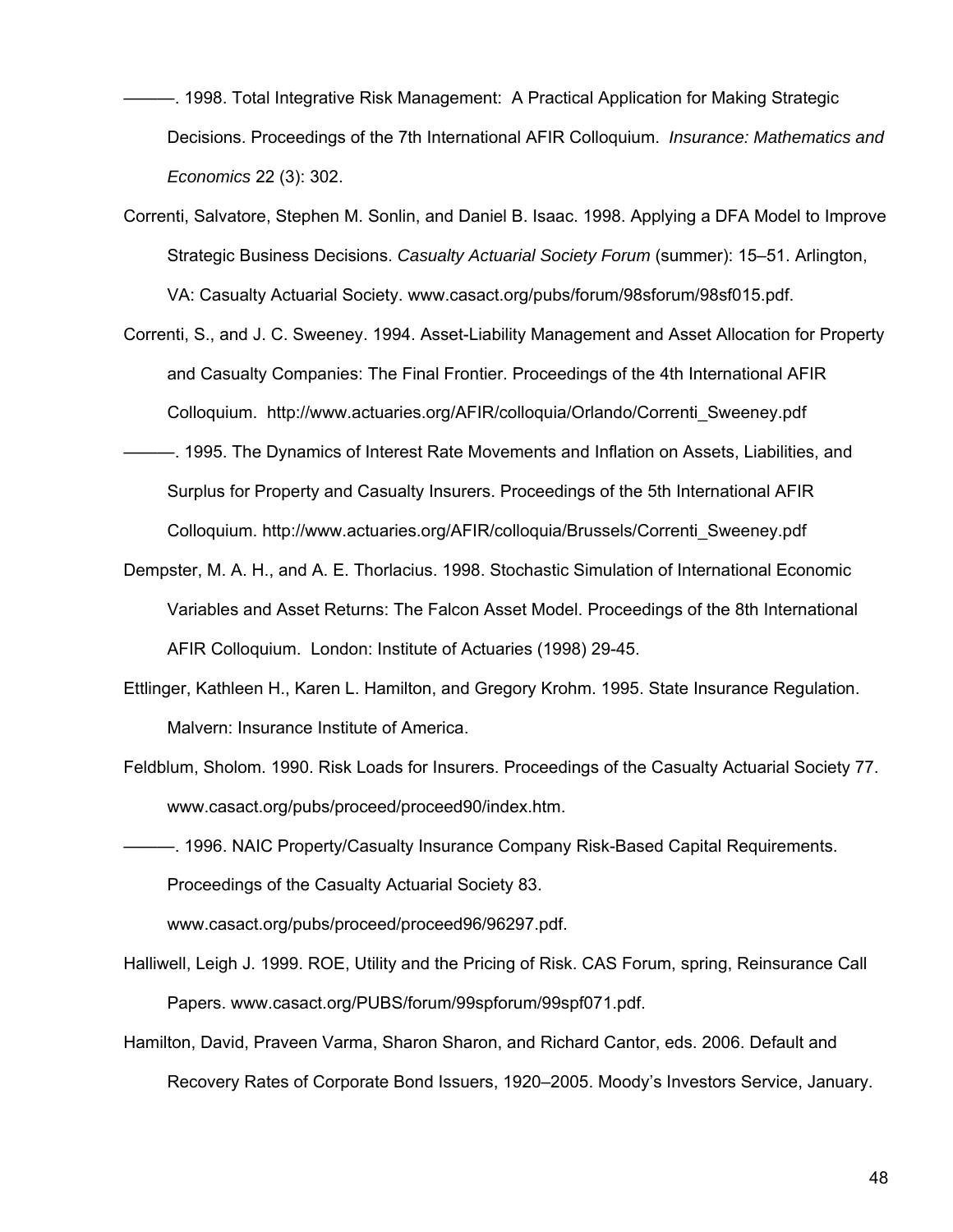- Ingram, David, Laura Santori, and Mark Puccia, eds. 2005. Evaluating the Enterprise Risk Management Practices of Insurance Companies. Standard & Poor's, October 17.
- Isaac, Daniel, and Nathan Babcock. 2001. Beyond the Frontier: Using a DFA Model to Derive the Cost of Capital. Proceedings of the 32nd International ASTIN Colloquium.

www.actuaries.org/ASTIN/Colloquia/Washington/Isaac\_Babcock.ppt

- Lowe, S. P., and J. N. Stanard. 1997. An Integrated Dynamic Financial Analysis and Decision Support System for a Property Catastrophe Reinsurer. *ASTIN Bulletin* 27(2): 339–71. www.casact.org/library/astin/vol27no2/339.pdf.
- Mango, Donald F. 1999. Risk Load and the Default Rate of Surplus. CAS, 1999 Discussion Papers on Securitization of Risk. www.casact.org/pubs/dpp/dpp99/99dpp175.pdf.
- Mango, Donald F., and John M. Mulvey. 2000. Capital Adequacy and Allocation Using Dynamic Financial Analysis. Summer, Dynamic Financial Analysis Call Papers, CAS. www.casact.org/pubs/forum/00sforum/00sf055.pdf.
- Markowitz, Harry M. 1987. *Mean-Variance Analysis in Portfolio Choice and Capital Markets.* Cambridge, MA: Basil Blackwell, 1987.
- Meyers, Glenn. 1989. An Analysis of the Capital Structure of an Insurance Company. Proceedings of the Casualty Actuarial Society 76. www.casact.org/pubs/proceed/proceed89/89147.pdf.
- ———. 2000. Coherent Measures of Risk: An Exposition for the Lay Actuary. March 16. www.casact.org/pubs/forum/00sforum/meyers/Coherent%20Measures%20of%20Risk.pdf.
- ———. 1999. Underwriting Risk. 1999 Spring Forum, Casualty Actuarial Society. http://www.casact.org/pubs/forum/99spforum/99spf185.pdf
- Nakada, P., H. Shah, H. U. Koyluoglu, and O. Collingnon. 1999. P&C RAROC: A Catalyst for Improved Capital Management in the Property and Casualty Insurance Industry. *Journal of Risk and Finance* (fall). http://www.rms.com/Publications/P&C\_RAROC\_Catalyst.pdf
- National Association of Insurance Commissioners. 1998. Risk-Based Capital Overview and Instructions: Property and Casualty. Kansas City**:** National Association of Insurance Commissioners Publication Department.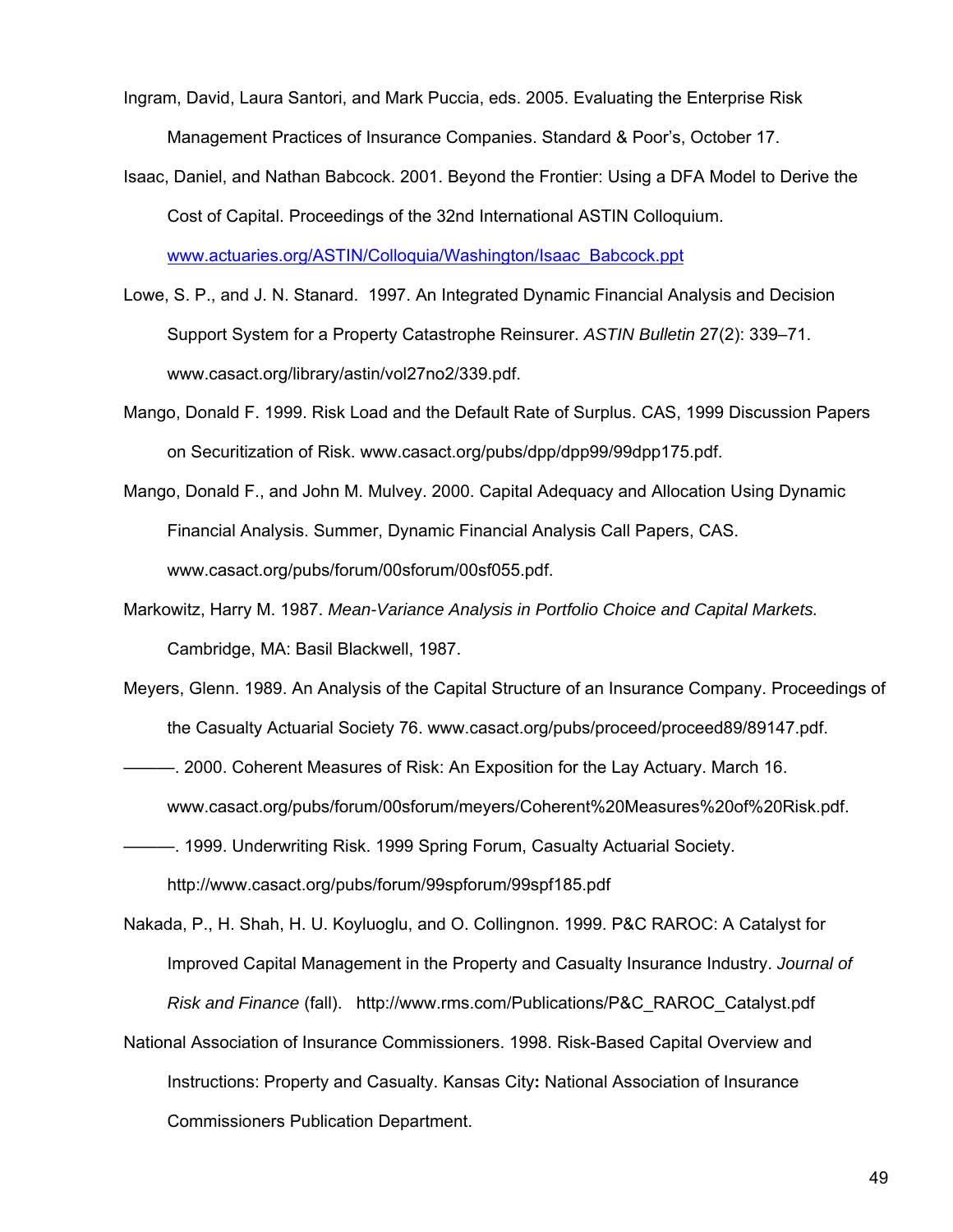———, ed. 2005. 2005 Property and Casualty Risk-Based Capital Report. October 14. Kansas City**:**  National Association of Insurance Commissioners Publication Department.

Panjer, Harry H., ed. 1998. *Financial Economics.* Schaumburg, IL: Actuarial Foundation, 1998.

Patrik, Gary S., Stefan Bernegger, and Marcel Beat Rüegg. 1999. The Use of Risk Adjusted Capital to Support Business Decision-Making. CAS Spring Forum, Reinsurance Call Papers.

www.casact.org/pubs/forum/99spforum/99spf243.pdf.

Philbrick, Stephen W. 1999. Capital Allocation. *Actuarial Review* 26(1).

www.casact.org/pubs/actrev/feb99/bstorms.htm.

———. 2000. Surplus Allocation Redux. *Actuarial Review* 27(1).

www.casact.org/pubs/actrev/feb00/brainstorms.htm.

———. 1994. Accounting for Risk Margins. *Casualty Actuarial Society Forum* (spring). Arlington,

VA: Casualty Actuarial Society. http://www.casact.org/pubs/forum/94spforum/94spf001.pdf

- Philbrick, Stephen, and Robert Painter. 2001. DFA Insurance Company Case Study, Part II: Capital Adequacy and Allocation. *Casualty Actuarial Society Forum*, summer. Arlington, VA: Casualty Actuarial Society. http://www.casact.org/pubs/forum/01spforum/01spf099.pdf.
- Roth, Richard J., Jr. 1992. Analysis of Surplus and Rate of Return Without Using Leverage Ratios. Casualty Actuarial Society Discussion Paper Program, May, vol. 1.

http://www.casact.org/pubs/dpp/dpp92/92dpp439.pdf

- Shimpi, Prakash A., ed. 1999. *Integrating Corporate Risk Management*. New York: Swiss Re New Markets, 1999.
- Standard & Poor's Rating Services. 1999. Property/Casualty Insurance Ratings Criteria. New York: McGraw Hill.
- Stulz, R. M. 2001. Rethinking Risk Management. In *The New Corporate Finance: Where Theory Meets Practice* (3rd ed.), ed. D. H. Chew. New York: McGraw-Hill/Irwin, 2001.
- Vazza, Diane, and Devi Aurora, eds. 2006. Annual 2005 Global Corporate Default Study and Rating Transitions. Standard & Poor's, October 31.

http://www2.standardandpoors.com/spf/pdf/fixedincome/AnnualDefaultStudy\_2005.pdf.